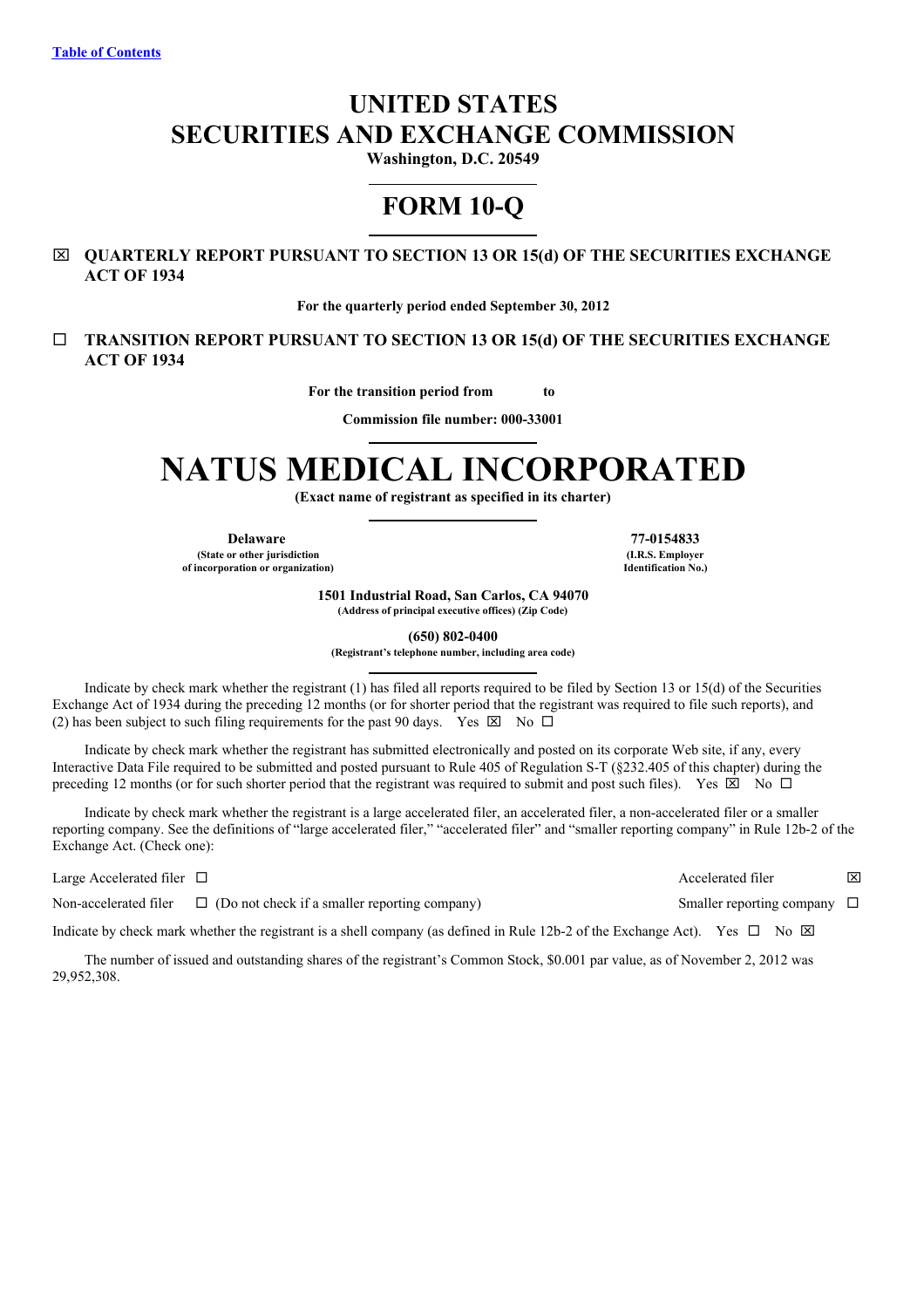# **NATUS MEDICAL INCORPORATED**

# **TABLE OF CONTENTS**

| PART I.           | <b>FINANCIAL INFORMATION</b>                                                                                                                                   | Page No.<br>3 |
|-------------------|----------------------------------------------------------------------------------------------------------------------------------------------------------------|---------------|
| Item 1.           | <b>Financial Statements</b>                                                                                                                                    | 3             |
|                   | Condensed Consolidated Balance Sheets as of September 30, 2012 and December 31, 2011 (unaudited)                                                               | 3             |
|                   | Condensed Consolidated Statements of Operations and Comprehensive Income (Loss) for the three and nine<br>months ended September 30, 2012 and 2011 (unaudited) | 4             |
|                   | Condensed Consolidated Statements of Cash Flows for the nine months ended September 30, 2012 and 2011<br>(unaudited)                                           | 5             |
|                   | <b>Notes to Condensed Consolidated Financial Statements (unaudited)</b>                                                                                        | 6             |
| Item 2.           | Management's Discussion and Analysis of Financial Condition and Results of Operations                                                                          | 17            |
| Item 3.           | Quantitative and Qualitative Disclosures about Market Risk                                                                                                     | 24            |
| Item 4.           | <b>Controls and Procedures</b>                                                                                                                                 | 24            |
| PART II.          | <b>OTHER INFORMATION</b>                                                                                                                                       | 25            |
| Item 1.           | <b>Legal Proceedings</b>                                                                                                                                       | 25            |
| Item 1A.          | <b>Risk Factors</b>                                                                                                                                            | 25            |
| Item 6.           | <b>Exhibits</b>                                                                                                                                                | 36            |
| <b>Signatures</b> |                                                                                                                                                                | 37            |

-2-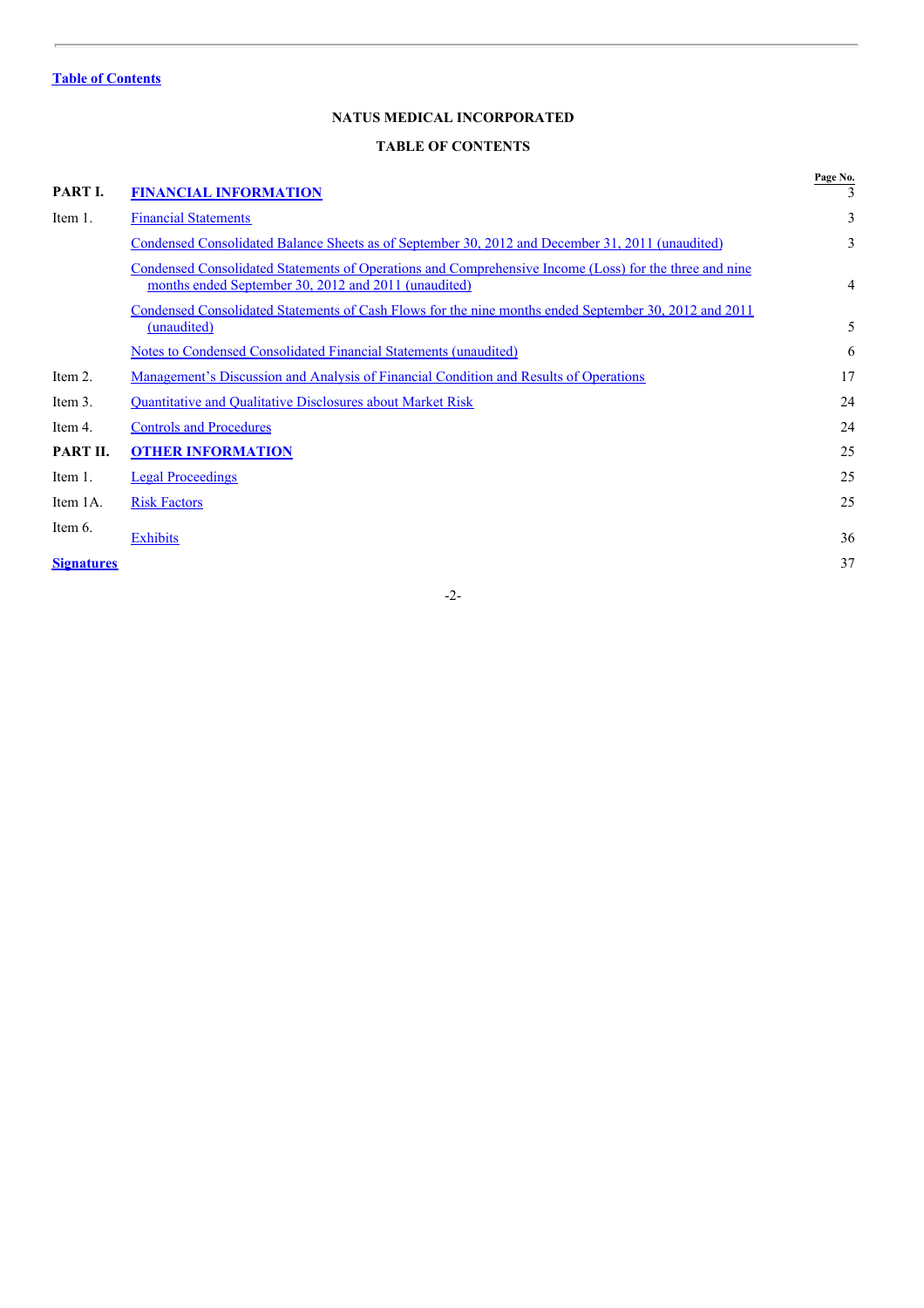### **PART I. FINANCIAL INFORMATION**

# **Item 1. Financial Statements**

# **NATUS MEDICAL INCORPORATED AND SUBSIDIARIES**

# **CONDENSED CONSOLIDATED BALANCE SHEETS (unaudited)**

**(in thousands, except share amounts)**

|                                                                                                  | September 30,<br>2012  | December 31,<br>2011   |
|--------------------------------------------------------------------------------------------------|------------------------|------------------------|
| <b>ASSETS</b>                                                                                    |                        |                        |
| Current assets:                                                                                  |                        |                        |
| Cash and cash equivalents                                                                        | $\mathbb{S}$<br>19,500 | $\mathbb{S}$<br>32,816 |
| Accounts receivable, net of allowance for doubtful accounts of \$1,698 in 2012 and \$941 in 2011 | 82,030                 | 55,260                 |
| Inventories                                                                                      | 40,755                 | 33,389                 |
| Prepaid expenses and other current assets                                                        | 9,489                  | 4,743                  |
| Deferred income tax                                                                              | 5,345                  | 5,025                  |
| Total current assets                                                                             | 157,119                | 131,233                |
| Property and equipment, net                                                                      | 28,511                 | 25,350                 |
| Intangible assets                                                                                | 96,208                 | 70,411                 |
| Goodwill                                                                                         | 99,348                 | 80,375                 |
| Other assets                                                                                     | 7,968                  | 6,946                  |
| <b>Total</b> assets                                                                              | 389,154<br>\$          | \$ 314,315             |
| <b>LIABILITIES AND STOCKHOLDERS' EQUITY</b>                                                      |                        |                        |
| Current liabilities:                                                                             |                        |                        |
| Accounts payable                                                                                 | \$<br>31,885           | \$<br>16,365           |
| Short-term borrowings                                                                            | 7,300                  |                        |
| Current portion of long-term debt                                                                | 8,528                  | 188                    |
| Accrued liabilities                                                                              | 35,000                 | 16,560                 |
| Deferred revenue                                                                                 | 11,765                 | 7,604                  |
| Total current liabilities                                                                        | 94,478                 | 40,717                 |
| Long-term liabilities:                                                                           |                        |                        |
| Long-term debt                                                                                   | 15,173                 | 710                    |
| Other liabilities                                                                                | 4,723                  | 7,658                  |
| Deferred income tax                                                                              | 14,925                 | 7,502                  |
| <b>Total liabilities</b>                                                                         | 129,299                | 56,587                 |
| Stockholders' equity:                                                                            |                        |                        |
| Common Stock, \$0.001 par value, 120,000,000 shares authorized; shares issued and                |                        |                        |
| outstanding 29,921,403 in 2012 and 29,439,272 in 2011                                            | 272,577                | 267,499                |
| Retained earnings                                                                                | 6,032                  | 7,170                  |
| Accumulated other comprehensive loss                                                             | (18, 754)              | (16, 941)              |
| Total stockholders' equity                                                                       | 259,855                | 257,728                |
| Total liabilities and stockholders' equity                                                       | 389.154<br>\$.         | \$ 314,315             |

The accompanying notes are an integral part of these unaudited condensed consolidated financial statements.

-3-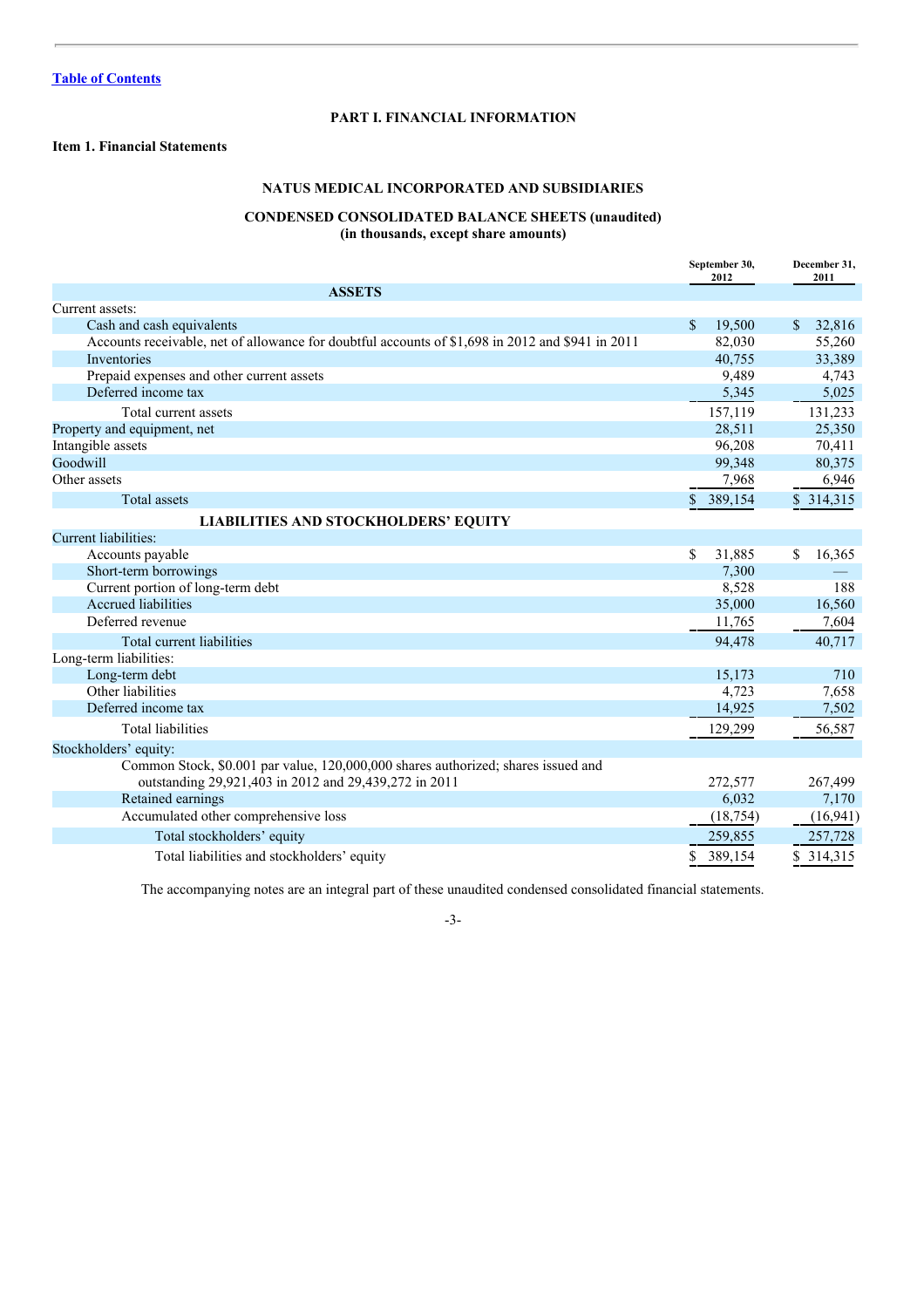# **NATUS MEDICAL INCORPORATED AND SUBSIDIARIES**

### **CONDENSED CONSOLIDATED STATEMENTS OF OPERATIONS AND COMPREHENSIVE INCOME (LOSS) (unaudited) (in thousands, except per share amounts)**

|                                                                               |                         | <b>Three Months Ended</b><br>September 30, |              | <b>Nine Months Ended</b><br>September 30, |
|-------------------------------------------------------------------------------|-------------------------|--------------------------------------------|--------------|-------------------------------------------|
|                                                                               | 2012                    | 2011                                       | 2012         | 2011                                      |
| Revenue                                                                       | \$80,724                | \$51,338                                   | \$201,246    | \$168,541                                 |
| Cost of revenue                                                               | 36,453                  | 23,765                                     | 89,265       | 73,165                                    |
| Gross profit                                                                  | 44,271                  | 27,573                                     | 111,981      | 95,376                                    |
| Operating expenses:                                                           |                         |                                            |              |                                           |
| Marketing and selling                                                         | 21,801                  | 14,688                                     | 54,756       | 44,818                                    |
| Research and development                                                      | 8,512                   | 6,119                                      | 21,860       | 18,577                                    |
| General and administrative                                                    | 18,809                  | 7,809                                      | 39,250       | 24,828                                    |
| Total operating expenses                                                      | 49,122                  | 28,616                                     | 115,866      | 88,223                                    |
| Income (loss) from operations                                                 | (4, 851)                | (1,043)                                    | (3,885)      | 7,153                                     |
| Other income (expense), net                                                   | (228)                   | 186                                        | 226          | (28)                                      |
| Income (loss) before provision for income tax                                 | (5,079)                 | (857)                                      | (3,659)      | 7,125                                     |
| Provision for income tax (benefit) expense                                    | (3,130)                 | (1,011)                                    | (2,513)      | 1,507                                     |
| Net income (loss)                                                             | \$(1,949)               | 154<br>\$                                  | (1,146)      | 5,618<br>$\mathbb{S}$                     |
| Foreign currency translation adjustment                                       | 147                     | (2,672)                                    | (1, 813)     | (1,074)                                   |
| Comprehensive income (loss)                                                   | \$(1,802)               | \$(2,518)                                  | (2,959)      | 4,544<br>\$                               |
| Earnings (loss) per share:                                                    |                         |                                            |              |                                           |
| <b>Basic</b>                                                                  | (0.07)<br><sup>\$</sup> | 0.01<br>S.                                 | \$<br>(0.04) | \$<br>0.20                                |
| Diluted                                                                       | S<br>(0.07)             | \$<br>0.01                                 | \$<br>(0.04) | \$<br>0.19                                |
| Weighted average shares used in the calculation of earnings (loss) per share: |                         |                                            |              |                                           |
| <b>Basic</b>                                                                  | 29,062                  | 28,643                                     | 28,947       | 28,477                                    |
| Diluted                                                                       | 29,062                  | 29,387                                     | 28,947       | 29,566                                    |

The accompanying notes are an integral part of these unaudited condensed consolidated financial statements.

### -4-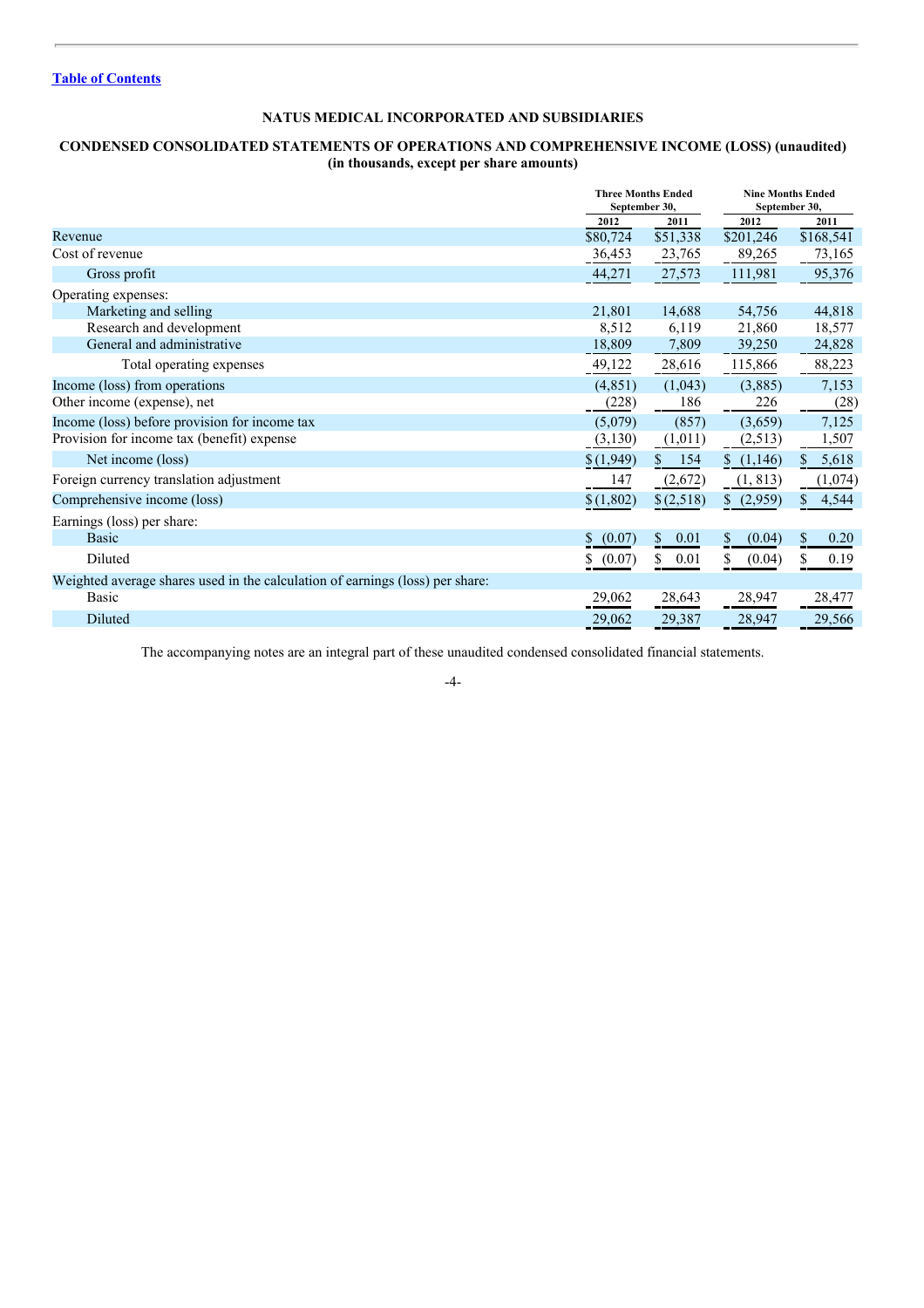# **NATUS MEDICAL INCORPORATED AND SUBSIDIARIES**

# **CONDENSED CONSOLIDATED STATEMENTS OF CASH FLOWS (unaudited) (in thousands)**

|                                                                                   | <b>Nine Months Ended</b><br>September 30, |                    |
|-----------------------------------------------------------------------------------|-------------------------------------------|--------------------|
|                                                                                   | 2012                                      | 2011               |
| Operating activities:                                                             |                                           |                    |
| Net income (loss)                                                                 | \$(1,146)                                 | S.<br>5,618        |
| Adjustments to reconcile net income to net cash provided by operating activities: |                                           |                    |
| Depreciation and amortization<br>Provision for losses on accounts receivable      | 9,532<br>195                              | 6,771<br>1,065     |
| Warranty reserve                                                                  | 540                                       | 1,225              |
| Loss on disposal of property and equipment                                        | 80                                        | 187                |
| Share-based compensation                                                          | 5,007                                     | 5,028              |
| Change in fair value of contingent obligation                                     |                                           | (1,200)            |
| Excess tax benefit on the exercise of stock options                               | (125)                                     | (299)              |
| Changes in operating assets and liabilities:                                      |                                           |                    |
| Accounts receivable                                                               | (12, 827)                                 | 8,433              |
| Inventories                                                                       | 5,131                                     | (872)              |
| Prepaid expenses and other assets                                                 | (4,219)                                   | 1,032              |
| Accounts payable                                                                  | 9,201                                     | (8,062)            |
| Deferred income tax                                                               | (648)                                     | (350)              |
| Accrued liabilities and deferred revenue                                          | 6,261                                     | (1,927)            |
| Net cash provided by operating activities                                         | 16,982                                    | 16,649             |
| Investing activities:                                                             |                                           |                    |
| Acquisition of businesses, net of cash acquired                                   | (57, 632)                                 | (14, 935)          |
| Purchases of property and equipment                                               | (3,799)                                   | (2,193)            |
| Purchase of intangible assets                                                     |                                           | (160)              |
| Sales of marketable securities                                                    |                                           | 1,005              |
| Net cash used by investing activities                                             | (61, 431)                                 | (16, 283)          |
| Financing activities:                                                             |                                           |                    |
| Proceeds from stock option exercises and ESPP purchases                           | 970                                       | 1,868              |
| Excess tax benefit on the exercise of stock options                               | 125                                       | 299                |
| Proceeds from short-term borrowings                                               | 7,300                                     | 2,553              |
| Proceeds from long-term borrowings                                                | 25,000                                    |                    |
| Payments on borrowings                                                            | (2,230)                                   | (2, 119)           |
| Net cash provided by financing activities                                         | 31,165                                    | 2,601              |
| Exchange rate effect on cash and cash equivalents                                 | (32)                                      | (574)              |
| Net increase (decrease) in cash and cash equivalents                              | (13,316)                                  | 2,393              |
| Cash and cash equivalents, beginning of period                                    | 32,816                                    | 28,383             |
| Cash and cash equivalents, end of period                                          | \$19,500                                  | \$30,776           |
| Supplemental disclosure of cash flow information:                                 |                                           |                    |
| Cash paid for interest                                                            | \$<br>215                                 | 94                 |
| Cash paid for income taxes                                                        | \$<br>5,007                               | \$1,912            |
| Non-cash investing activities:                                                    |                                           |                    |
| Property and equipment included in accounts payable                               | 1,919                                     |                    |
| Contingent earnout obligations included in accrued liabilities                    | \$                                        | $\mathbf S$<br>800 |

The accompanying notes are an integral part of these unaudited condensed consolidated financial statements.

# -5-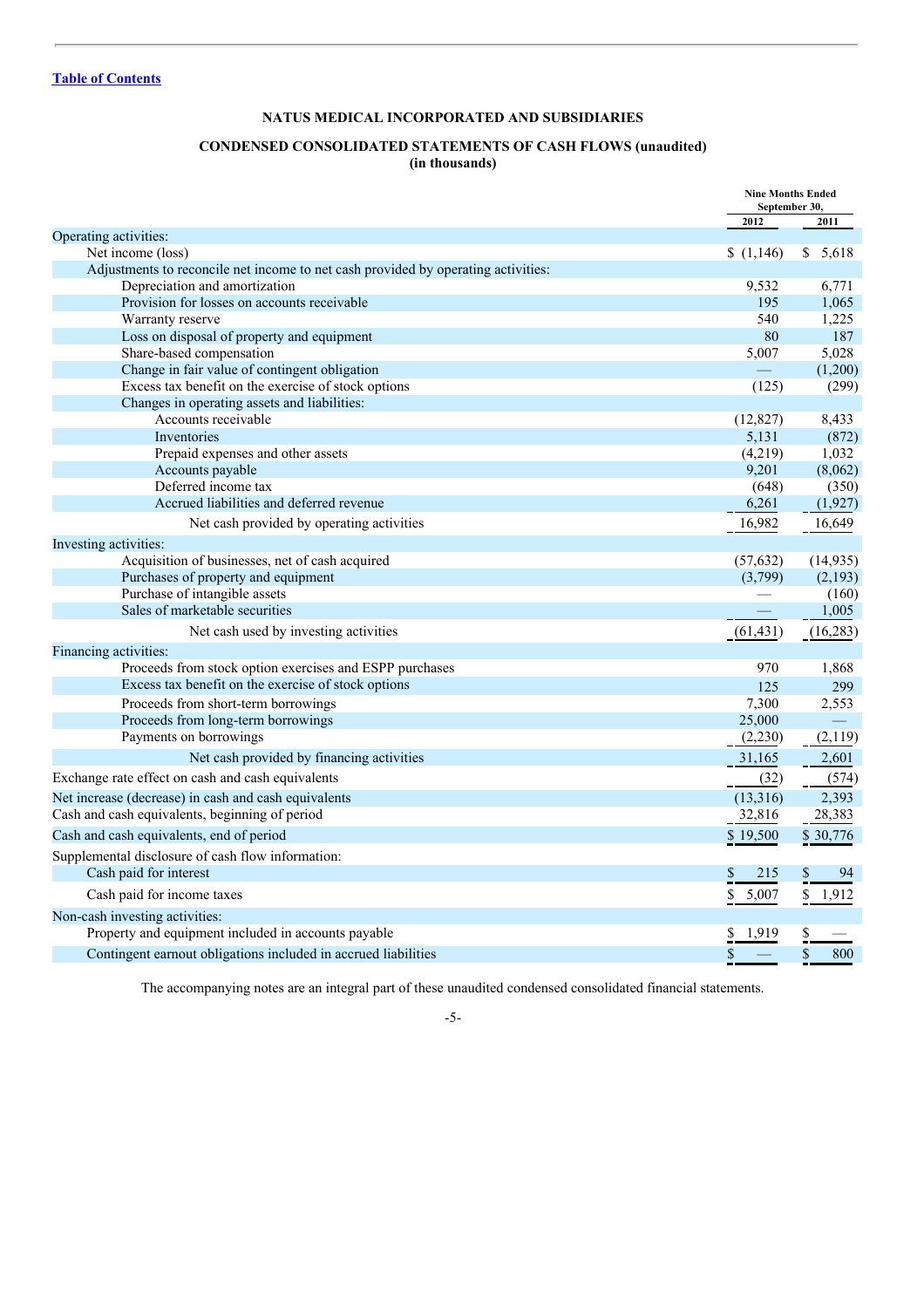### **NATUS MEDICAL INCORPORATED AND SUBSIDIARIES**

### **NOTES TO CONDENSED CONSOLIDATED FINANCIAL STATEMENTS (unaudited)**

#### **1 - Basis of Presentation**

The accompanying interim condensed consolidated financial statements of Natus Medical Incorporated ("Natus," "we," "us," "our," or the "Company") have been prepared in accordance with accounting principles generally accepted in the United States of America ("GAAP"). Except as noted below, the accounting policies followed in the preparation of the interim condensed consolidated financial statements are consistent in all material respects with those presented in Note 1 to the consolidated financial statements included in the Company's Annual Report on Form 10-K for the year ended December 31, 2011.

Interim financial reports are prepared in accordance with the rules and regulations of the Securities and Exchange Commission; accordingly, they do not include all of the information and notes required by GAAP for annual financial statements. The interim financial information is unaudited, but reflects all normal adjustments that are, in the opinion of management, necessary for the fair presentation of our financial position, results of operations, and cash flows for the interim periods presented. The condensed consolidated balance sheet as of December 31, 2011 was derived from audited financial statements, but does not include all disclosures required by GAAP. The accompanying financial statements should be read in conjunction with the financial statements included in the Company's Annual Report on Form 10-K for the year ended December 31, 2011.

Operating results for the three and nine months ended September 30, 2012 are not necessarily indicative of the results that may be expected for the year ending December 31, 2012. The accompanying condensed consolidated financial statements include the accounts of the Company and its wholly owned subsidiaries. All intercompany accounts and transactions have been eliminated in consolidation.

#### **Revenue Recognition**

Our revenue recognition policies are consistent with disclosures in Note 1 to the consolidated financial statements included in our Annual Report on Form 10-K for the year ended December 31, 2011 and updated as related to the following: We have established vendorspecific objective evidence of fair value ("VSOE") for substantially all of the undelivered elements in our multiple element arrangements and best estimate of selling price ("ESPs") on delivered elements. In the future we may rely on ESPs, reflecting our best estimates of what the selling prices of elements would be if they were sold regularly on a stand-alone basis, to establish the amount of revenue to allocate to the undelivered elements

#### **Recent Accounting Pronouncements**

*Testing Indefinite-Lived Intangibles for Impairment*—In July 2012, the Financial Accounting Standards Board ("FASB") amended guidance on *Testing Indefinite-Lived Intangibles for Impairment*. The new guidance provides an entity the option to first perform a qualitative assessment to determine whether it is more likely than not that the fair value of its indefinite-lived intangible assets are less than their carrying amounts. If an entity determines that it is more likely than not that the fair value of each asset exceeds its carrying amount, it would not need to calculate the fair value of the asset in that year. If the entity concludes otherwise, it is required to perform an impairment test comparing the carrying value of the intangible asset with its fair value and recognize an impairment loss if necessary. The new guidance will be effective for us on January 1, 2013 and early adoption is permitted. Adoption of this guidance is not expected to have an impact on our financial position, results of operations, or cash flows.

*Intangibles Goodwill and Other*—In September 2011, the FASB issued amended guidance related to *Intangibles—Goodwill and Other: Testing Goodwill for Impairment*. The amendment is intended to simplify how entities test goodwill for impairment. The amendment permits an entity to first assess qualitative factors to determine whether it is "more likely than not" that the fair value of a reporting unit is less than its carrying amount as a basis for determining whether it is necessary to perform the two-step goodwill impairment test. The more-likely-than-not threshold is defined as having a likelihood of more than 50%. We became subject to this standard starting in 2012 and we will consider whether to implement these qualitative factors during our annual goodwill assessment in the fourth quarter of each year. Adoption of this guidance is not expected to have an impact on our financial position, results of operations, or cash flows.

-6-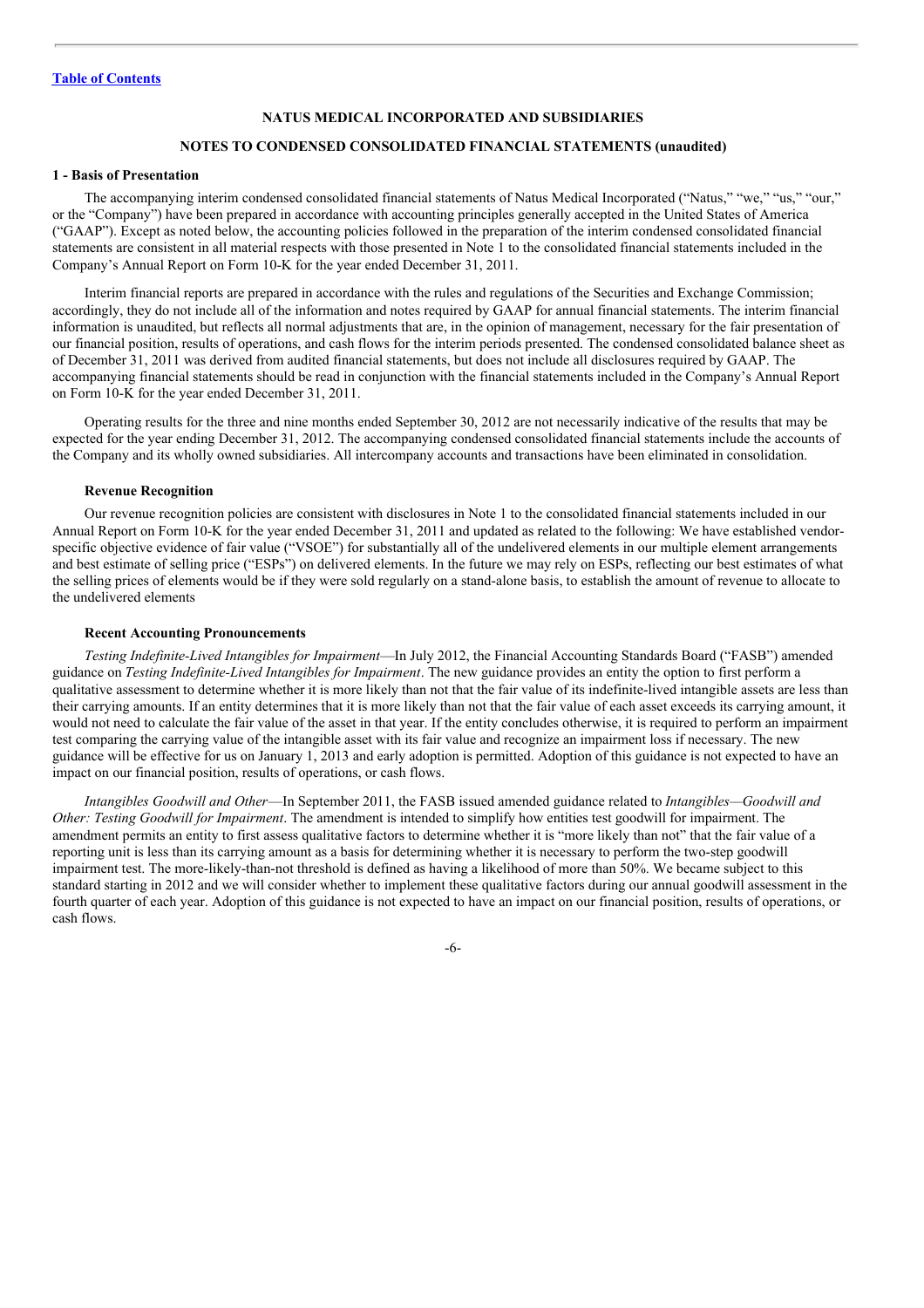#### **2 - Business Combinations**

#### **Nicolet**

We acquired the Nicolet neurodiagnostic business ("Nicolet") from CareFusion on July 2, 2012 pursuant to a Share and Acquisition Purchase Agreement. The Nicolet business develops clinically differentiated neurodiagnostic and monitoring products, including a portfolio of electroencephalography (EEG) and electromyography (EMG) systems and related accessories, as well as vascular and obstetric Doppler sensors and connectivity products.

We acquired all of the outstanding common shares of CareFusion subsidiaries comprising the Nicolet business in the United States, Ireland, and the United Kingdom, and certain assets and liabilities of Nicolet sales divisions principally in China, Brazil, Germany, Italy, the Netherlands, and Spain for \$57.9 million in cash at closing, excluding direct costs of the acquisition. The final purchase consideration is subject to an adjustment related to the amount of working capital acquired, which will be recorded as an adjustment to goodwill when finalized. A total of \$2.6 million of direct costs associated with the acquisition was expensed as incurred and reported as a component of general and administrative expenses.

The acquisition has been accounted for as a purchase business combination. Under the acquisition method of accounting, the assets acquired and liabilities assumed from Nicolet are recorded in the consolidated financial statements at their respective fair values as of the acquisition date. The excess of the purchase price over the fair value of the acquired net assets has been recorded as goodwill. Nicolet's results of operations are included in the consolidated financial statements from the date of the acquisition.

Valuing certain components of the acquisition, primarily accounts receivable, inventories, identifiable intangible assets, real estate, deferred taxes, accrued warranty costs, accounts payable and accrued expenses required us to make significant estimates that may be adjusted in the future; consequently, the purchase price allocation is considered preliminary. Final determination of these estimates could result in an adjustment to the preliminary purchase price allocation, with an offsetting adjustment to goodwill.

The following table summarizes the preliminary purchase price allocation of the fair value of the assets acquired and liabilities assumed at the date of acquisition (in thousands):

| Cash                                      | \$<br>299 |
|-------------------------------------------|-----------|
| Accounts receivable                       | 15,109    |
| Inventories                               | 13,563    |
| Current deferred income tax asset         | 306       |
| Prepaid and other assets                  | 569       |
| Other long-term assets                    | 52        |
| Non-current deferred income tax asset     | 1,154     |
| Identifiable intangible assets:           |           |
| Developed technology                      | 11,600    |
| Customer-related                          | 8,300     |
| Trademarks and trade names                | 9,000     |
| Backlog                                   | 720       |
| Land and building                         | 1,177     |
| Other property and equipment              | 1,267     |
| Goodwill                                  | 19,072    |
| Accounts payable                          | (5,194)   |
| Accrued expenses                          | (9,525)   |
| Deferred revenue                          | (3,943)   |
| Non-current deferred income tax liability | (5, 595)  |
| Total purchase price                      | \$57,931  |

*Identifiable intangible assets.* Intangible assets included in the purchase price allocation consist of: (i) developed technology of \$11.6 million assigned a weighted average economic life of 18 years being amortized on the straight line method, (ii) customer-related intangible assets of \$8.3 million assigned an economic life of 16 years being amortized on the straight line method, (iii) trademarks and trade names of \$9.0 million that have an indefinite life and are not being amortized, and (iv) backlog of \$720,000 assigned an economic life of three months being amortized on the straight line method. All straight-line method of amortization above is based on the expected pattern of future benefits related to those respective intangible assets.

-7-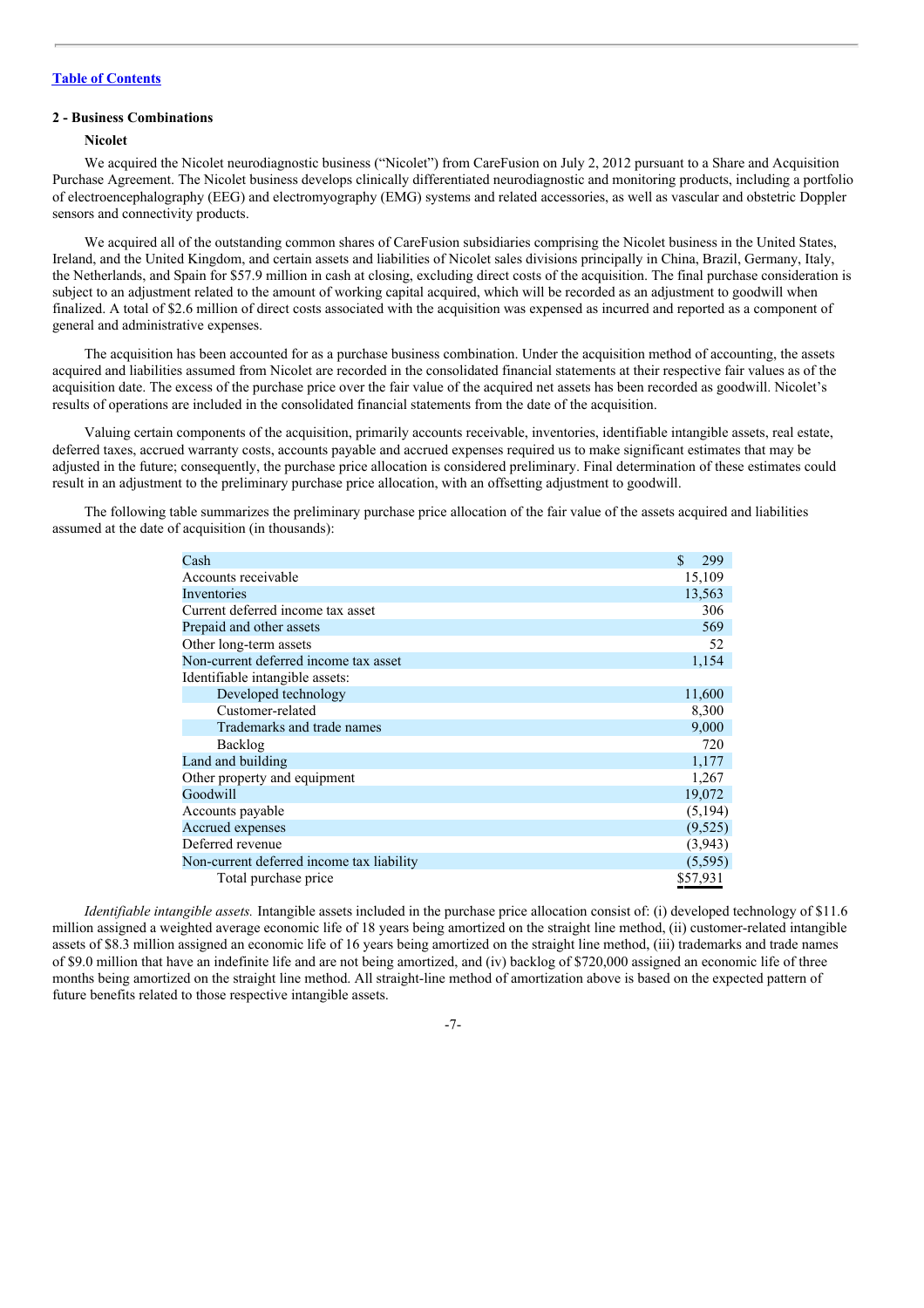Accounts receivable, net of allowance for doubtful accounts and other liabilities are stated at their historical carrying value, which approximate fair value given the short-term nature of these assets and liabilities. The fair value of the inventory was derived from modelbased valuations for which all significant inputs and value drivers are observable directly or indirectly ("Level 2 inputs"). The fair value of the non-financial assets, summarized above, were derived from significant unobservable inputs ("Level 3 inputs") determined by management based on market analysis, income analysis and discounted cash flow model. The fair value of fixed assets was determined using market data for similar assets. The fair value of purchased identifiable intangible assets was determined using our discounted cash flow models from income projections prepared by management, using weighted average cost of capital plus a 0% premium.

*Goodwill*. Approximately \$19.1 million has been allocated to goodwill. Goodwill is calculated as the difference between the acquisition date fair value of the consideration transferred and the provisional values assigned to the assets acquired and liabilities assumed. None of the goodwill is expected to be deductible for tax purposes. In accordance with ASC 350-20, goodwill will not be amortized but instead will be tested for impairment at least annually (more frequently if certain indicators are present). In the event that management determines that the value of goodwill has become impaired, we will incur an accounting charge for the amount of impairment during the fiscal quarter in which the determination is made.

*Deferred income tax.* A preliminary estimate of \$306,000 has been allocated to current deferred tax assets, \$1.2 million has been allocated to non-current deferred tax assets and \$5.6 million has been allocated to non-current deferred tax liabilities, which results primarily from differences between financial reporting and the original tax basis of both tangible and intangible assets acquired.

#### **Embla Systems LLC**

We acquired Embla Systems LLC ("Embla") on September 15, 2011 pursuant to an Equity Purchase Agreement. Embla, with corporate headquarters in Denver, Colorado develops, manufactures, and sells devices focused on diagnostic sleep analysis (Polysomnography or "PSG") with products sold into the hospital and dedicated sleep lab as well as home sleep testing devices. The acquisition broadened our existing PSG product offerings and allows us to further leverage our existing sales channels both in the United States and internationally.

The Company acquired all of the capital stock of Embla for \$16.1 million in cash at closing, excluding direct costs of the acquisition. The Company paid an additional \$472,000 of purchase consideration in October 2011 pursuant to a purchase price adjustment related to cash and net assets acquired. A total of \$322,000 of direct costs associated with the acquisition was expensed as incurred and reported as a component of general and administrative expenses.

The acquisition has been accounted for as a purchase business combination. Under the acquisition method of accounting, the assets acquired and liabilities assumed from Embla are recorded in the consolidated financial statements at their respective fair values as of the acquisition date. The excess of the purchase price over the fair value of the acquired net assets has been recorded as goodwill. Embla's results of operations are included in the consolidated financial statements from the date of the acquisition.

#### **Pro forma financial information**

The following unaudited pro forma information combines our results of operations for the nine months ended September 30, 2012 and 2011 with the results of operations for Nicolet and Embla as if the acquisitions had occurred on January 1, 2011.

### **Unaudited Pro forma Financial Information (in thousands)**

|                        |                     | <b>Nine Months Ended</b> |  |
|------------------------|---------------------|--------------------------|--|
|                        |                     | September 30.            |  |
|                        | 2012                | 2011                     |  |
| Revenue                | \$251,047           | \$257,755                |  |
| Income from operations | $\frac{1}{2}$ 3.979 | 6.794<br>S.              |  |

### -8-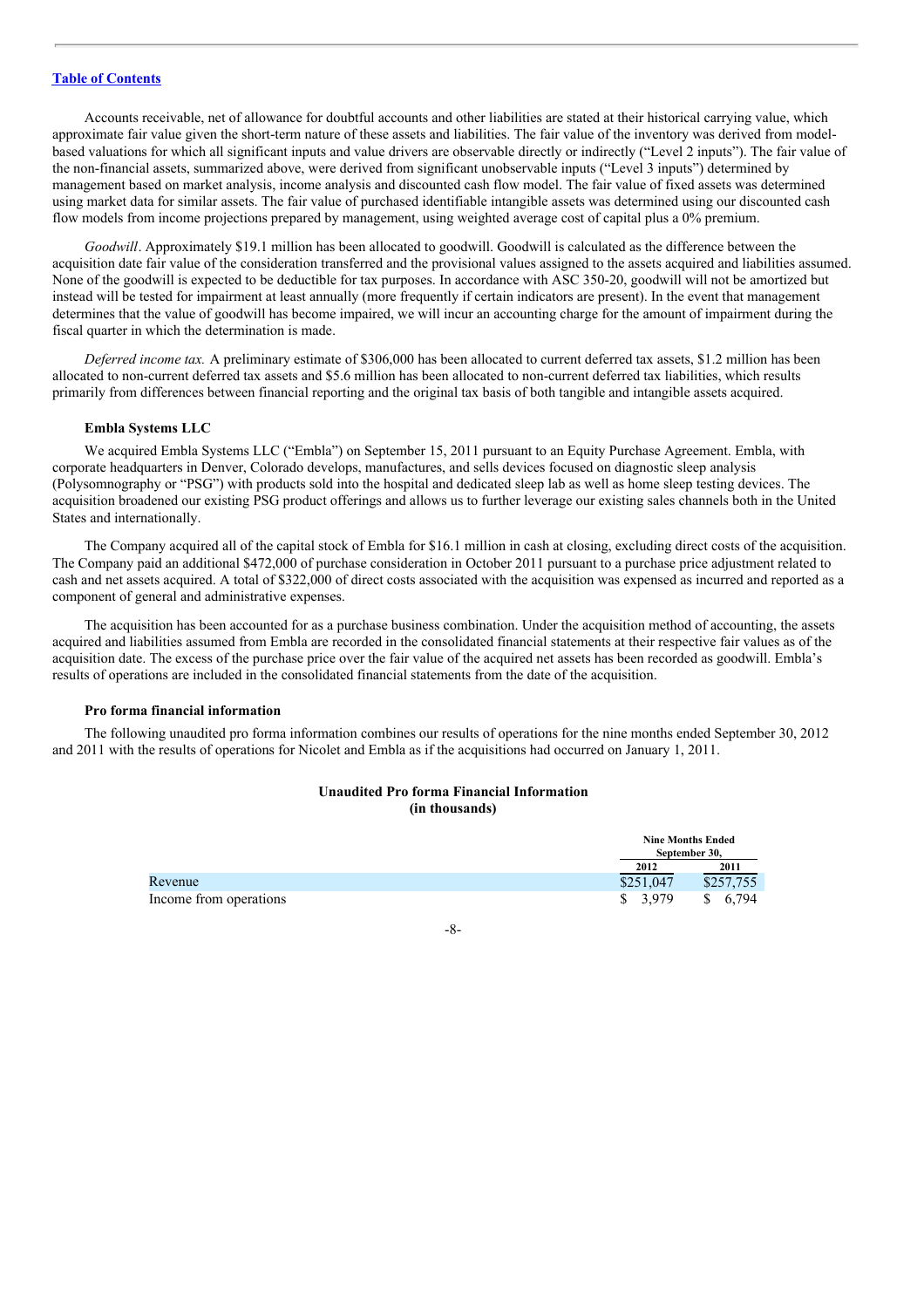The unaudited pro forma financial information is provided for comparative purposes only and is not necessarily indicative of what actual results would have been had the acquisitions occurred on the dates indicated, nor does it give effect to synergies, cost savings, and other changes expected to result from the acquisitions. Accordingly, the pro forma financial results do not purport to be indicative of results of operations as of the date hereof, for any period ended on the date hereof, or for any other future date or period.

Nicolet's revenue of \$24.1 million and income from operations of \$2.1 million are included in our consolidated statement of operations and comprehensive income (loss) for the period from July 2, 2012 (acquisition date) to September 30, 2012.

For purposes of preparing the unaudited pro forma financial information for the nine months ended September 30, 2012, Nicolet's consolidated statement of revenue and direct expenses for the period January 1, 2012 through July 2, 2012 was combined with the Company's Consolidated Statement of Operations and Comprehensive Income (Loss) for the nine months ended September 30, 2012. For purposes of preparing the unaudited pro forma financial information for the period January 1, 2011 through September 30, 2011, Nicolet's consolidated statement of revenue and direct expenses for the period January 1, 2011 through September 30, 2011 was combined with the Company's Consolidated Statement of Operations and Comprehensive Income (Loss) for the nine months ended September 30, 2011. Since the former owner did not maintain separate stand-alone financial statements for the Nicolet business, expenses include only cost of goods sold and operating expenses directly attributable to the operations of the business.

For purposes of preparing the unaudited pro forma financial information for the period January 1, 2011 through September 30, 2011, Embla's Consolidated Statement of Income for the period January 1, 2011 through September 15, 2011 was combined with the Company's Consolidated Statement of Operations and Comprehensive Income (Loss) for the nine months ended September 30, 2011.

The unaudited pro forma consolidated results reflect the historical information of Natus and Nicolet in 2012 and Natus, Nicolet and Embla in 2011, adjusted for the following pre-tax amounts:

- Elimination of Nicolet's historical intangible asset amortization expense (approximately \$423,000 through June 30, 2012 and \$908,000 in 2011);
- Additional amortization expense related to Nicolet (approximately \$564,000 through June 30, 2012 and \$1.6 million in 2011) related to the fair value of identifiable intangible assets acquired;
- Decrease of Nicolet's depreciation expense (approximately \$1.0 million through June 30, 2012 and \$1.4 million in 2011) related to the fair value adjustment to property and equipment acquired;
- Adjustments to general and administrative expense relating to Nicolet's direct acquisition costs (approximately \$2.6 million in 2011 and \$(2.6) million in 2012);
- Adjustments to cost of goods sold relating to Nicolet's fair value inventory adjustments (approximately \$687,000 in 2011 and \$(571,000) in 2012);
- Decrease of Embla's depreciation expense (approximately \$295,000 through September 14, 2011) related to the fair value adjustment to property and equipment acquired;
- Elimination of Embla's historical intangible asset amortization expense (approximately \$148,000 in 2011); and
- Additional amortization expense related to Embla (approximately \$225,000 through September 14, 2011) related to the fair value of identifiable intangible assets acquired.

### **3 - Basic and Diluted Earnings (Loss) Per Common Share**

Basic earnings (loss) per share is based upon the weighted average number of common shares outstanding during the period. Diluted earnings per share is based upon the weighted average number of common shares outstanding and dilutive common stock equivalents outstanding during the period. Common stock equivalents are options granted and shares of restricted stock issued under our stock awards plans and are calculated under the treasury stock method. Common equivalent shares from unexercised stock options and unvested restricted stock are excluded from the computation when there is a loss as their effect is anti-dilutive or if the exercise price of such unexercised options is greater than the average market price of the stock for the period.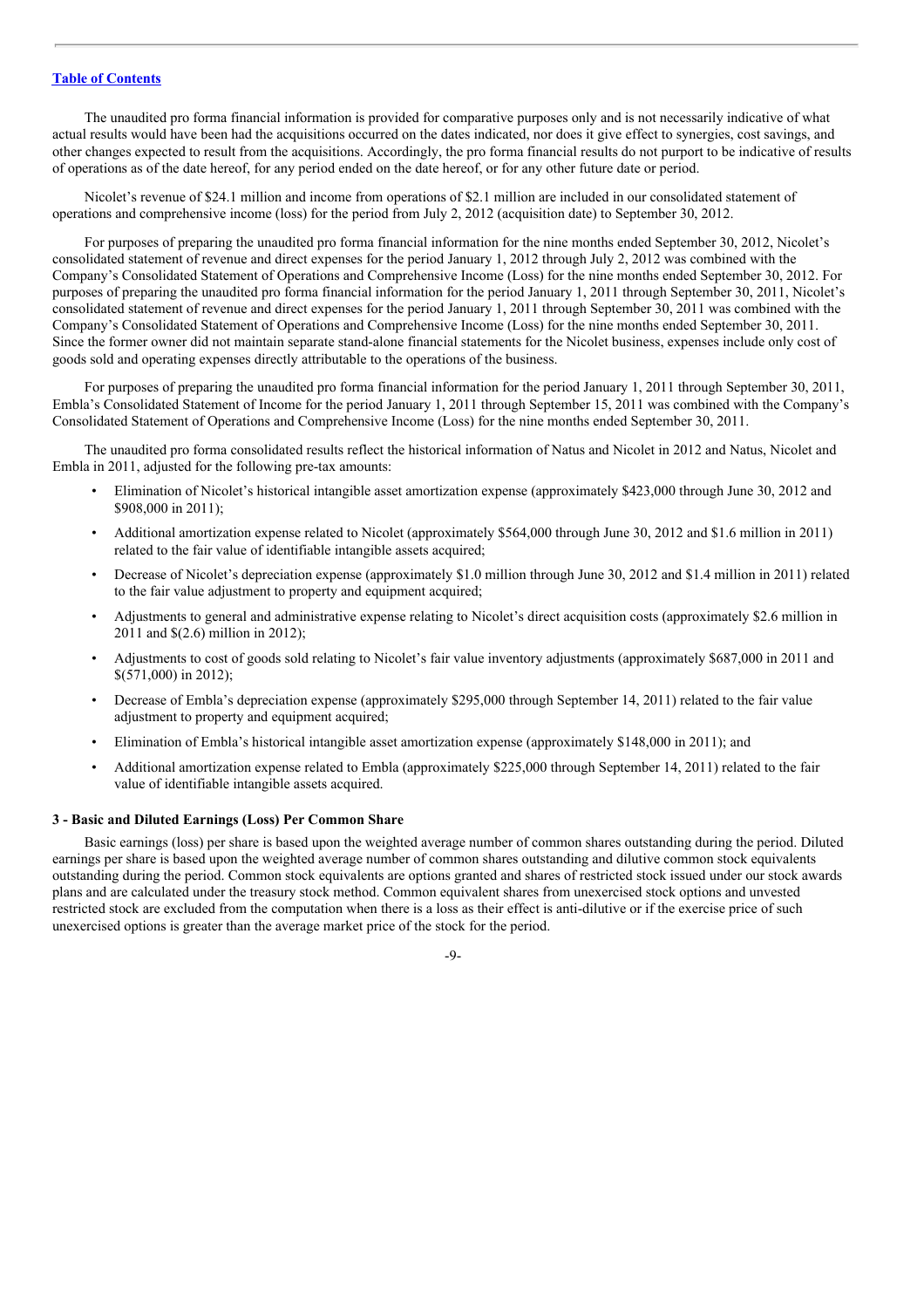Because there was a loss for the three and nine months ended September 30, 2012, no common stock equivalent shares were included in the weighted average shares outstanding used to calculate diluted earnings per share. For the three and nine months ended September 30, 2011, common stock equivalents of 744,067 and 1,088,511 shares, respectively, were included in the weighted average shares outstanding used to calculate diluted earnings per share, while common stock equivalents of 2,326,775 and 1,500,284 shares, respectively, were excluded from the calculation of diluted earnings per share because the exercise price of the underlying options was greater than the average market price of the stock for the periods.

#### **4 - Inventories**

Inventories consist of the following (in thousands):

|                                 | September 30,<br>2012 | December 31,<br>2011 |  |  |
|---------------------------------|-----------------------|----------------------|--|--|
| Raw materials and subassemblies | 24,754<br>S           | 11,550               |  |  |
| Work in process                 | 3,075                 |                      |  |  |
| Finished goods                  | 16,710                | 26,368               |  |  |
| Total inventories               | 44,539                | 37,918               |  |  |
| Less: Non-current inventories   | (3, 784)              | (4,529)              |  |  |
| Inventories, current            | 40,755                | 33,389               |  |  |

The above balances include approximately \$14.0 million of Nicolet inventory as of September 30, 2012. At September 30, 2012 and December 31, 2011, the Company has classified \$3.8 million and \$4.5 million of inventories, respectively, as non-current. This inventory consists primarily of service components used to repair products pursuant to warranty obligations and extended service contracts, including service components for products we are not currently selling. Management believes that these inventories will be utilized for their intended purpose.

### **5 - Intangible Assets**

The following table summarizes the components of gross and net intangible asset balances (in thousands):

|                                          | September 30, 2012                 |                           |                             | December 31, 2011        |                             |                           |                             |                   |
|------------------------------------------|------------------------------------|---------------------------|-----------------------------|--------------------------|-----------------------------|---------------------------|-----------------------------|-------------------|
| Intangible assets with definite lives:   | <b>Gross</b><br>Carrying<br>Amount | Accumulated<br>Impairment | Accumulated<br>Amortization | <b>Net Book</b><br>Value | Gross<br>Carrying<br>Amount | Accumulated<br>Impairment | Accumulated<br>Amortization | Net Book<br>Value |
| Technology                               | \$62,633                           |                           | (20, 185)<br>S              | \$42,448                 | \$51,245                    |                           | S<br>(17,610)               | \$33,635          |
| Customer related                         | 26,534                             |                           | (6,093)                     | 20,441                   | 18,296                      |                           | (4,602)                     | 13,694            |
| Internally developed software            | 7,155                              |                           | (3,763)                     | 3,392                    | 4,414                       |                           | (2, 494)                    | 1,920             |
| Patents                                  | 2,742                              |                           | (2,110)                     | 632                      | 2,757                       |                           | (1,949)                     | 808               |
| Backlog                                  | 723                                |                           | (712)                       | 11                       |                             |                           |                             |                   |
| Definite lived intangible assets         | 99,787                             |                           | (32, 863)                   | 66,924                   | 76,712                      |                           | (26, 655)                   | 50,057            |
| Intangible assets with indefinite lives: |                                    |                           |                             |                          |                             |                           |                             |                   |
| Tradenames                               | 30,284                             | (1,000)                   |                             | 29,284                   | 21,354                      | (1,000)                   |                             | 20,354            |
| Total intangibles assets                 | \$130,071                          | (1,000)                   | (32, 863)                   | \$96,208                 | \$98,066                    | (1,000)                   | (26, 655)                   | \$70,411          |

Definite lived intangible assets are amortized over their weighted average lives of 15 years for technology, 12 years for customer related intangibles, 6 years for internally developed software, and 14 years for patents. Intangible assets with indefinite lives are not subject to amortization. Substantially all of the backlog was written off during the three months ended September 30, 2012.

Internally developed software consists of \$6.2 million relating to costs incurred for development of internal use computer software and \$943,000 for development of software to be sold.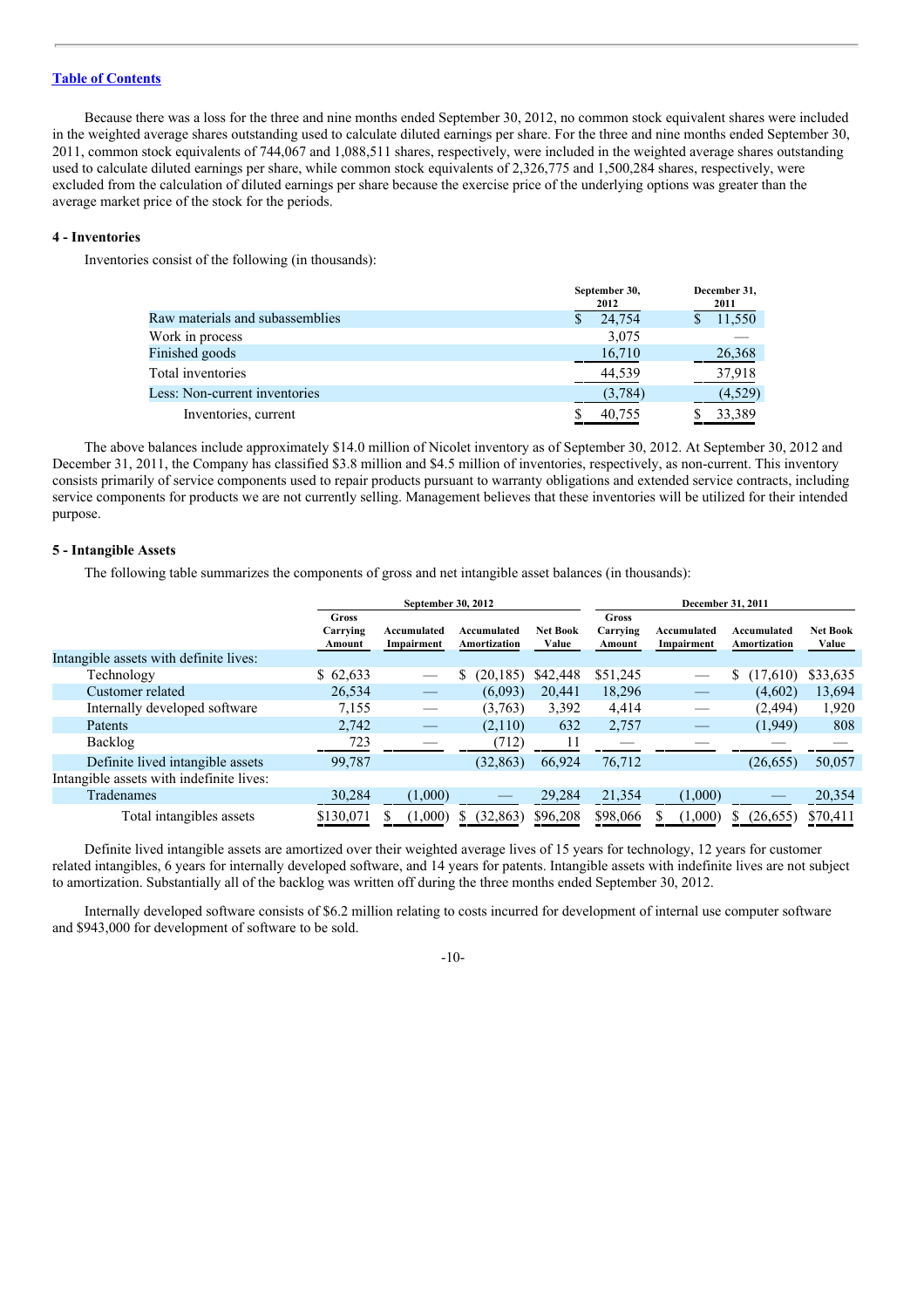Amortization expense related to intangible assets with definite lives was as follows (in thousands):

|                               | <b>Three</b><br><b>Months</b><br>Ended<br>September 30,<br>2012 | <b>Nine Months</b><br>Ended<br>September 30,<br>2012 |
|-------------------------------|-----------------------------------------------------------------|------------------------------------------------------|
| Technology                    | 1,034<br>\$                                                     | 2,575<br>S                                           |
| Customer related              | 595                                                             | 1,491                                                |
| Internally developed software | 68                                                              | 1,269                                                |
| Patents                       | 60                                                              | 161                                                  |
| Backlog                       | 712                                                             | 712                                                  |
| Total amortization            | 2.469<br>\$                                                     | 6.208<br>J                                           |

Expected amortization expense related to amortizable intangible assets is as follows (in thousands):

| Three months ending December 31, 2012 | \$1,711  |
|---------------------------------------|----------|
| 2013                                  | 6,676    |
| 2014                                  | 6,376    |
| 2015                                  | 6,042    |
| 2016                                  | 5,261    |
| 2017                                  | 4,989    |
| Thereafter                            | 35,869   |
| Total expected amortization expense   | \$66,924 |

#### **6 - Goodwill**

The carrying amount of goodwill and the changes in those balances are as follows (in thousands):

| Balance, December 31, 2011           | \$80,375 |
|--------------------------------------|----------|
| Goodwill as a result of acquisitions | 19.072   |
| Foreign currency translation         | (99)     |
| Balance, September 30, 2012          | \$99,348 |

### **7 - Property and Equipment, net**

Property and equipment, net consist of the following (in thousands):

|                                           | September 30,<br>2012 | December 31,<br>2011 |
|-------------------------------------------|-----------------------|----------------------|
| Land                                      | 4,326<br>S            | 4,420                |
| <b>Buildings</b>                          | 11,511                | 10,864               |
| Leasehold improvements                    | 3,210                 | 2,815                |
| Office furniture and equipment            | 11,436                | 10,410               |
| Computer software and hardware            | 10,347                | 7,541                |
| Demonstration and loaned equipment        | 11,885                | 10,646               |
|                                           | 52,715                | 46,696               |
| Accumulated depreciation and amortization | (24,204)              | (21, 346)            |
| Total                                     | 28,511                | 25,350               |

Depreciation and amortization expense of property and equipment was approximately \$1.0 million and \$3.2 million for the three and nine months ended September 30, 2012, respectively, and was approximately \$868,000 and \$2.4 million for the three and nine months ended September 30, 2011, respectively.

### **8 - Reserve for Product Warranties**

We provide a warranty on all medical device products that is generally one year in length. We also sell extended service agreements on our medical device products. Service for domestic customers is provided by Company-owned service centers that perform all service, repair, and calibration services. Service for international customers is provided by a combination of Company-owned facilities and thirdparty vendors on a contract basis.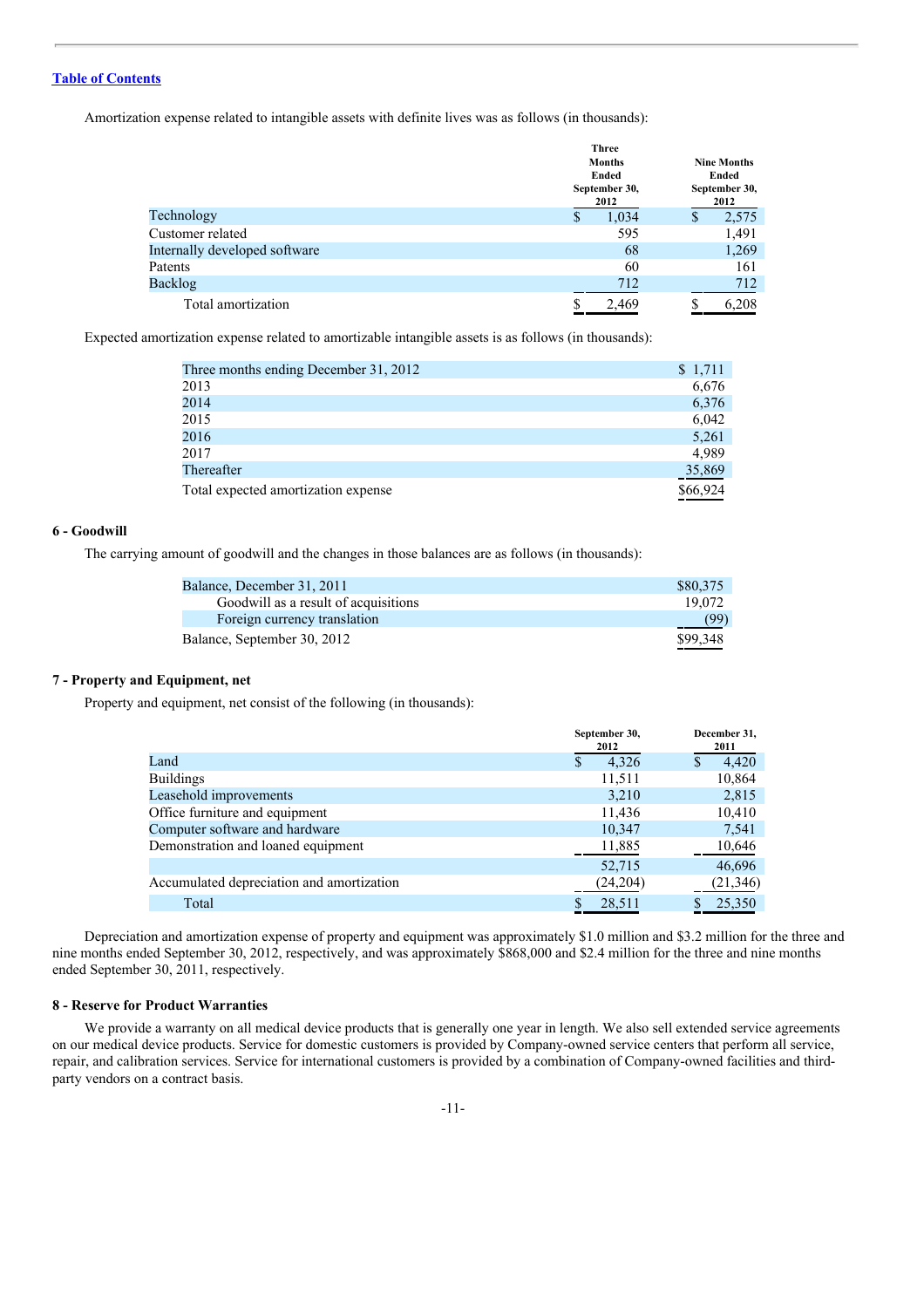We have accrued a warranty reserve, included in accrued liabilities on the accompanying balance sheets, for the expected future costs of servicing products during the initial warranty period. We base the liability on actual warranty costs incurred to service those products. On new products, additions to the reserve are based on a combination of factors including the percentage of service department labor applied to warranty repairs, as well as actual service department costs, and other judgments, such as the degree to which the product incorporates new technology. The reserve is reduced as costs are incurred to honor existing warranty obligations.

The details of activity in the warranty reserve are as follows (in thousands):

|                                       |         | <b>Three Months Ended</b><br>September 30, | <b>Nine Months Ended</b><br>September 30, |         |
|---------------------------------------|---------|--------------------------------------------|-------------------------------------------|---------|
|                                       | 2012    | 2011                                       | 2012                                      | 2011    |
| Balance, beginning of period          | \$2,225 | \$1,394                                    | \$2,157                                   | \$696   |
| Warranty accrued for the period       | 129     | 92                                         | 540                                       | 1.224   |
| Warranty assumed through acquisitions | 630     | 909                                        | 630                                       | 909     |
| Repairs for the period                | (500)   | (266)                                      | (843)                                     | (700)   |
| Balance, end of period                | \$2,484 | \$2,129                                    | \$2,484                                   | \$2,129 |

The estimates we use in projecting future product warranty costs may prove to be incorrect. Any future determination that our product warranty reserves are understated could result in increases to our cost of sales and reductions in our operating profits and results of operations.

### **9 - Stockholders' Equity**

The details of changes in stockholders' equity are as follows (in thousands):

|                                               | <b>Three Months Ended</b><br>September 30, |           | <b>Nine Months Ended</b><br>September 30, |           |
|-----------------------------------------------|--------------------------------------------|-----------|-------------------------------------------|-----------|
|                                               | 2012                                       | 2011      | 2012                                      | 2011      |
| Balance, beginning of period                  | \$259,265                                  | \$275,128 | \$257,728                                 | \$263,255 |
| Net income (loss)                             | (1,949)                                    | 154       | (1,146)                                   | 5,618     |
| Proceeds from stock option exercises and ESPP | 200                                        | 470       | 970                                       | 1,868     |
| Share-based compensation expense              | 2.471                                      | 1.911     | 5.007                                     | 5,028     |
| Tax effect of option exercises                | (279)                                      |           | (891)                                     | 299       |
| Foreign currency translation adjustment       | 147                                        | (2,672)   | (1, 813)                                  | 1,074     |
| Balance, end of period                        | \$259,855                                  | \$274,994 | \$259,855                                 | \$274,994 |
|                                               |                                            |           |                                           |           |

#### **10 - Share-Based Compensation**

At September 30, 2012, we have two active plans that give rise to share-based compensation, the 2011 Stock Awards Plan and the 2011 Employee Stock Purchase Plan. The terms of awards granted during the nine months ended September 30, 2012 and our methods for determining grant-date fair value of the awards were consistent with those described in the consolidated financial statements included in our Annual Report on Form 10-K for the year ended December 31, 2011.

Detail of share-based compensation expense is as follows (in thousands):

|                            |         | <b>Three Months Ended</b><br>September 30, |         | <b>Nine Months Ended</b><br>September 30, |
|----------------------------|---------|--------------------------------------------|---------|-------------------------------------------|
|                            | 2012    | 2011                                       | 2012    | <b>2011</b>                               |
| Cost of revenue            | 49      | 87                                         | 161     | \$224                                     |
| Marketing and sales        | 400     | 486                                        | 927     | 1,196                                     |
| Research and development   | 167     | 131                                        | 380     | 400                                       |
| General and administrative | 1,855   | 1.207                                      | 3,539   | 3,208                                     |
| Total                      | \$2,471 | \$1.911                                    | \$5,007 | \$5,028                                   |

As of September 30, 2012, unrecognized compensation expense related to the unvested portion of our stock options and other stock awards was approximately \$11.1 million, which is expected to be recognized over a weighted average period of 2.7 years.

-12-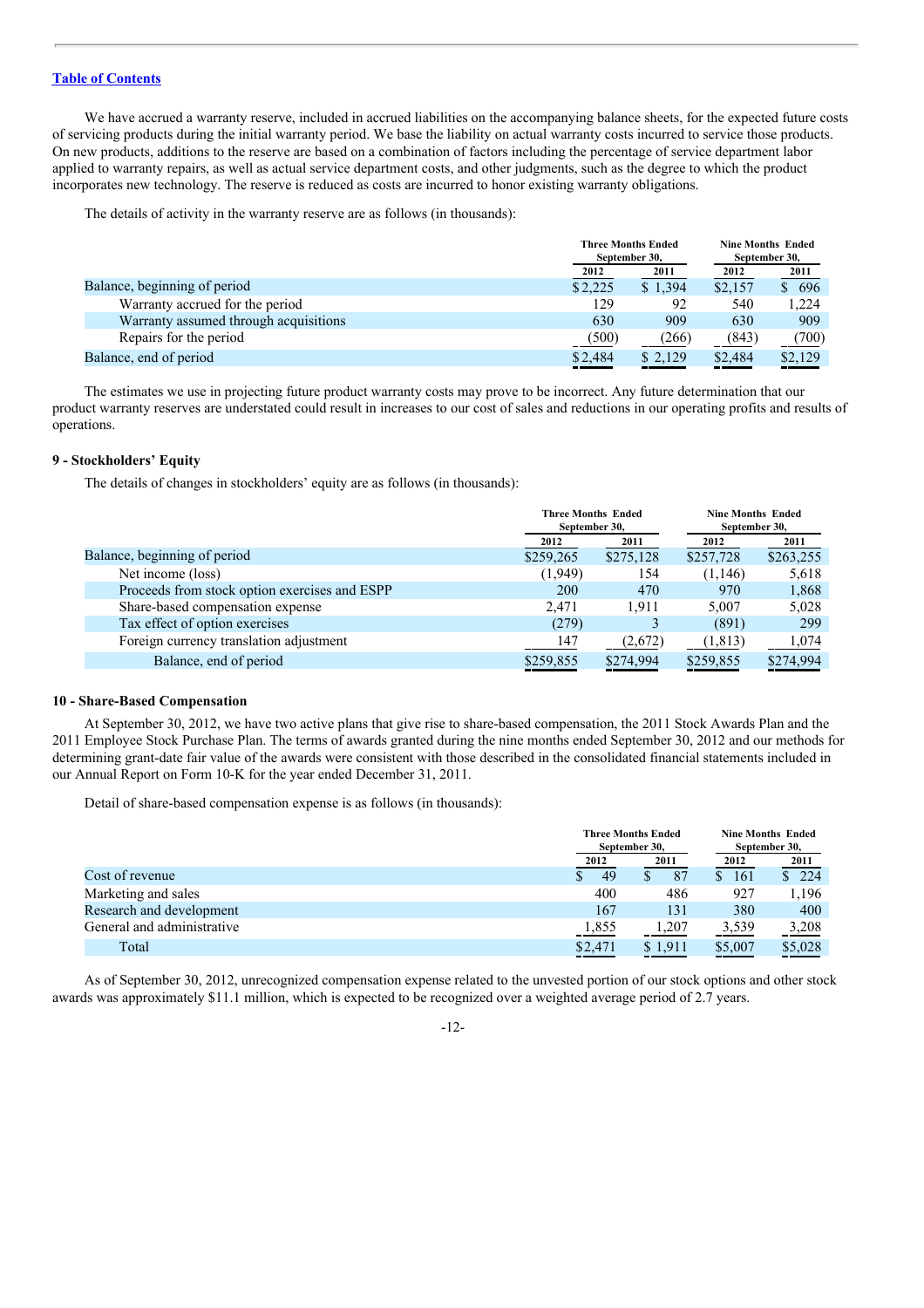### **Stock Options**

Activity in our stock options during the nine months ended September 30, 2012 is as follows:

|                                            | <b>Shares</b> | Weighted<br>Average<br><b>Exercise</b><br>Price | Weighted-<br>average<br>remaining<br>contractual<br>life (years) | Aggregate<br>intrinsic<br>value<br>$($ \$ 000's) |
|--------------------------------------------|---------------|-------------------------------------------------|------------------------------------------------------------------|--------------------------------------------------|
| Outstanding, beginning of period           | 3,789,866     | \$11.57                                         |                                                                  |                                                  |
| Granted                                    | 713,480       | \$10.79                                         |                                                                  |                                                  |
| Exercised                                  | (87,622)      | \$6.14                                          |                                                                  |                                                  |
| Cancelled                                  | (384, 418)    | \$12.36                                         |                                                                  |                                                  |
| Outstanding, end of period                 | 4,031,306     | \$11.47                                         | 3.64                                                             | \$12,062                                         |
| Exercisable, end of period                 | 2,768,248     | \$10.89                                         | 2.26                                                             | \$10,193                                         |
| Vested and expected to vest, end of period | 3,883,265     | \$11.44                                         | 3.50                                                             | \$11,819                                         |

The intrinsic value of options exercised during the nine months ended September 30, 2012 was \$607,000.

### **Restricted Stock Awards**

Activity in our restricted stock awards during the nine months ended September 30, 2012 is as follows:

|                               | <b>Shares</b> |   | Weighted-<br>average grant<br>date fair<br>value |   | <b>Remaining cost</b><br>expected to be<br>recognized<br>$(S\ 000's)$ |
|-------------------------------|---------------|---|--------------------------------------------------|---|-----------------------------------------------------------------------|
| Unvested, beginning of period | 588,807       | S | 15.37                                            |   |                                                                       |
| Granted                       | 369,390       | S | 10.81                                            |   |                                                                       |
| Vested                        | (199, 832)    | S | 15.43                                            |   |                                                                       |
| Forfeited                     | (24,280)      | S | 14.74                                            |   |                                                                       |
| Unvested, end of period       | 734,085       | S | 13.08                                            | S | 9,594                                                                 |

We award restricted stock awards ("RSA's") to U.S. employees of the Company that vest 50% upon the second anniversary of the vesting start date and 25% upon each of the third and fourth anniversaries of the vesting start date. We also award RSA's to non-employee directors of the Company that vest on the first anniversary of the grant date.

At September 30, 2012 the fair market value of outstanding RSA's was \$9.6 million and the weighted average remaining recognition period of unvested RSA's was 2.8 years. At December 31, 2011 the fair market value of outstanding RSA's was \$5.6 million and the weighted average remaining recognition period was 2.5 years. The intrinsic value of RSA's equals their fair market value.

#### **Restricted Stock Units**

Activity in our restricted stock units during the nine months ended September 30, 2012 is as follows:

|                                  | <b>Shares</b> | Weighted-<br>average<br>remaining<br>contractual<br>life (years) | Aggregate<br>intrinsic<br>value<br>$(S\ 000's)$ |
|----------------------------------|---------------|------------------------------------------------------------------|-------------------------------------------------|
| Outstanding, beginning of period | 56,525        |                                                                  |                                                 |
| Awarded                          | 18,600        |                                                                  |                                                 |
| Released                         | (13, 525)     |                                                                  |                                                 |
| Forfeited                        | (6,950)       |                                                                  |                                                 |
| Outstanding, end of period       | 54,650        | 1.93                                                             | 714                                             |

We award restricted stock units ("RSU's") to non-U.S. employees of the Company that vest 50% upon the second anniversary of the vesting start date and 25% upon each of the third and fourth anniversaries of the vesting start date.

At September 30, 2012 the aggregate intrinsic value of outstanding RSU's was \$607,000 and the weighted average remaining recognition period for unvested RSU's was 3.0 years. At December 31, 2011 the aggregate intrinsic value of outstanding RSU's was \$538,000 and the weighted average remaining recognition period for unvested RSU's was 1.9 years.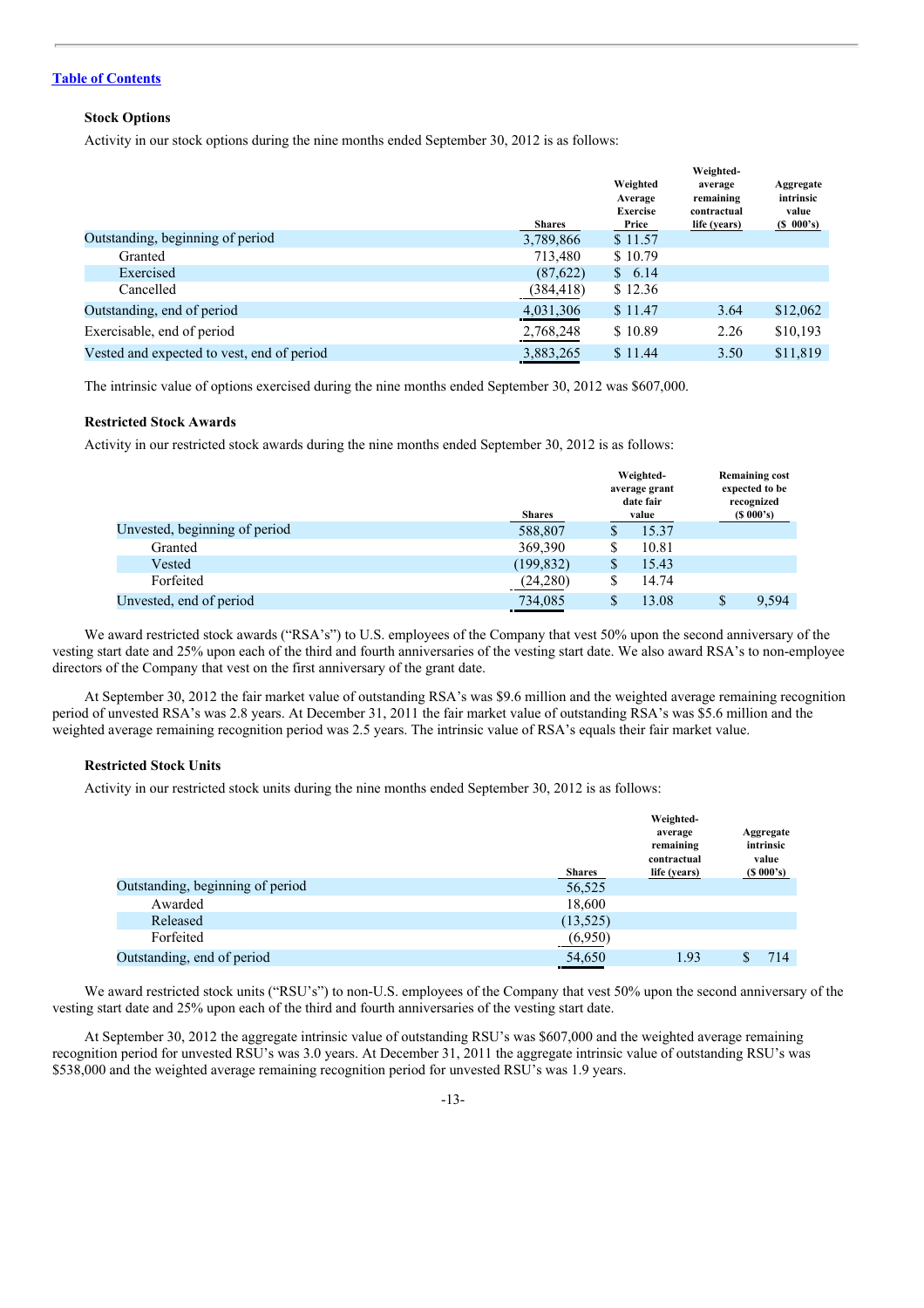### **11 - Other income (expense), net**

Other income (expense), net consisted of (in thousands):

|                                       | <b>Three Months Ended</b><br>September 30, |      | <b>Nine Months Ended</b><br>September 30, |       |
|---------------------------------------|--------------------------------------------|------|-------------------------------------------|-------|
|                                       | 2012                                       | 2011 | 2012                                      | 2011  |
| Investment income                     |                                            |      | 20                                        |       |
| Interest expense                      | (215)                                      | (47) | (231)                                     | (160) |
| Foreign currency exchange gain (loss) | 136                                        | 67   | 470                                       | (39)  |
| Other                                 | (160)                                      | 160  | (33)                                      | 148   |
| Total other income (expense), net     | (228)                                      | 186  | 226                                       | (28)  |

#### **12 - Income Taxes**

### **Provision for Income Tax (Benefit) Expense**

We recorded provisions for income tax (benefit) of  $\S(3.1)$  million and  $\S(2.5)$  million for the three and nine months ended September 30, 2012, respectively, and provisions for income tax (benefit) expense of  $\$(1,0)$  million and  $\$1.5$  million for the three and nine months ended September 30, 2011, respectively.

Our effective tax rate was 61.6% and 68.6% for the three and nine months ended September 30, 2012, respectively, and 117.9% and 21.2% for the three and nine months ended September 30, 2011, respectively.

Our effective tax rate for the three and nine months ended September 30, 2012 differed from statutory tax rates primarily because of the settlement of foreign and U.S. state income tax audits and from the expiration of the statute of limitations on uncertain tax positions that were recorded as a component of income tax expense in prior years, which together resulted in a tax benefit of \$3.1 million and \$2.5 million for the three and nine months ended September 30, 2012, respectively.

As of September 30, 2012 and December 31, 2011, we had unrecognized tax benefits of \$1.6 million and \$5.3 million, respectively. The decrease of unrecognized tax benefit is primarily due to reversal of tax reserves resulting from settlement of foreign and U.S. state income tax audits and the expiration of the stature of limitations on prior tax years. We do not expect that similar tax benefits will be significant in the remainder of 2012.

Our tax returns remain open to examination as follows: U.S. Federal, 2007 through 2011; U.S. states, generally 2006 through 2011; significant foreign jurisdictions, generally 2007 through 2011.

### **13 - Restructuring Reserves**

In January 2011, we adopted a reorganization plan that was designed to improve efficiencies in the operations of Medix, which we acquired in October 2010. During the three months ended September 30, 2011 we also initiated similar restructuring activities in Embla, which we acquired in September 2011. We expect these restructuring activities to be substantially completed by December 31, 2012. These plans are collectively referred to as the "2011 Plans" below.

In July 2012, we initiated an integration and reorganization plan related to the acquisition of Nicolet that is designed to eliminate redundant costs, improve efficiencies in operations, and to move to an indirect sales model in certain countries in Europe, where Nicolet had previously sold under a direct sales model. We expect that substantially all of the staff reductions will be completed by December 31, 2012.

The balance of the restructuring reserve is included in accrued liabilities on the accompanying balance sheets. Employee termination benefits expensed are included as a part of general and administrative expenses.

 $-11$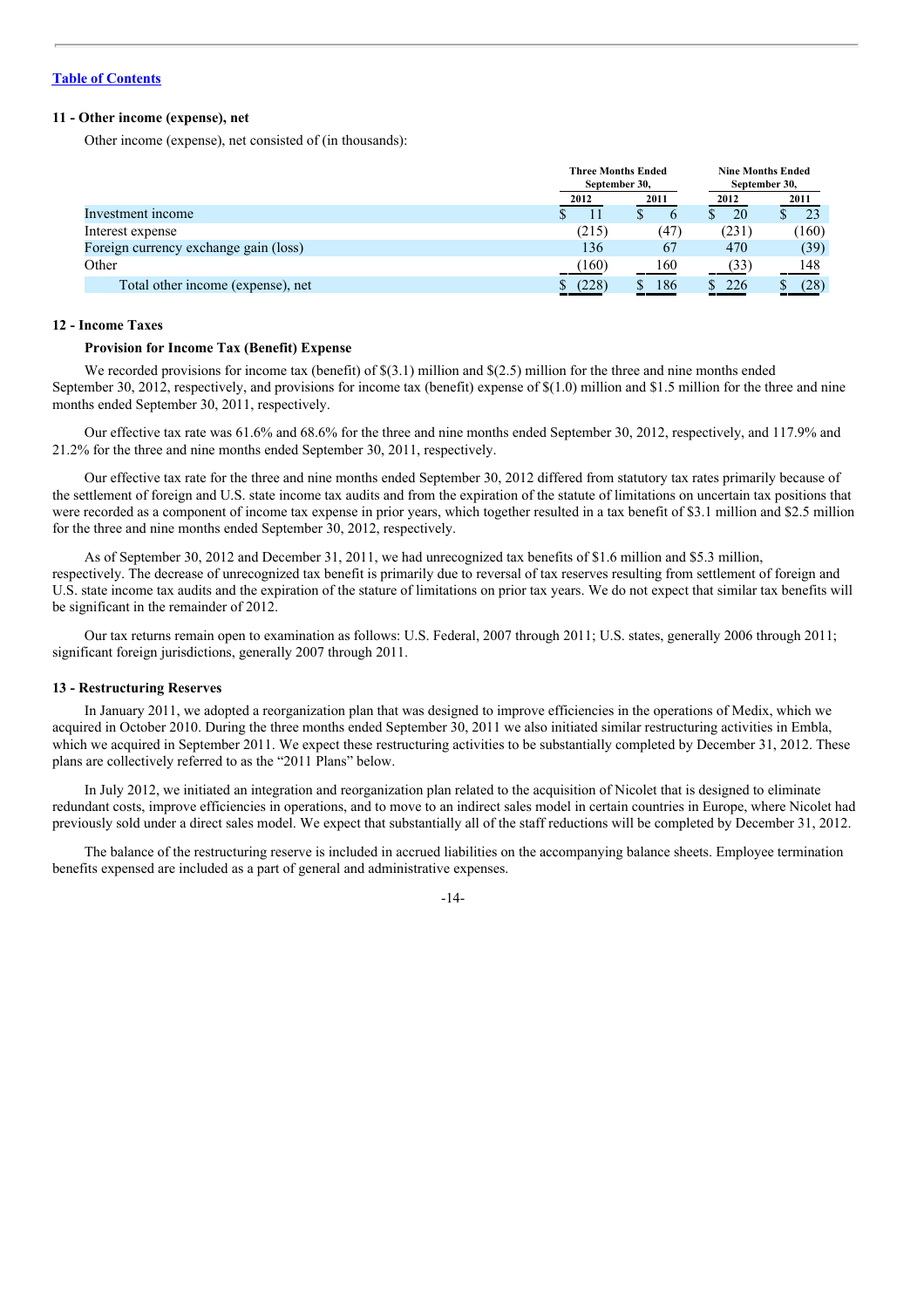Activity in the restructuring reserves for these plans for the nine months ended September 30, 2012 is as follows (in thousands):

|                                |               | <b>Integration and Reorganization Plans</b> |               |
|--------------------------------|---------------|---------------------------------------------|---------------|
|                                | 2011<br>Plans | July<br>2012 Plan                           | <b>Totals</b> |
| Balances at December 31, 2011  | 774           |                                             | 774<br>D      |
| Expensed                       | 1.721         | 6.579                                       | 8,300         |
| Cash payments                  | (1,872)       | (2,788)                                     | (4,660)       |
| Accrual reversal               | (202)         |                                             | (202)         |
| Balances at September 30, 2012 | 421           | 3.791                                       | 4.212         |

#### **14 - Debt and Credit Arrangements**

At September 30, 2012 the Company had a \$50 million revolving credit facility with Wells Fargo Bank, National Association ("Wells Fargo"). The revolving credit facility contains covenants, including covenants relating to liquidity and other financial measurements, and provides for events of default, including failure to pay any interest when due, failure to perform or observe covenants, bankruptcy or insolvency events, and the occurrence of a material adverse effect, and restricts our ability to pay dividends. We have granted Wells Fargo a security interest in substantially all of our assets. We have no other significant credit facilities.

We did not draw on the facility during 2011. We funded the Nicolet acquisition with a combination of our existing cash and \$31 million borrowed under the credit facility, including \$25.0 million due in equal quarterly installments through June 30, 2015 and \$6.0 million of revolving debt. We borrowed an additional \$1.3 million of revolving debt during the quarter ended September 30, 2012.

Long-term debt is comprised of the following (2012 and 2011 columns in thousands):

|                                                                                                                                                                                                                                                                                                                       |   | September 30,<br>2012 |     | December 31,<br>2011 |
|-----------------------------------------------------------------------------------------------------------------------------------------------------------------------------------------------------------------------------------------------------------------------------------------------------------------------|---|-----------------------|-----|----------------------|
| Term loan \$25 million, interest at LIBOR plus 1.5%, due<br>June 30, 2015 with term loan principle repayable in quarterly<br>installments of \$2.1 million                                                                                                                                                            | S | 22,917                | \$. |                      |
| Term loan \$2.9 million Canadian ("CAD"), interest at cost of<br>funds plus 2.5%, due September 15, 2014 with principle<br>repayable in monthly installments of \$16,000 until<br>August 15, 2014 and one final payment of \$404,000<br>collateralized by a first lien on land and building owned by<br><b>X</b> ltek |   | 784                   |     | 898                  |
| Total                                                                                                                                                                                                                                                                                                                 |   | 23,701                |     | 898                  |
| Less current portion of long-term debt                                                                                                                                                                                                                                                                                |   | (8,528)               |     | (188)                |
| Total long-term debt                                                                                                                                                                                                                                                                                                  |   | 15,173                |     |                      |

Maturities of long-term debt as of September 30, 2012 are as follows (in thousands):

| 2012                                   | \$2,161  |
|----------------------------------------|----------|
| 2013                                   | 8,525    |
| 2014                                   | 8,845    |
| 2015                                   | 4,170    |
| Thereafter                             |          |
| Total                                  | 23,701   |
| Less current portion of long-term debt | (8,528)  |
| Total long-term debt                   | \$15,173 |

Short-term borrowings at September 30, 2012 consists of the aforementioned \$7.3 million revolving debt associated with the Nicolet acquisition, with interest at LIBOR plus 1.5%.

At September 30, 2012 and December 31, 2011, the carrying value of total debt approximates fair market value. The fair value of the Company's debt is considered a Level 2 measurement.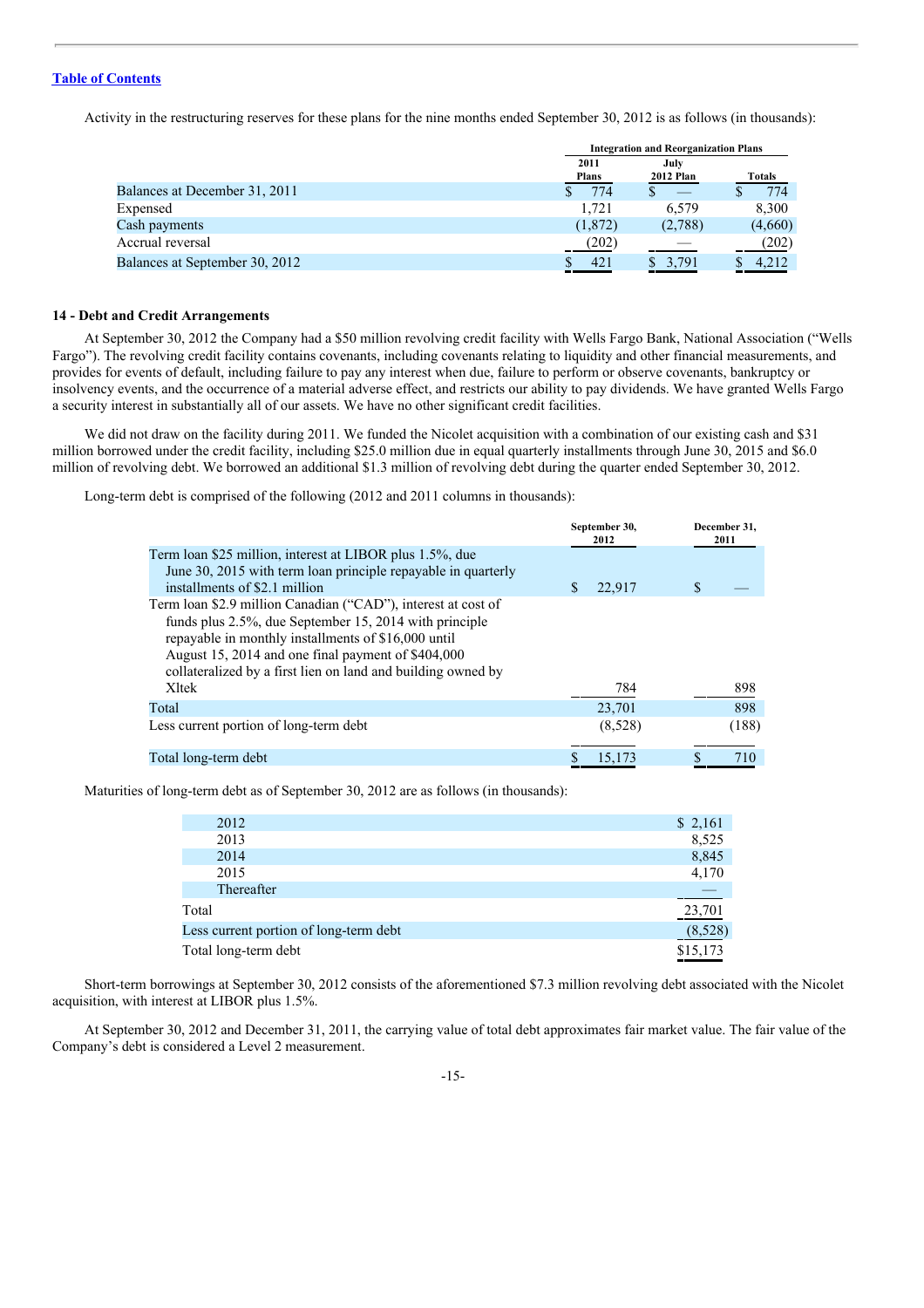### **15 - Segment, Customer and Geographic Information**

We operate in one reportable segment in which we provide healthcare products used for the screening, detection, treatment, monitoring and tracking of common medical ailments in newborn care, hearing impairment, neurological dysfunction, epilepsy, sleep disorders, and balance and mobility disorders.

Our end-user customer base includes hospitals, clinics, laboratories, physicians, nurses, audiologists, and governmental agencies. Most of our international sales are to distributors who resell our products to end-users or sub-distributors.

Revenue and long-lived asset information by geographic region is as follows (in thousands):

|                      | <b>Three Months Ended</b><br>September 30, |          | <b>Nine Months Ended</b><br>September 30, |           |
|----------------------|--------------------------------------------|----------|-------------------------------------------|-----------|
|                      | 2012                                       | 2011     | 2012                                      | 2011      |
| Revenue:             |                                            |          |                                           |           |
| <b>United States</b> | \$47,398                                   | \$30,792 | \$111,964                                 | \$95,944  |
| Foreign countries    | 33,326                                     | 20,546   | 89,282                                    | 72,597    |
| Totals               | \$80,724                                   | \$51,338 | \$201,246                                 | \$168,541 |
|                      | September 30, 2012                         |          | December 31, 2011                         |           |
| Long-lived assets:   |                                            |          |                                           |           |
| <b>United States</b> | \$<br>11,513                               |          | \$<br>9,428                               |           |
| Foreign countries    | 16,998                                     |          | 15,922                                    |           |
| Totals               | 28,551                                     |          | 25,350                                    |           |

Long-lived assets consist principally of net property and equipment. During the three and nine months ended September 30, 2012 and 2011, no single customer or foreign country contributed to more than 10% of revenue, and revenue from services was less than 10% of revenue.

During the three and nine months ended September 30, 2012, respectively, revenue from devices and systems was \$48.1 million and \$124.8 million, while revenue from supplies and services was \$30.3 million and \$72.6 million, respectively.

#### **16 - Fair Value Measurements**

The fair value of our assets and liabilities subject to fair value measurements are as follows (in thousands):

|                               | <b>Fair Value</b><br>as of                      | <b>Fair Value Measurements as of</b><br>September 30, 2012                                     |
|-------------------------------|-------------------------------------------------|------------------------------------------------------------------------------------------------|
|                               | September 30, 2012                              | <b>Using Fair Value Hierarchy</b><br>Level 2                                                   |
| Bank money market investments | \$<br>1,148                                     | Level 1<br>Level 3<br>\$1,148                                                                  |
| Total                         | 1,148                                           | \$1,148                                                                                        |
|                               |                                                 |                                                                                                |
|                               | <b>Fair Value</b><br>as of<br>December 31, 2011 | <b>Fair Value Measurements as of</b><br>December 31, 2011<br><b>Using Fair Value Hierarchy</b> |
|                               |                                                 | Level 1<br>Level 2<br>Level 3                                                                  |
| Bank money market investments | 1,148                                           | \$1,148                                                                                        |

Level 2 valuations are based on quoted prices in markets that are not active or for which all significant inputs are observable, either directly or indirectly, and include bank money market investments having a net asset value of \$1.00 per share consisting principally of commercial paper with a rating of A-1/A-1+.

Level 1 valuations are based on quoted prices in active markets for identical assets or liabilities that the Company has the ability to access. Level 3 valuations are based on inputs that are not unobservable and significant to the overall fair value measurement. At September 30, 2012 the Company has no assets or liabilities subject to Level 1 or Level 3 valuations.

-16-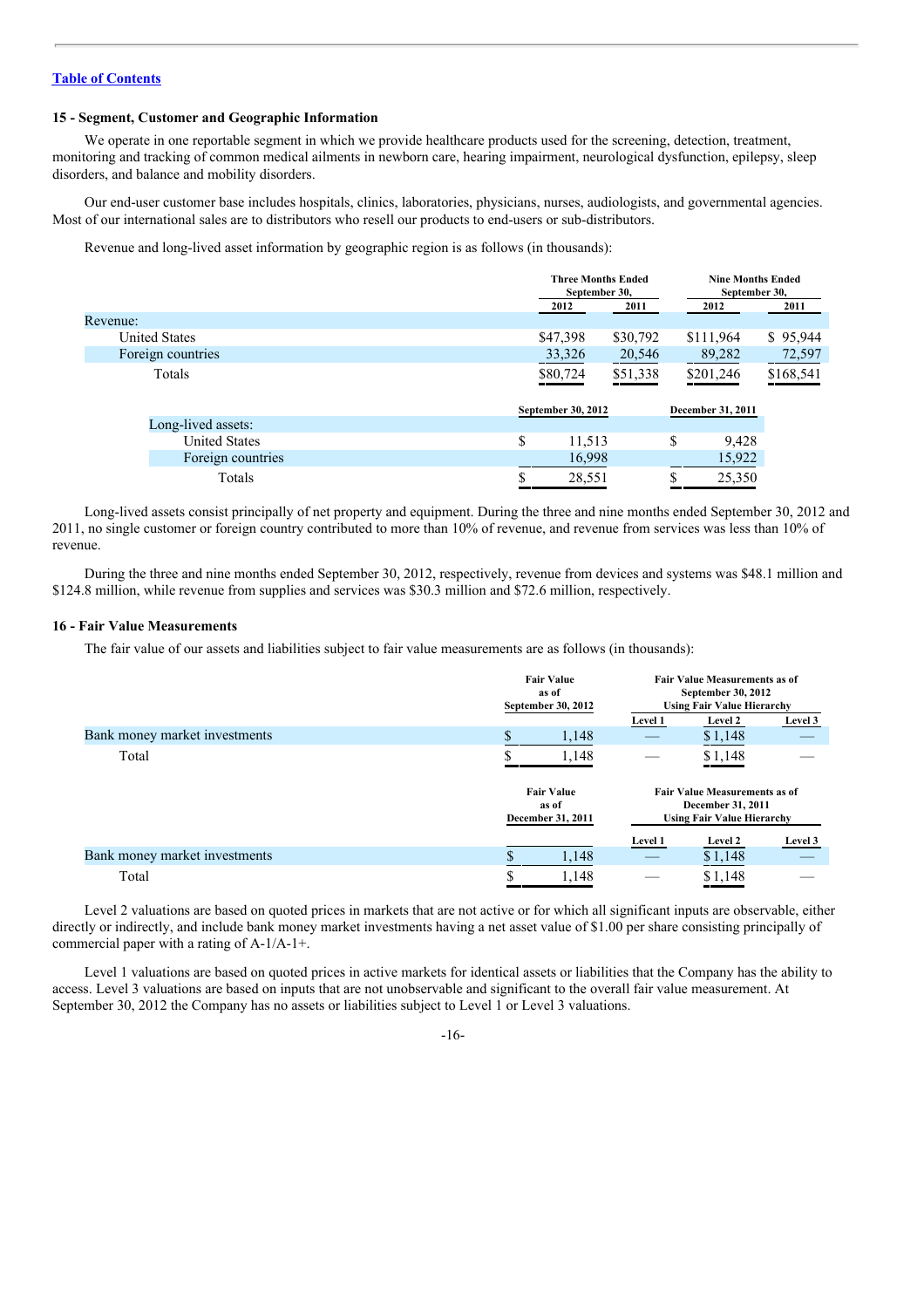### **ITEM 2. Management's Discussion and Analysis of Financial Condition and Results of Operations**

Natus®, AABR®, ABaer®, ALGO®, AOAE®, AuDX®, Balance Manager®, Balance Master®, Biliband®, Bio-logic®, Ceegraph®, CHAMP®, Cochlea Scan®, Cool Cap®, Ear Couplers®, Echo Screen®, Embla®, Embletta®, Enterprise®, EquiTest®, Fischer-Zoth®, Flexicoupler®, Gumdrop®, Keypoint®, Keypoint AU®, Keypoint EU®, Keypoint JP®, MASTER®, Medix®, MedixI.C.S.A®, Navigator®, Neatnick®, neoBLUE®, Neuromax®, NeuroWorks®, Nicolet®, NicoletElite®, Oxydome®, REMbrandt®, REMlogic®, Sandman®, Sleeprite®, Sleepscan®, Smart Scale®, STETHODOP®, TECA®, Tootsweet®, Traveler®, Warmette® and VAC PAC®, VERSALAB®, Xact Trace®, are registered trademarks of Natus *Medical Incorporated and its subsidiaries. Accuscreen™, Bili Lite Pad™, Bili-Lite™, Biomark™, Circumstraint™, Coherence™, Deltamed™, inVision™, Medix MediLED™, MiniMuf s™, NATUS NatalCare™, Neometrics™ and Smartpack™ are non-registered* trademarks of Natus and its subsidiaries. Solutions for Newborn CareSM is a non-registered service mark of Natus.

#### **Overview**

The following Management's Discussion and Analysis of Financial Condition and Results of Operations ("MD&A") supplements the MD&A in the Annual Report on Form 10-K for the year ended December 31, 2011 of Natus Medical Incorporated ("Natus," "we," "us," or "our Company"), and presumes that readers have read or have access to the discussion and analysis in our Annual Report. Management's discussion and analysis should be read in conjunction with our condensed consolidated financial statements and accompanying footnotes, the discussion of certain risks and uncertainties contained in Part II, Item 1A of this report, and the cautionary information regarding forward-looking statements at the end of this section. MD&A includes the following sections:

- Our Business. A general description of our business;
- 2012 Third Quarter Overview. A summary of key information concerning the financial results for the three months ended September 30, 2012;
- Application of Critical Accounting Policies. A discussion of the accounting policies that are most important to the portrayal of our financial condition and results of operations and that require significant estimates, assumptions, and judgments;
- Results of Operations. An analysis of our results of operations for the periods presented in the financial statements;
- Liquidity and Capital Resources. An analysis of capital resources, sources and uses of cash, investing and financing activities, off-balance sheet arrangements, contractual obligations and interest rate hedging;
- Recent Accounting Pronouncements. See Note 1 to our Condensed Consolidated Financial Statements for a discussion of new accounting pronouncements that affect us; and
- Cautionary Information Regarding Forward-Looking Statements. Cautionary information about forward-looking statements.

#### **Our Business**

Natus is a leading provider of healthcare products used for the screening, detection, treatment, monitoring and tracking of common medical ailments in newborn care, hearing impairment, neurological dysfunction, epilepsy, sleep disorders, and balance and mobility disorders. Product offerings include computerized neurodiagnostic systems for audiology, neurology, polysomnography, and neonatology, as well as newborn care products such as hearing screening systems, phototherapy devices for the treatment of newborn jaundice, headcooling products for the treatment of brain injury in newborns, incubators to control the newborn's environment, and software systems for managing and tracking disorders and diseases for public health laboratories.

We have completed a number of acquisitions since 2003, consisting of either the purchase of a company, substantially all of the assets of a company, or individual products or product lines. The businesses we have acquired are Neometrics in 2003, Fischer-Zoth in 2004, Bio-logic, Deltamed, and Olympic Medical in 2006, Xltek in 2007, Sonamed, Schwarzer Neurology, and Neurocom in 2008, Hawaii Medical and Alpine Biomed in 2009, Medix in 2010, Embla in 2011, and Nicolet in 2012.

-17-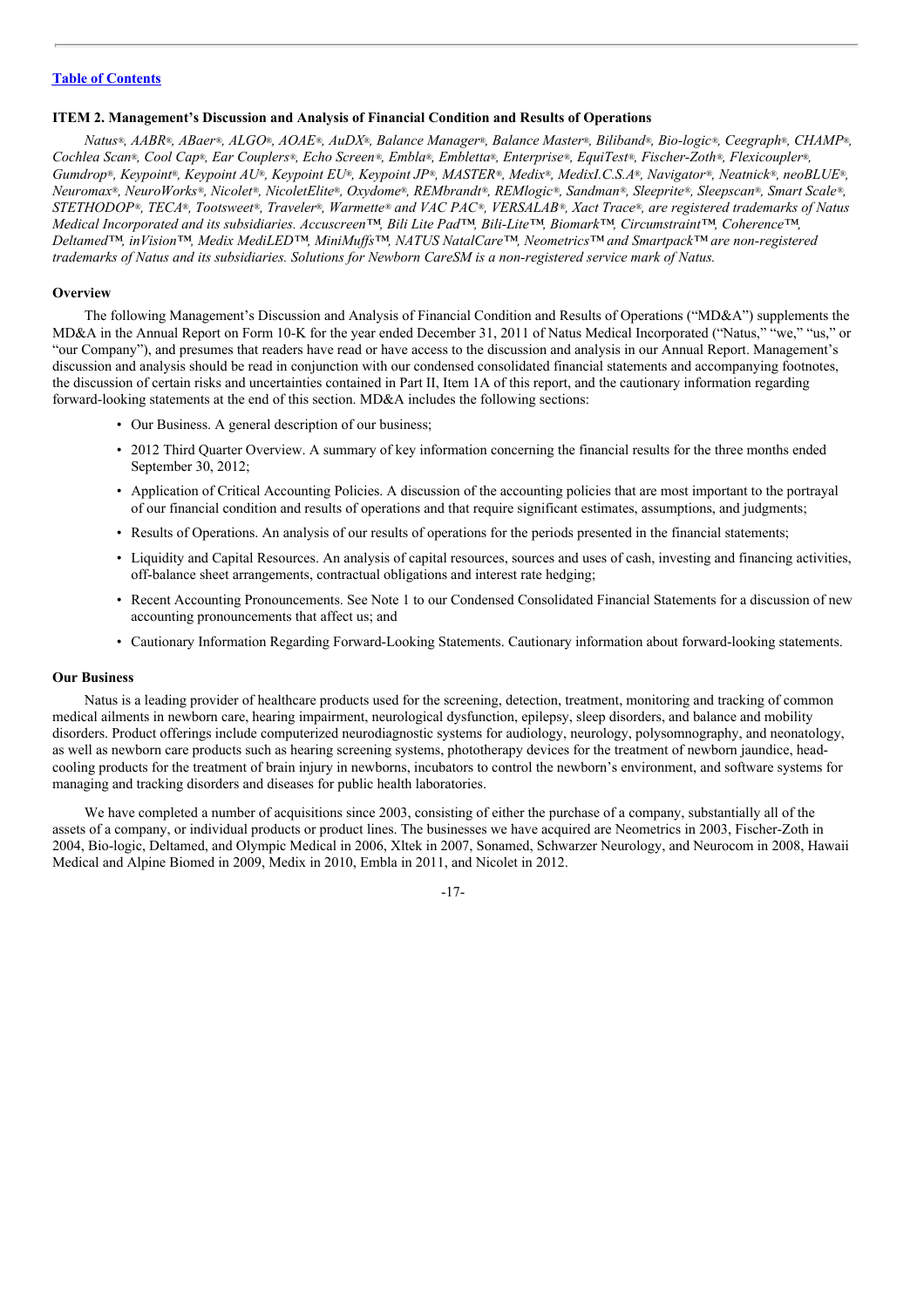#### Product Families

We categorize our products into the following product families, which are more fully described in our Annual Report on Form 10-K for the year ended December 31 2011:

- Neurology Includes products for diagnostic electroencephalography (EEG), electromyography (EMG), intra-operative monitoring (IOM), diagnostic sleep analysis, or polysomnography (PSG), newborn brain monitoring, and assessment of balance and mobility disorders.
- Hearing Includes products for newborn hearing screening and diagnostic hearing assessment.
- Newborn Care Includes thermoregulation devices and products for the treatment of brain injury and jaundice in newborns.

### *Segment and Geographic Information*

We operate in one reportable segment in which we provide healthcare products used for the screening, detection, treatment, monitoring and tracking of common medical ailments in newborn care, hearing impairment, neurological dysfunction, epilepsy, sleep disorders and balance and mobility disorders.

Our end-user customer base includes hospitals, clinics, laboratories, physicians, nurses, audiologists, and governmental agencies. Most of our international sales are to distributors who resell our products to end-users or sub-distributors.

Information regarding our sales and long-lived assets in the U.S. and in countries outside the U.S. is contained in Note 15–*Segment, Customer and Geographic Information* of our condensed consolidated financial statements included in this report.

#### *Revenue by Product Category*

We generate our revenue either from sales of Devices and Systems, which are generally non-recurring, and from related Supplies and Services, which are generally recurring. Other revenue consists primarily of freight revenue. The products that are attributable to these categories are described in our Annual Report on Form 10-K for the year ended December 31, 2011. Revenue from Devices and Systems and Supplies and Services, as a percent of total revenue for the three and nine months ended September 30, 2012 and 2011 is as follows:

|                       | <b>Three Months Ended</b><br>September 30. |       | <b>Nine Months Ended</b><br>September 30, |                                  |  |
|-----------------------|--------------------------------------------|-------|-------------------------------------------|----------------------------------|--|
|                       | 2012                                       | 2011  | 2012                                      | 2011                             |  |
| Devices and Systems   | 60%                                        | 61%   | 62%                                       | 64%                              |  |
| Supplies and Services | 38%                                        | 37%   | 36%                                       | 34%                              |  |
| Other                 | $2\%$                                      | $2\%$ | $2\%$                                     | $2\%$                            |  |
| Total                 | 100%                                       | 100%  | 100%                                      | 100%<br>$\overline{\phantom{a}}$ |  |

During the three and nine months ended September 30, 2012 and 2011, no single customer or foreign country contributed to more than 10% of revenue, and revenue from services was less than 10% of revenue.

### **2012 Third Quarter Overview**

Our business and operating results have been and continue to be affected by worldwide economic conditions. Our sales are significantly dependent on both capital spending by hospitals in the United States and healthcare spending by ministries of health within the European Union.

Our consolidated revenue increased \$29.4 million in the third quarter ended September 30, 2012 to \$80.7 million compared to \$51.3 million in the third quarter of the previous year. Nicolet, acquired in July 2012, contributed to \$24.1 million of incremental revenue and Embla, acquired in September 2011, contributed to \$5.3 million of incremental revenue in the third quarter of 2012. We experienced revenue increases and declines across other business units in the United States, Europe, and South America that resulted in the same level of revenue in both quarters.

#### -18-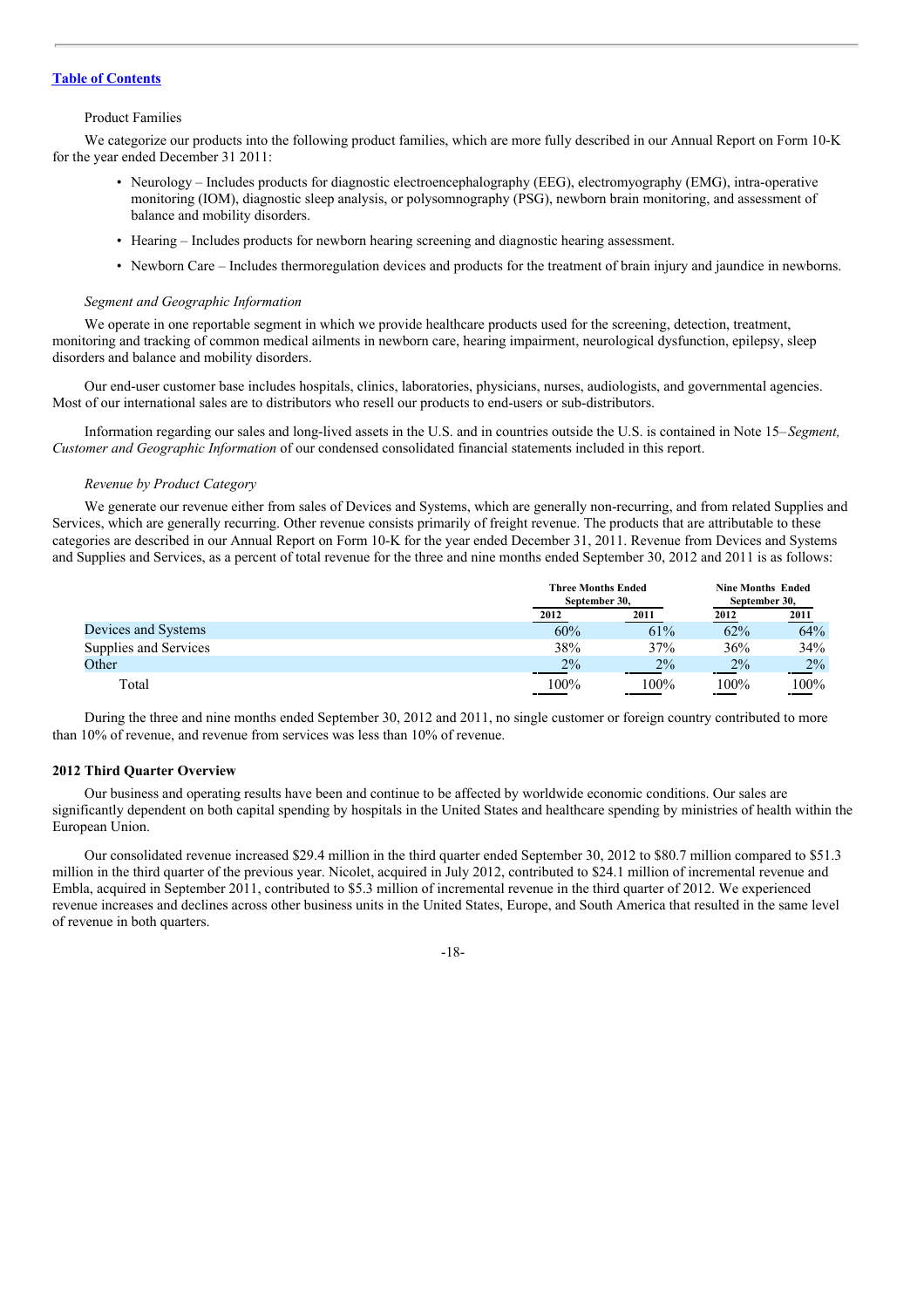We incurred a net loss of \$1.9 million or  $\frac{\mathcal{S}(0.07)}{2}$  per share in the three months ended September 30, 2012, compared with net income of \$154,000 or \$0.01 per diluted share in the same period in 2011. The net loss for the 2012 period included restructuring and related stock compensation costs of \$7.7 million and direct costs associated with the Nicolet acquisition completed in July 2012 of \$786,000. An increase in gross profit of 1.1 percentage points for the third quarter of 2012 compared to same period in 2011, resulted primarily from product mix.

### **Application of Critical Accounting Policies**

We prepare our financial statements in accordance with accounting principles generally accepted in the United States of America ("GAAP"). In so doing, we must often make estimates and use assumptions that can be subjective, and, consequently, our actual results could differ from those estimates. For any given individual estimate or assumption we make, there may also be other estimates or assumptions that are reasonable.

We believe that the following critical accounting policies require the use of significant estimates, assumptions, and judgments. The use of different estimates, assumptions, or judgments could have a material effect on the reported amounts of assets, liabilities, revenue, expenses, and related disclosures as of the date of the financial statements and during the reporting period:

- Revenue recognition
- Inventory is carried at the lower of cost or market value
- Carrying value of intangible assets and goodwill
- Liability for product warranties
- Share-based compensation

These critical accounting policies are described in more detail in our Annual Report on Form 10-K for the year ended December 31, 2011, under Item 7, *Management's Discussion and Analysis of Financial Condition and Results of Operations*. There have been no changes to these policies during the three and nine months ended September 30, 2012.

### **Results of Operations**

The following table sets forth, for the periods indicated, selected consolidated statements of operations data as a percentage of total revenue. Our historical operating results are not necessarily indicative of the results for any future period.

|                                                         | <b>Three Months</b><br>Ended<br>September 30, |         | <b>Nine Months</b><br>Ended<br>September 30, |                     |
|---------------------------------------------------------|-----------------------------------------------|---------|----------------------------------------------|---------------------|
|                                                         | 2012                                          | 2011    | 2012                                         | 2011                |
| Revenue                                                 | 100%                                          | 100.0%  | 100%                                         | 100%                |
| Cost of revenue                                         |                                               | 46.3    | 44.4                                         | 43.4                |
| Gross profit                                            | 54.8                                          | 53.7    | 55.6                                         | 56.6                |
| Operating expenses:                                     |                                               |         |                                              |                     |
| Marketing and selling                                   | 27.0                                          | 28.6    | 27.2                                         | 26.6                |
| Research and development                                | 10.5                                          | 11.9    | 10.9                                         | 11.0                |
| General and administrative                              | 23.3                                          | 15.2    | 19.5                                         |                     |
| Total operating expenses                                | 60.8                                          | 55.7    | 57.6                                         | $\frac{14.7}{52.3}$ |
| Income (loss) from operations                           | (6.0)                                         | (2.0)   | (2.0)                                        | 4.3                 |
| Other income (expense), net                             | (0.3)                                         | 0.4     | 0.1                                          |                     |
| Income (loss) before provision (benefit) for income tax | (6.3)                                         | (1.6)   | (1.9)                                        | 4.3                 |
| Provision for income tax (benefit) expense              | (3.9)                                         | (2.0)   | (1.3)                                        | 0.9                 |
| Net income (loss)                                       | $(2.4)\%$                                     | $0.4\%$ | $(0.6)\%$                                    | 3.4%                |

We acquired Nicolet in July 2012 and Embla in September 2011. Where significant, we have noted the impact of these acquisitions on our results of operations for the three and nine months ended September 30, 2012, as compared to the same periods in 2011.

 $-19-$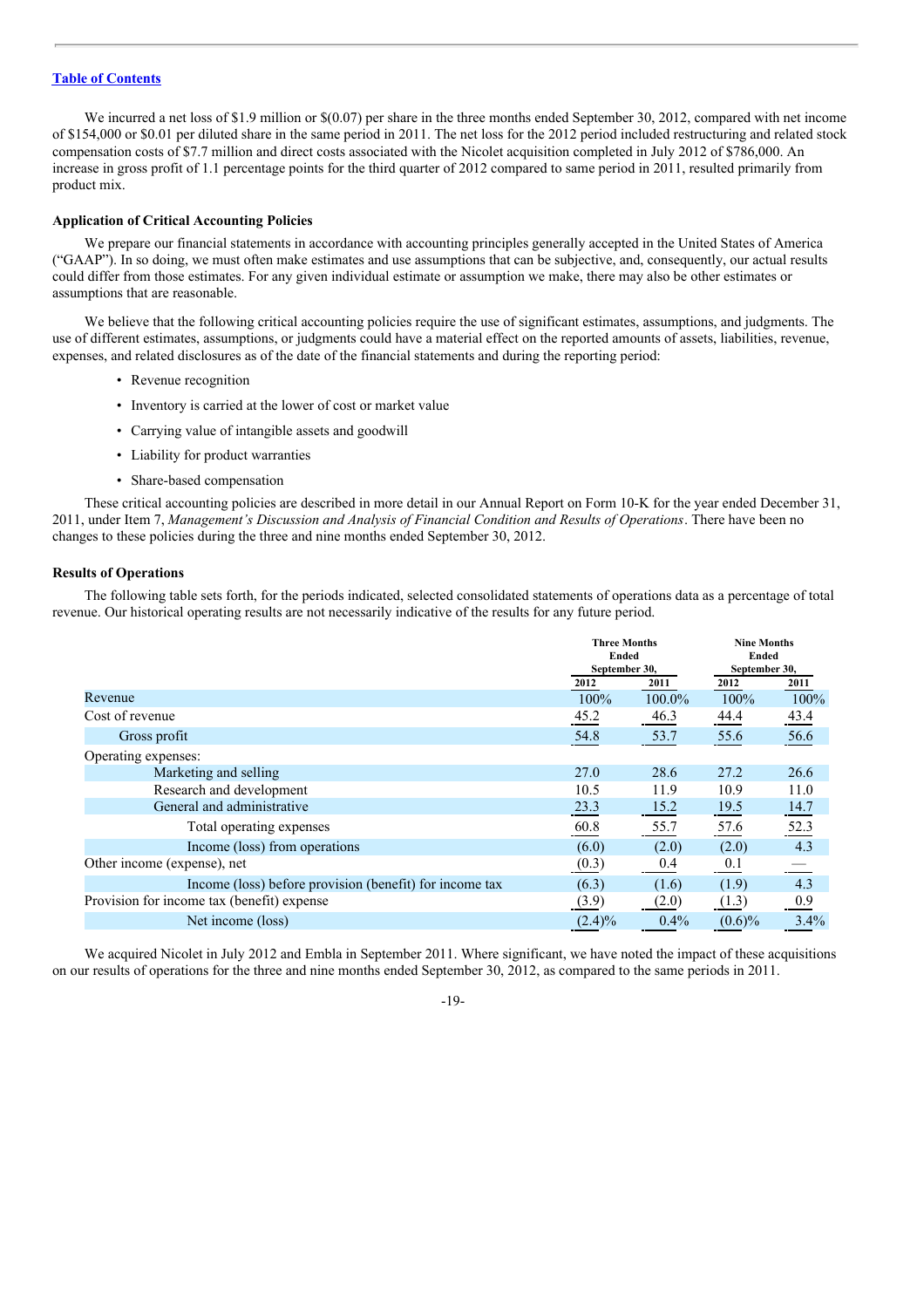### **Three Months Ended September 30, 2012 and 2011**

Our revenue increased \$29.4 million, or 57%, to \$80.7 million for the three months ended September 30, 2012, compared to \$51.3 million in the comparable 2011 period. Nicolet contributed \$24.1 million and Embla contributed \$5.3 million of incremental revenue during the 2012 quarter.

Revenue from devices and systems increased \$17 million, or 55%, to \$48.1 million in the third quarter of 2012, compared to \$31.1 million in the same period in 2011. Nicolet contributed \$12.9 million and Embla contributed \$3.3 million of incremental device and system revenue during the 2012 quarter. Devices and systems revenue from our neurology and other diagnostic products other than Nicolet and Embla increased \$200,000 or 2% to \$14.0 million and devices and systems revenue from newborn care and other device products increased \$600,000. Revenue from devices and systems was 60% and 61% of total revenue for the three months ended September 30, 2012 and 2011, respectively.

Revenue from supplies and services increased \$11.1 million, or 58%, to \$30.3 million in the third quarter of 2012 compared to \$19.2 million in the same period in 2011. Nicolet contributed \$10.0 million and Embla contributed \$2 million of incremental supplies and services revenue in the third quarter of 2012. Revenue from newborn care and hearing supplies increased by \$100,000, revenue from neurology supplies other than Nicolet and Embla decreased by \$500,000 and service fee revenue other than Nicolet and Embla decreased by \$500,000. Revenue from supplies and services was 38% of total revenue in the three months ended September 30, 2012, compared to 37% of total revenue for the third quarter of 2011.

Revenue from sales outside the U.S. increased 62%, or \$12.7 million to \$33.3 million in the third quarter of 2012 compared to \$20.6 million for the same period in 2011. Nicolet and Embla contributed \$13.3 million of international revenue, while revenue from neurology and hearing products other than Nicolet and Embla increased by \$200,000 and international revenue from newborn care and other products decreased by \$800,000.

Gross profit as a percentage of revenue was 54.8% for the three months ended September 30, 2012 compared to 53.7% for the corresponding 2011 period, reflecting increased profit margins on Natus U.S. and Xltek products. Gross profit increased \$16.7 million or 61% to \$44.3 million in 2012 from \$27.6 million in 2011.

Total operating expense increased by \$20.5 million, or 72%, to \$49.1 million in the three months ended September 30, 2012, compared to \$28.6 million in the same period in 2011. The operating expense of Nicolet and the incremental expense of Embla was \$13.0 million. In addition, restructuring costs and direct acquisition costs, respectively, were \$6.3 million and \$500,000 more in the 2012 period compared to the 2011 period. We wrote off \$700,000 of Nicolet backlog in the 2012 period with no such expense in the 2011 period.

Marketing and selling expense increased \$7.1 million, or 48%, to \$21.8 million in the three months ended September 30, 2012, compared to \$14.7 million in the same period in 2011. The marketing and selling expense of Nicolet, including the backlog write-off, and the incremental expense of Embla was \$6.8 million. The remainder of the increase was primarily related to higher commission costs.

Research and development expense increased \$2.4 million or 39%, to \$8.5 million for the three months ended September 30, 2012, compared to \$6.1 million in the same period of 2011. The research and development expense of Nicolet and the incremental expense of Embla was \$3.1 million. A decrease in other expense was primarily attributable to lower employee compensation costs resulting from cost cutting activities initiated earlier in 2012.

General and administrative expense increased \$11 million, or 141%, to \$18.8 million in the three months ended September 30, 2012, compared to \$7.8 million in the same period in 2011. The general and administrative expense of Nicolet and the incremental expense of Embla was \$3.1 million. The cost of restructuring activities and direct costs of acquisitions increased by \$6.2 million and \$500,000, respectively, in the 2012 period compared to the same period in 2011.

Other income (expense), net, consists of investment income from our investment portfolio, interest expense, net currency exchange gains and losses, and other miscellaneous income and expenses. We reported net other expense of \$228,000 in the three months ended September 30, 2012, compared to net other income of \$186,000 in the same period in 2011. We incurred other expense of \$160,000 during the three months ended September 30, 2012 compared with the same amount of other income during the three months ended September 30, 2011. In addition, interest expense was higher by \$168,000 for the three months ended September 30, 2012 quarter compared to the same quarter in 2011 resulting from bank borrowings in connection with the Nicolet acquisition.

 $-20-$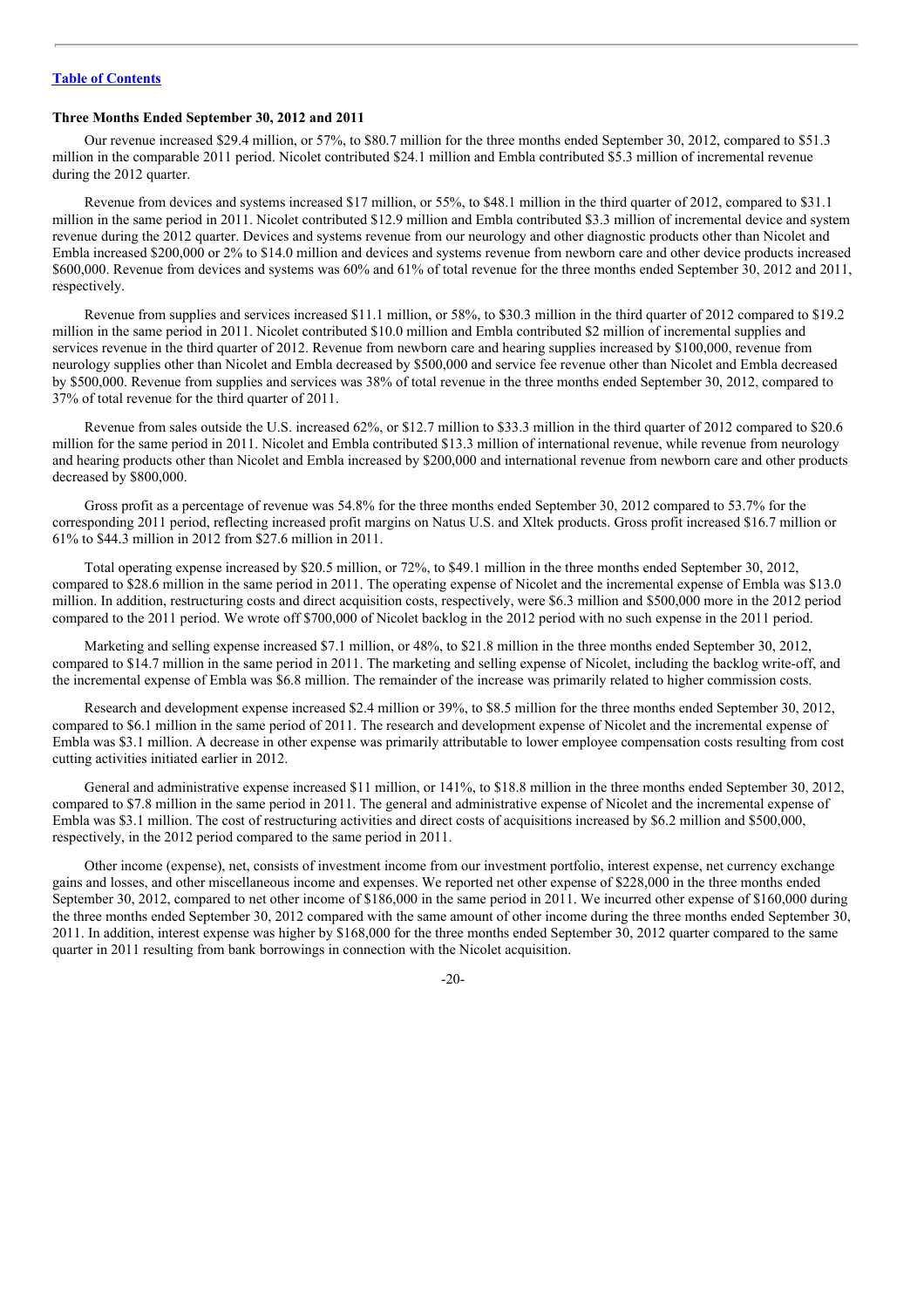We recorded a provision for income tax benefit of \$3.1 million and \$1.0 million in the three months ended September 30, 2012 and 2011, respectively. The increase of tax benefit for the three months ended September 30, 2012 compared to the same period in the prior year is attributable primarily to the reversal of tax reserves upon settlement of a state income tax audit and the expiration of the statute of limitations on uncertain tax positions that were recorded as a component of income tax expense in prior years.

### **Nine Months Ended September 30, 2012 and 2011**

Our revenue increased \$32.7 million, or 19%, to \$201.2 million for the nine month period ended September 30, 2012 compared to \$168.5 million in the comparable 2011 period. Nicolet contributed \$24.1 million and Embla contributed \$20.1 million of incremental revenue during 2012. Revenue from our newborn care products decreased \$2.3 million, revenue from neurology products other than from Nicolet and Embla decreased \$6.1 million and revenue from our hearing and other products decreased \$3.1 million in the nine month period in 2012 compared to the nine months ended September 30, 2011.

Revenue from devices and systems increased \$17.5 million, or 16% to \$124.8 million in the nine month period of 2012 compared to \$107.3 million in the same period in 2011. Nicolet contributed \$13 million and Embla contributed \$11.1 million of incremental device and system revenue during the 2012. Devices and systems revenue from our neurology and other diagnostic products other than Nicolet and Embla decreased \$5.9 million, or 11%, to \$47.0 million and devices and systems revenue from newborn hearing screening coupled with newborn care and other device products decreased \$600,000, reflecting continued weakness in worldwide capital spending coupled with pricing pressures. Revenue from devices and systems was 62% of total revenue in the nine months ended September 30, 2012 compared to 64% of total revenue for 2011.

Revenue from supplies and services increased \$14.2 million, or 24%, to \$72.6 million in the nine month period of 2012 compared to \$58.4 million in the same period in 2011. Nicolet contributed \$10.0 million and Embla contributed \$8.9 million of incremental supplies and services revenue in 2012. Revenue from newborn care and hearing supplies decreased by \$1.1 million, revenue from neurology supplies other than Nicolet and Embla decreased by \$1.3 million, and service fee revenue other than Nicolet and Embla decreased by \$2.3 million, primarily related to newborn care. Revenue from supplies and services was 36% of total revenue in the nine months ended September 30, 2012 compared to 34% of total revenue for 2011.

Revenue from sales outside the U.S. increased \$16.6 million, or 23%, to \$89.3 million in the nine month period of 2012 compared to \$72.7 million for the same period in 2011. Nicolet contributed \$11.1 million and Embla contributed \$9.7 million of international revenue, while revenue from neurology and hearing products other than Nicolet and Embla decreased by \$200,000 and international revenue from newborn care and other products decreased by \$4.0 million.

Gross profit as a percentage of revenue was 55.6% for the nine months ended September 30, 2012 compared to 56.6% for the corresponding 2011 period, with the reduction primarily the result of increases in materials costs. Gross profit increased \$16.6 million to \$112.0 million in 2012 from \$95.4 million in 2011.

Total operating expenses increased by \$27.7 million, or 31%, to \$115.9 million in the nine months ended September 30, 2012, compared to \$88.2 million in the same period in 2011. The operating expense of Nicolet and the incremental expense of Embla contributed to \$18.4 million of the increase. In addition, restructuring costs and direct acquisition costs, respectively, were \$6.8 million and \$2.6 million more in the 2012 period than the 2011period.

Marketing and selling expense increased \$9.9 million, or 22%, to \$54.7 million in the nine months ended September 30, 2012, compared to \$44.8 million in the same period in 2011. The marketing and selling expense of Nicolet and the incremental expense of Embla was \$9.1 million. The remainder of the increase was primarily attributable to the amortization of \$700,000 of backlog recognized through purchase accounting associated with the Nicolet acquisition.

Research and development expense increased \$3.3 million, or 18%, to \$21.9 million for the nine months ended September 30, 2012, compared to \$18.6 million in the same period of 2011. The research and development expense of Nicolet and the incremental expense of Embla was \$4.9 million, partially offset by lower employee compensation costs resulting from cost cutting activities initiated early in 2012.

General and administrative expense increased \$14.4 million, or 58%, to \$39.2 million in the nine months ended September 30, 2012, compared to \$24.8 million in the same period in 2011. The general and administrative expense of Nicolet and the incremental expense of Embla was \$4.4 million. The cost of restructuring activities and direct costs of acquisitions increased by \$6.8 million and \$2.6 million, respectively, in the 2012 period compared to the same period in 2011.

-21-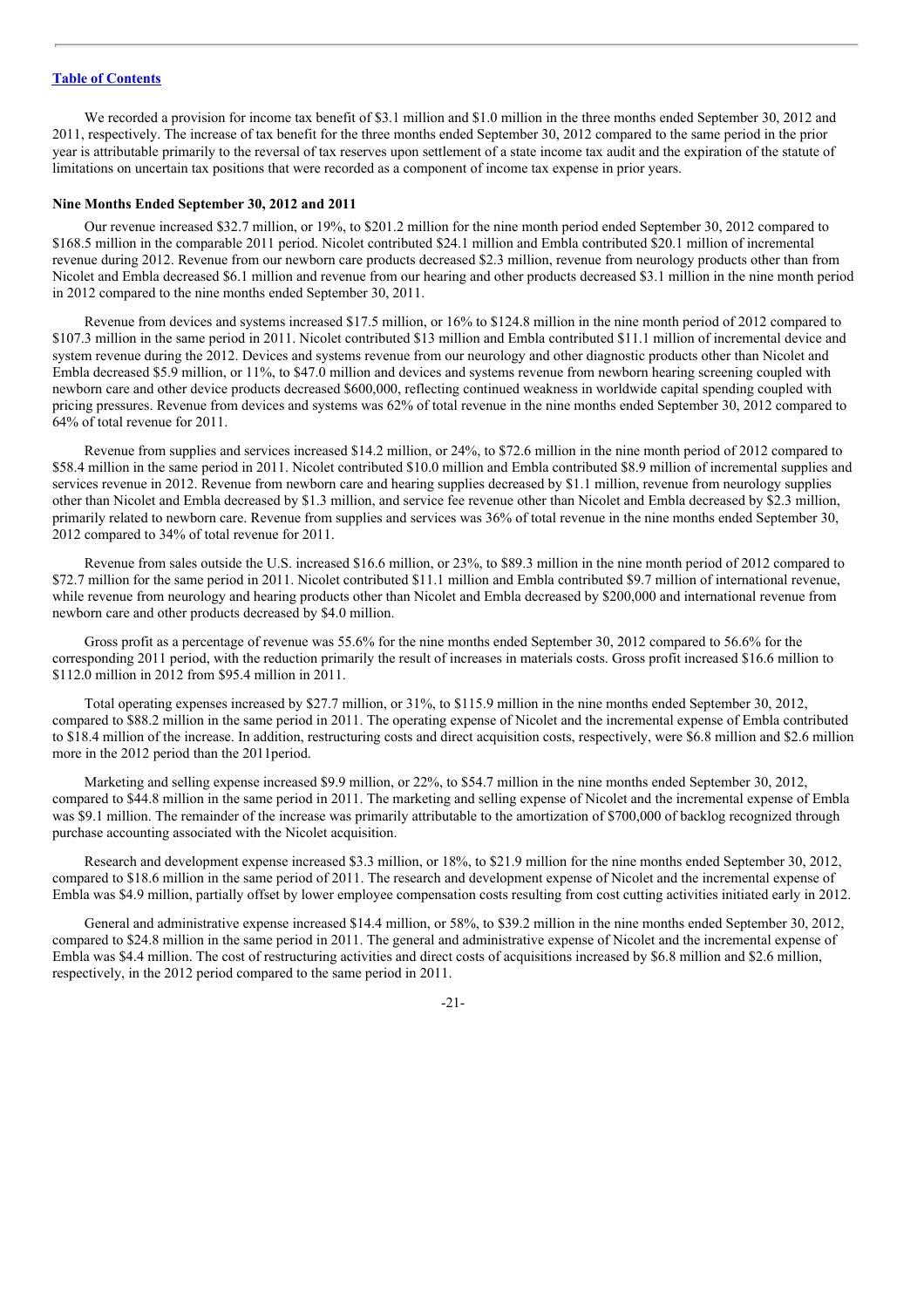Other income (expense), net, consists of investment income from our investment portfolio, interest expense, net currency exchange gains and losses, and other miscellaneous income and expenses. We reported net other income of \$226,000 in the nine months ended September 30, 2012, compared to net other expense of \$28,000 in the same period in 2011. We recognized \$470,000 of foreign exchange gains and \$39,000 of net foreign currency exchange losses during the nine months ended September 30, 2012 and 2011, respectively.

We recorded a provision for income tax benefit of \$2.5 million in the nine months ended September 30, 2012, compared to a provision for income tax expense of \$1.5 million in the same period in 2011. The tax benefit for the nine months ended September 30, 2012 compared to tax expense for same period in the prior year is primarily the result in the 2012 period of the settlement of foreign and U.S. state income tax audits and the expiration of the statute of limitations on uncertain tax positions that were recorded as a component of income tax expense in prior years.

#### **Liquidity and Capital Resources**

Liquidity is our ability to generate sufficient cash flows from operating activities to meet our obligations and commitments. In addition, liquidity includes the ability to obtain appropriate financing and to raise capital. Therefore, liquidity cannot be considered separately from capital resources that consist of our current funds and the potential to increase those funds in the future. We plan to use these resources in meeting our commitments and in achieving our business objectives.

As of September 30, 2012, we had cash and cash equivalents of \$19.5 million, stockholders' equity of \$259.9 million, and working capital of \$62.6 million, compared with cash and cash equivalents of \$32.8 million, stockholders' equity of \$257.7 million, and working capital of \$90.5 million as of December 31, 2011.

As of September 30, 2012, we had cash and cash equivalents outside the U.S. in certain of our foreign operations of approximately \$13.2 million. We currently intend to permanently reinvest the cash held by our foreign subsidiaries. If, however, a portion of these funds were needed for and distributed to our operations in the United States, we would be subject to additional U.S. income taxes and foreign withholding taxes. The amount of taxes due would depend on the amount and manner of repatriation, as well as the location from where the funds are repatriated.

We have a \$50 million revolving credit facility with Wells Fargo Bank, National Association ("Wells Fargo"). The revolving credit facility contains covenants, including covenants relating to liquidity and other financial measurements, and provides for events of default, including failure to pay any interest when due, failure to perform or observe covenants, bankruptcy or insolvency events and the occurrence of a material adverse effect, and restricts our ability to pay dividends. We have granted Wells Fargo a security interest in substantially all of our assets. We have no other significant credit facilities. We did not draw on the credit facility in 2011.

In July 2012, we acquired for a cash purchase price of \$57.9 million all of the outstanding common shares of CareFusion subsidiaries comprising the Nicolet business in the United States, Ireland, and the United Kingdom, and certain assets and liabilities of Nicolet sales divisions principally in China, Brazil, Germany, Italy, the Netherlands, and Spain. We funded this acquisition with a combination of cash on hand and a \$31.0 million borrowing under the Wells Fargo credit facility.

We believe that our current cash and cash equivalents and any cash generated from operations will be sufficient to meet our ongoing operating requirements for the foreseeable future. In addition to the Nicolet acquisition, we acquired Embla in 2011 and Medix in 2010, and completed two acquisitions in 2009, four acquisitions in 2008, one in 2007, and three in 2006. We intend to continue to acquire additional technologies, products, or businesses and these acquisitions could be significant. These actions would likely affect our future capital requirements and the adequacy of our available funds. In order to finance future acquisitions, we may be required to raise additional funds through public or private financings, strategic relationships or other arrangements. Any equity financing may be dilutive to stockholders, and debt financing, if available, may involve restrictive covenants and increase our cost of capital.

Cash provided by operations increased by \$400,000 for the nine months ended September 30, 2012 to \$17.0 million, compared to \$16.6 million for the same period in 2011. The sum of our net income and certain non-cash expense items, such as reserves, depreciation and amortization, and share based compensation was approximately \$14.1 million in the 2012 period, compared to \$18.4 million in 2011. The overall impact of changes in certain operating assets and liabilities on total operating cash flows resulted in a cash inflow of \$2.9 million in 2012 compared with a cash outflow of \$1.7 million in 2011. In particular, our cash flow from operations in the first nine months of 2012 was negatively impacted by a \$12.8 million increase in accounts receivable and positively impacted by a \$5.1 million decrease in inventories, exclusive of the accounts receivable and inventory acquired from Nicolet, offset by a \$9.2 million increase in accounts payable.

 $-22-$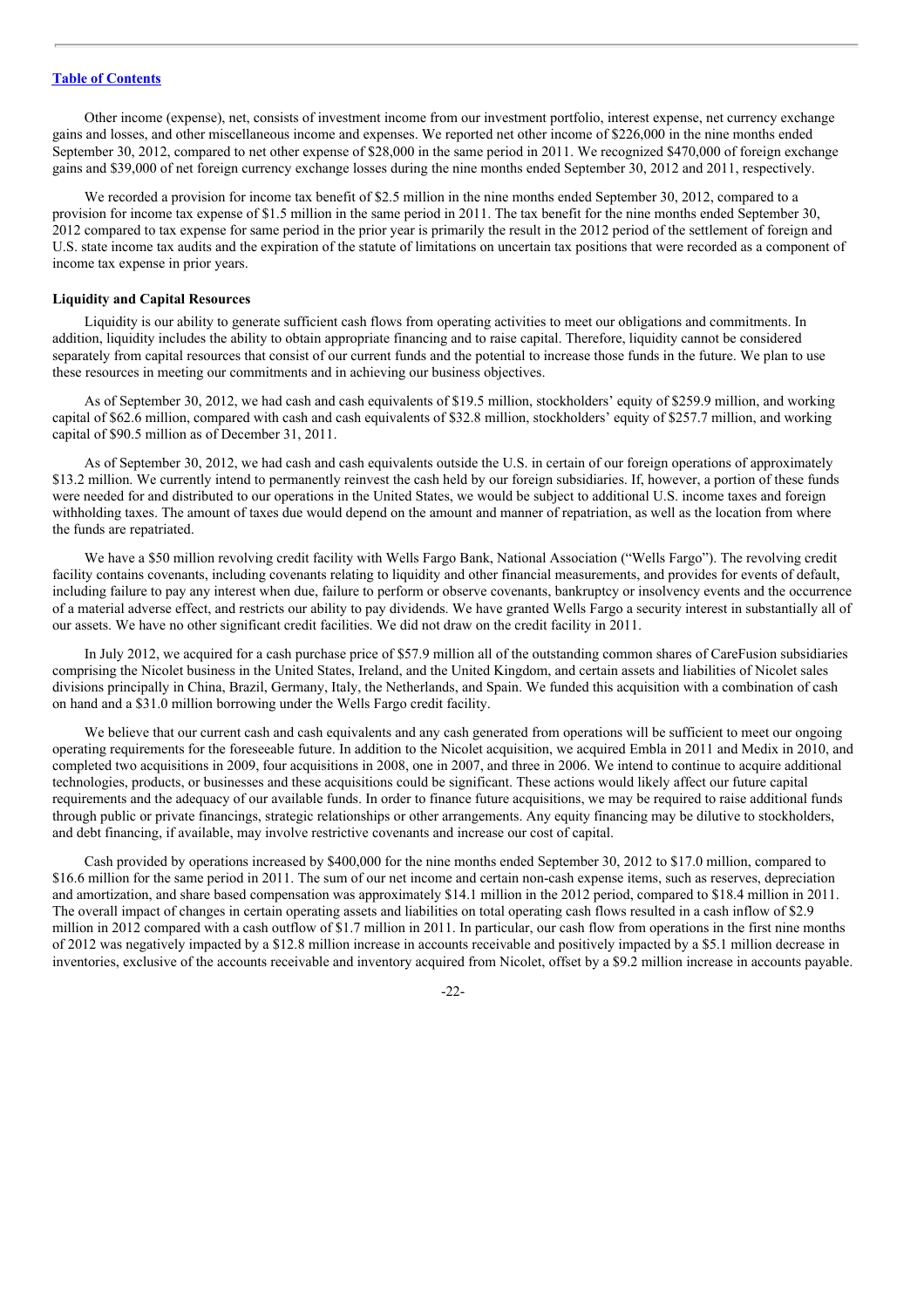Cash used in investing activities was \$61.4 million for the nine months ended September 30, 2012, compared to cash used by investing activities of \$16.3 million for the same period in 2011. We used \$57.9 million to acquire businesses during the nine months ended September 30, 2012 compared with \$14.9 million during the nine months ended September 30, 2011. We used \$3.8 million and \$2.2 million of cash to acquire property and equipment during the nine months ended September 30, 2012 and 2011, respectively. We transferred \$2.7 million of construction in process to intangible assets relating to internal software development. We received \$1.0 million for sale of marketable securities during the nine months ended September 30, 2011.

Cash provided by financing activities was \$31.2 million and \$2.6 million in the nine months ended September 30, 2012 and 2011, respectively. In June 2012 we borrowed \$31 million of cash on our credit facility to partially fund the acquisition of Nicolet and had additional borrowings of \$1.3 million as of September 30, 2012. We received cash from sales of our stock pursuant to exercise of stock options and contributions to our employee stock purchase plan in the amount of \$970,000 and \$1.9 million in the nine months ended September 30, 2012 and 2011, respectively. During the nine months ended September 30, 2012 and 2011, we realized an excess tax benefit on the exercise of employee stock options of \$125,000 and \$299,000, respectively.

Our future liquidity and capital requirements will depend on numerous factors, including the:

- Extent to which we make acquisitions:
- Amount and timing of revenue;
- Extent to which our existing and new products gain market acceptance;
- Cost and timing of product development efforts and the success of these development efforts;
- Cost and timing of marketing and selling activities; and
- Availability of borrowings under line of credit arrangements and the availability of other means of financing.

#### **Commitments and Contingencies**

In the normal course of business, we enter into obligations and commitments that require future contractual payments. The commitments result primarily from firm, noncancellable purchase orders placed with contract vendors that manufacture some of the components used in our medical devices and related disposable supply products, as well as commitments for leased office, manufacturing, and warehouse facilities. The only material change to the table of contractual obligations presented in Item 7, *Management's Discussion and Analysis of Financial Condition and Results of Operations*, of our Annual Report on Form 10-K for the year ended December 31, 2011 has been the result of \$0 million of debt incurred from borrowings against the revolving credit facility as of September 30, 2012.

Under our bylaws, we have agreed to indemnify our officers and directors for certain events or occurrences arising as a result of the officer or director's serving in such capacity. We have a directors and officers' liability insurance policy that limits our exposure and enables us to recover a portion of any future amounts paid resulting from the indemnification of our officers and directors. In addition, we enter into indemnification agreements with other parties in the ordinary course of business. In some cases we have obtained liability insurance providing coverage that limits our exposure for these other indemnified matters. We have not incurred material costs to defend lawsuits or settle claims related to these indemnification agreements. We believe the estimated fair value of these indemnification agreements is minimal and have not recorded a liability for these agreements

#### **Recent Accounting Pronouncements**

See Note 1 to our Condensed Consolidated Financial Statements for a discussion of new accounting pronouncements that affect us.

### **Cautionary Information Regarding Forward Looking Statements**

This report contains forward-looking statements within the meaning of Section 27A of the Securities Act of 1933 and Section 21E of the Securities Exchange Act of 1934 about Natus Medical Incorporated. These statements include, among other things, statements concerning our expectations, beliefs, plans, intentions, future operations, financial condition and prospects, and business strategies. The words "may," "will," "continue," "estimate," "project," "intend," "believe," "expect," "anticipate," and other similar expressions generally identify forward-looking statements. Forward-looking statements in this Item 2 include, but are not limited to, statements regarding the following: our belief that the recovery from the worldwide economic downturn has continued, our expectation regarding expansion of our international operations, our expectations regarding our new products, the sufficiency of our current cash, cash equivalents, and short-term investment balances, and any cash generated from operations to meet our ongoing operating and capital requirements for the foreseeable future, the use of debt to fund acquisitions, our expectations of earnout arrangements related to *acquisitions, and our intent to acquire additional technologies, products, or businesses.*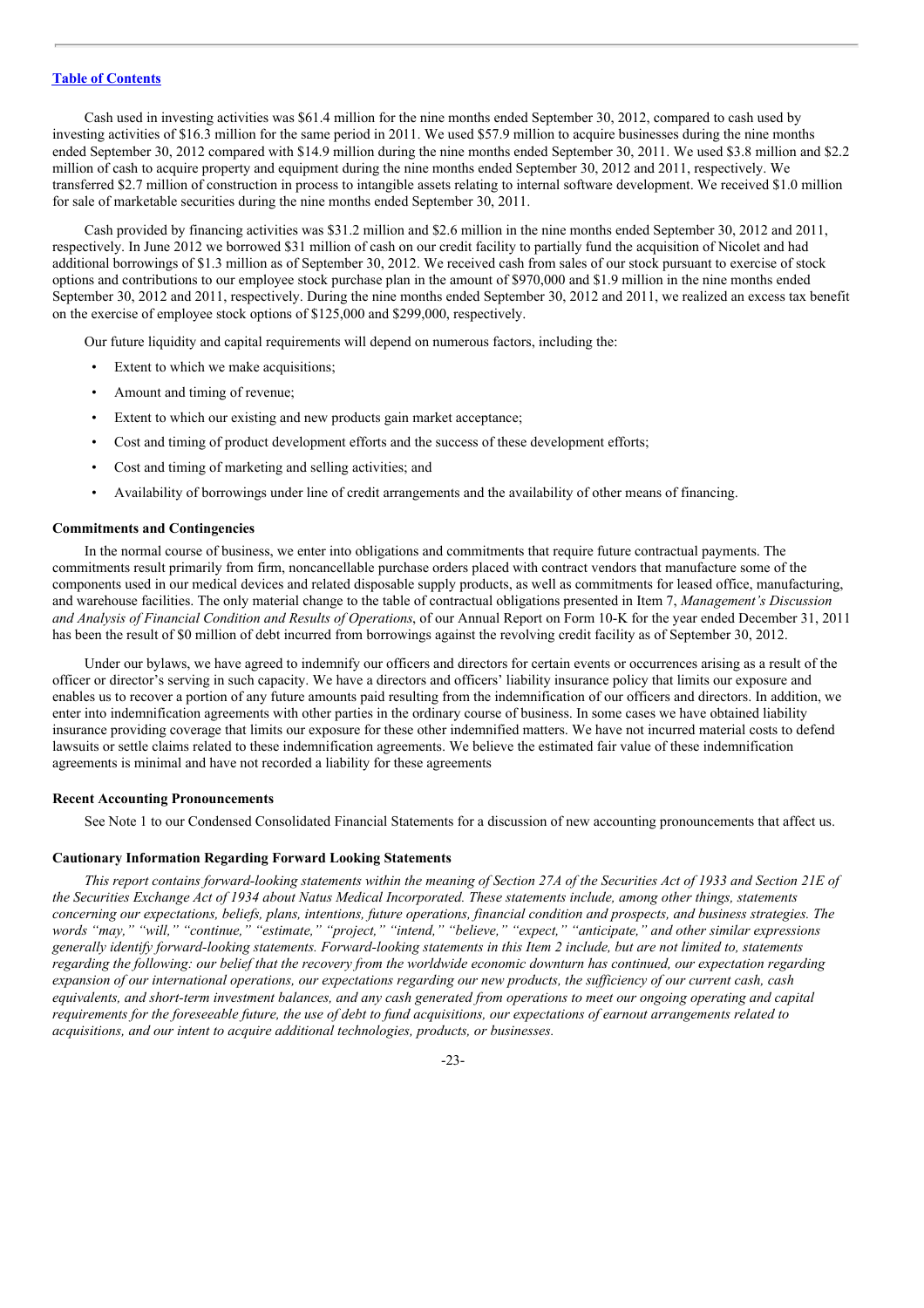Forward-looking statements are not guarantees of future performance and are subject to substantial risks and uncertainties that could cause the actual results predicted in the forward-looking statements as well as our future financial condition and results of operations to differ materially from our historical results or currently anticipated results. Investors should carefully review the information contained under the caption "Risk Factors" contained in Part II, Item 1A of this report for a description of risks and uncertainties. All forward-looking statements are based on information available to us on the date hereof, and we assume no obligation to update forward*looking statements.*

#### **ITEM 3. Quantitative and Qualitative Disclosures about Market Risk**

We develop products in the U.S., Canada, Argentina, and Europe and sell those products into more than 100 countries throughout the world. As a result, our financial results could be affected by factors such as changes in foreign currency exchange rates or weak economic conditions in foreign markets. Most of our sales in Europe and Asia are denominated in U.S. Dollars and Euros and with the acquisitions of Xltek in 2007, Medix in 2010 and Nicolet in 2012, a small portion of our sales are now denominated in Canadian dollars, Argentine pesos and British pounds. As our sales in currencies other than the U.S. Dollar increase, our exposure to foreign currency fluctuations may increase.

In addition, changes in exchange rates also may affect the end-user prices of our products compared to those of our foreign competitors, who may be selling their products based on local currency pricing. These factors may make our products less competitive in some countries.

If the U.S. Dollar uniformly increased or decreased in strength by 10% relative to the currencies in which our sales were denominated, our net income would have correspondingly increased or decreased by an immaterial amount for the nine months ended September 30, 2012. Our interest income is sensitive to changes in the general level of interest rates in the U.S. However, because current market conditions have resulted in historically low rates of return on our investments, a hypothetical decrease of 10% in market interest rates would not result in a material decrease in interest income earned on our investments held as of September 30, 2012.

When able, we invest excess cash in bank money-market funds or discrete short-term investments. The fair value of short-term investments and cash equivalents ("investments") is sensitive to changes in the general level of interest rates in the U.S., and the fair value of these investments will fall if market interest rates increase. However, since we generally have the ability to hold the investments to maturity, these declines in fair value may never be realized. If market interest rates were to increase by 10% from levels at September 30, 2012, the fair value of our investments would decline by an immaterial amount.

All of the potential changes noted above are based on sensitivity analyses performed on our financial position as of September 30, 2012. Actual results may differ as our analysis of the effects of changes in interest rates does not account for, among other things, sales of securities prior to maturity and repurchase of replacement securities, the change in mix or quality of the investments in the portfolio, and changes in the relationship between short-term and long-term interest rates.

#### **ITEM 4. Controls and Procedures**

#### <span id="page-23-0"></span>*Evaluation of Disclosure Controls and Procedures*

Under the rules of the Securities and Exchange Commission, "disclosure controls and procedures" are controls and other procedures that are designed to ensure that information required to be disclosed in the reports that we file or submit under the Securities Exchange Act of 1934 is recorded, processed, summarized and reported within the time periods specified in the rules and forms of the Securities and Exchange Commission. Disclosure controls and procedures include, without limitation, controls and procedures designed to ensure that information required to be disclosed by us in our reports that we file or submit under the Securities Exchange Act of 1934 is accumulated and communicated to our management, including our chief executive officer and chief financial officer, as appropriate, to allow timely decisions regarding required disclosure.

Our management, with the participation of our chief executive officer and our chief financial officer, has evaluated the effectiveness of our disclosure controls and procedures as of September 30, 2012. Our chief executive officer and chief financial officer determined that as of September 30, 2012 our disclosure controls and procedures were effective for the purpose set forth above.

#### *Changes in Internal Control over Financial Reporting*

Under the rules of the Securities and Exchange Commission, "internal control over financial reporting" is defined as a process designed by, or under the supervision of, an issuer's principal executive and principal financial officers, and effected by the issuer's board of directors, management and other personnel, to provide reasonable assurances regarding the reliability of financial reporting and the preparation of financial statements for external purposes in accordance with generally accepted accounting principles.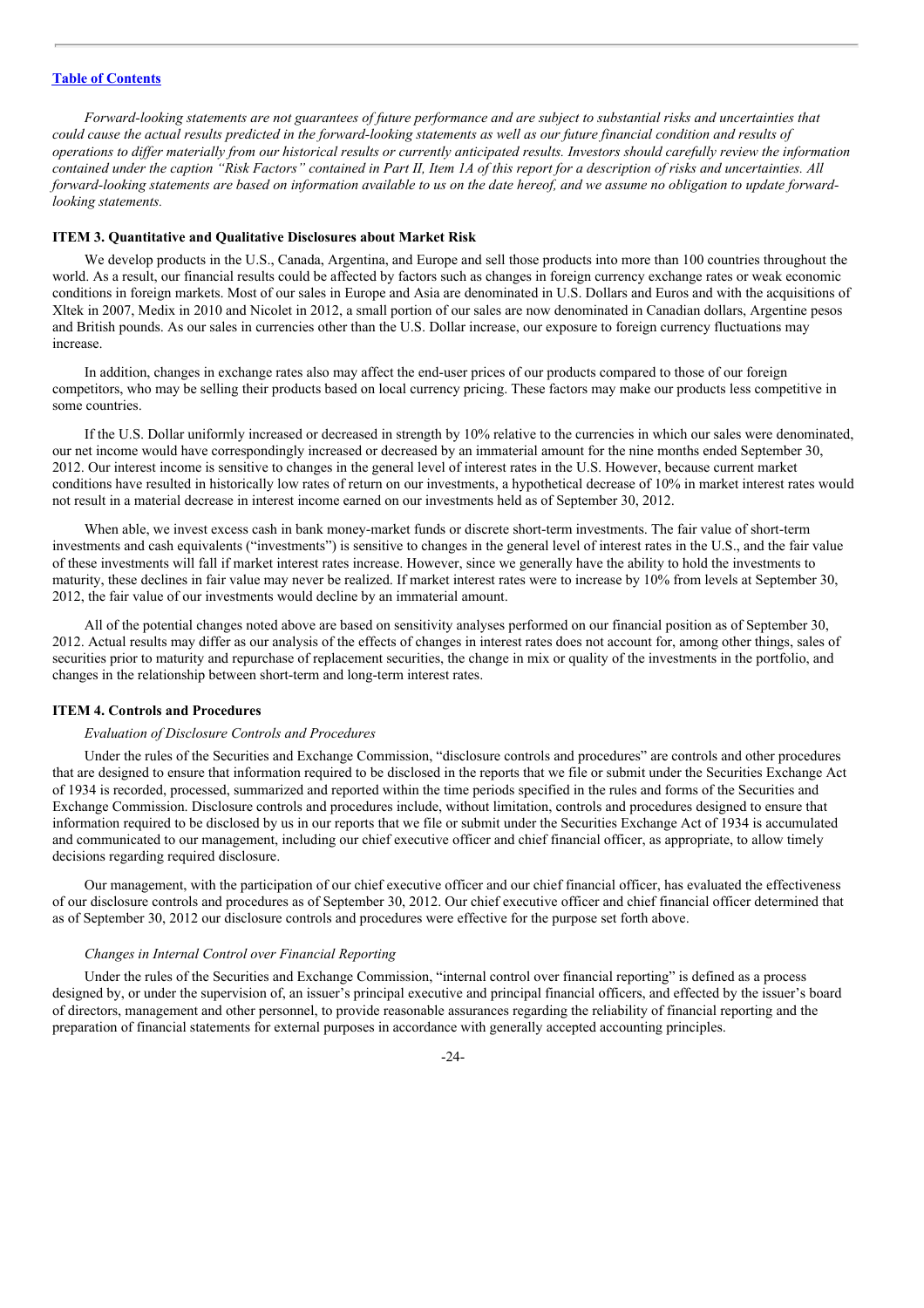During the quarter ended September 30, 2012 we completed the North American phase of our global enterprise resource planning ("ERP") implementation, exclusive of the operations on the Nicolet business that we acquired on July 2, 2012. As a result, we implemented changes to our overall internal control over financial reporting during the period covered by this quarterly report on Form 10-Q. These changes had a material impact on our internal control over financial reporting.

There were no other changes in our internal control over financial reporting that occurred during the quarter ended September 30, 2012, that materially affected, or were reasonably likely to materially affect, our internal control over financial reporting.

### **PART II. OTHER INFORMATION**

#### **ITEM 1. Legal Proceedings**

We may from time to time become a party to various legal proceedings or claims that arise in the ordinary course of business. Our management reviews these matters if and when they arise and believes that the resolution of any such matters currently known will not have a material effect on our results of operations or financial position.

### **ITEM 1A. Risk Factors**

### We have completed a number of acquisitions and expect to complete additional acquisitions in the future. There are numerous **risks associated with acquisitions and we may not achieve the expected benefit of any of our acquisitions**

Our acquisitions of products, technology assets, or businesses may have a negative impact on our business if we fail to achieve the anticipated financial, strategic, and other benefits of acquisitions or investments, and our operating results may suffer because of this.

Our significant acquisitions are as follows: Neometrics in 2003; Fischer-Zoth in 2004; Bio-logic, Deltamed, and Olympic in 2006; Xltek in 2007; Sonamed, Schwarzer Neurology, and Neurocom in 2008; Hawaii Medical and Alpine Biomed in 2009, Medix in 2010, Embla in 2011 and Nicolet in 2012.

We expect to continue to pursue opportunities to acquire other businesses in the future. The acquisitions that we have completed may not result in improved operating results for us, or in our achieving a financial condition superior to that which we would have achieved had we not completed them. Our results of operations may be adversely impacted by costs associated with our acquisitions, including one-time charges associated with restructurings. Further, our acquisitions could fail to produce the benefits that we anticipate, or could have other adverse effects that we currently do not foresee. In addition, some of the assumptions that we have relied upon, such as achievement of operating synergies, may not be realized. In this event, one or more of the acquisitions could result in reduced earnings of Natus as compared to the earnings that would have been achieved by Natus if the acquisition had not occurred.

We have assumed contingent obligations associated with earnout provisions in some of our acquisitions. We believe these provisions help us to negotiate mutually agreeable purchase terms between us and the sellers. However, a disagreement between us and a seller about the terms of an earnout provision could result in our paying more for an acquisition than we intended. For example, such disagreements arose in connection with our acquisitions of Alpine Biomed and Schwarzer Neurology. Although we resolved these disputes under terms that were not unfavorable to us, we cannot be assured of such outcomes in the future.

We used a significant portion of our existing cash resources, in addition to borrowing under our credit facility, to complete the acquisition of the Nicolet business from CareFusion. This usage of cash will have an adverse impact on our liquidity, and will force us to place more reliance on cash flow from operations for our liquidity. If our cash flow from operations is not sufficient for our needs, our business could be adversely impacted.

If our cash flow from operations is not sufficient for our needs, our business could be adversely affected. If we are required to seek additional external financing to support our need for cash to fund future acquisitions, we may not have access to financing on terms that are acceptable to us, or at all. Alternatively, we may feel compelled to access additional financing on terms that are dilutive to existing holders of our common stock or that include covenants that restrict our business, or both. If the recent lack of liquidity in credit markets persists into the future, our ability to obtain debt financing for future acquisitions may be impaired.

#### -25-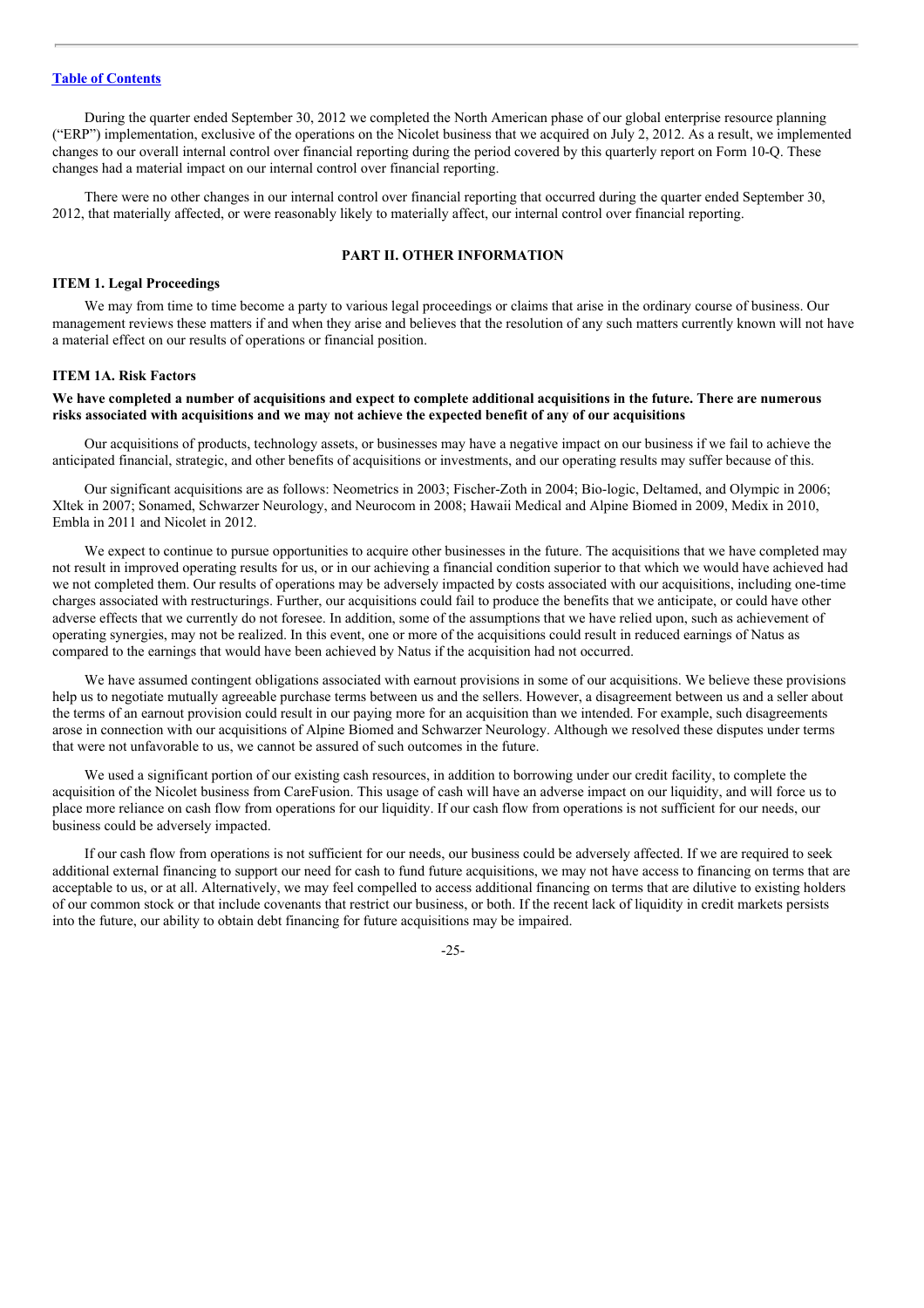If we fail to successfully manage the combined operations of Natus and the businesses we have acquired, we may not realize the potential benefits of our acquisitions. Our corporate headquarters are located in San Carlos, California. We also have the following operating divisions: Olympic in Washington; Neurocom in Oregon; Bio-logic in Illinois; Neometrics in New York; Embla in Colorado; Nicolet in Wisconsin; Xltek in Canada; Medix in Argentina; Alpine Biomed in Denmark; Fischer-Zoth, Schwarzer Neurology, IT-Med, and Alpine Biomed Germany (collectively "Natus Europe") in Germany; and Deltamed and Alpine Biomed France (collectively "Natus France") in France. If we fail to manage these disparate operations effectively, our results of operations could be harmed, employee morale could decline, key employees could leave, and customers could cancel existing orders or choose not to place new ones. In addition, we may not achieve the synergies or other benefits of these and future acquisitions that we anticipate. We may encounter the following additional difficulties and delays involved in integrating and managing these operations, and the operations of companies we may acquire:

- Failure of customers to continue using the products and services of the combined company;
- Failure to successfully develop the acquired technology into the desired products or enhancements;
- Assumption of unknown liabilities;
- Failure to understand products or technologies with which we have limited previous experience;
- Failure to compete effectively in new markets;
- Decreased liquidity, restrictive bank covenants, and incremental financing costs associated with debt we may incur to complete future acquisitions; and
- Diversion of the attention of management from other ongoing business concerns.

Our reported operating results may suffer because of impairment charges incurred to write down the carrying amount of intangible assets, including goodwill, generated as a result of the acquisitions.

### Our growth in recent years has depended substantially on the completion of acquisitions and we may not be able to complete acquisitions of this nature or of a relative size in the future to support a similar level of growth

The acquisitions that we have completed have been the primary source of our growth in revenue in recent years. We expend considerable effort in seeking to identify attractive acquisition candidates and, upon doing so, to convince the potential target to consider a sale to us and, ultimately, to negotiate mutually agreeable acquisition terms. If we are not successful in these efforts in the future, our growth rate will not increase at a rate corresponding to that which we have achieved in recent years. Further, as we grow larger it will be necessary to complete the acquisition of larger companies and product lines to support a growth similar to that which we have achieved in the past. The market for attractive acquisitions is competitive and others with greater financial resources than we have may be better positioned than we are to acquire desirable targets. Further, we may not be able to negotiate acquisition terms with target companies that will allow us to achieve positive financial returns from the transaction.

### We have not filed with the SEC a timely amended Current Report on Form 8-K with respect to our Nicolet acquisition, which **could adversely affect our ability to complete a registered offering of our securities**

We have determined that as a result of our acquisition of Nicolet in July 2012 we were required to file with the Securities and Exchange Commission on or before September 19, 2012 an amended Current Report on Form 8-K containing certain audited financial statements of the acquired business. We did not complete the preparation of the required financial statements prior to the due date of this amended report and are currently in the process of preparing these financial statements. Until these financial statements are submitted, we will not be able to file certain registration statements under the Securities Act of 1933 ("Securities Act") for public offerings of our securities, and thus will be unable to raise capital, or otherwise issue registered securities, in a public offering under the Securities Act. In addition, even after the filing of the amended report containing such financial statements, we may be ineligible for a period of 12 months following the due date of such report to use a Registration Statement on Form S-3 to register securities if the Securities and Exchange Commission does not provide us a waiver to do so. Were we to seek to issue securities in a public offering during this 12 month period it could be more costly and time consuming for us to do so as a result of the inability to use this abbreviated form of registration statement.

### **Adverse economic conditions in markets in which we operate may harm our business**

$$
-26-
$$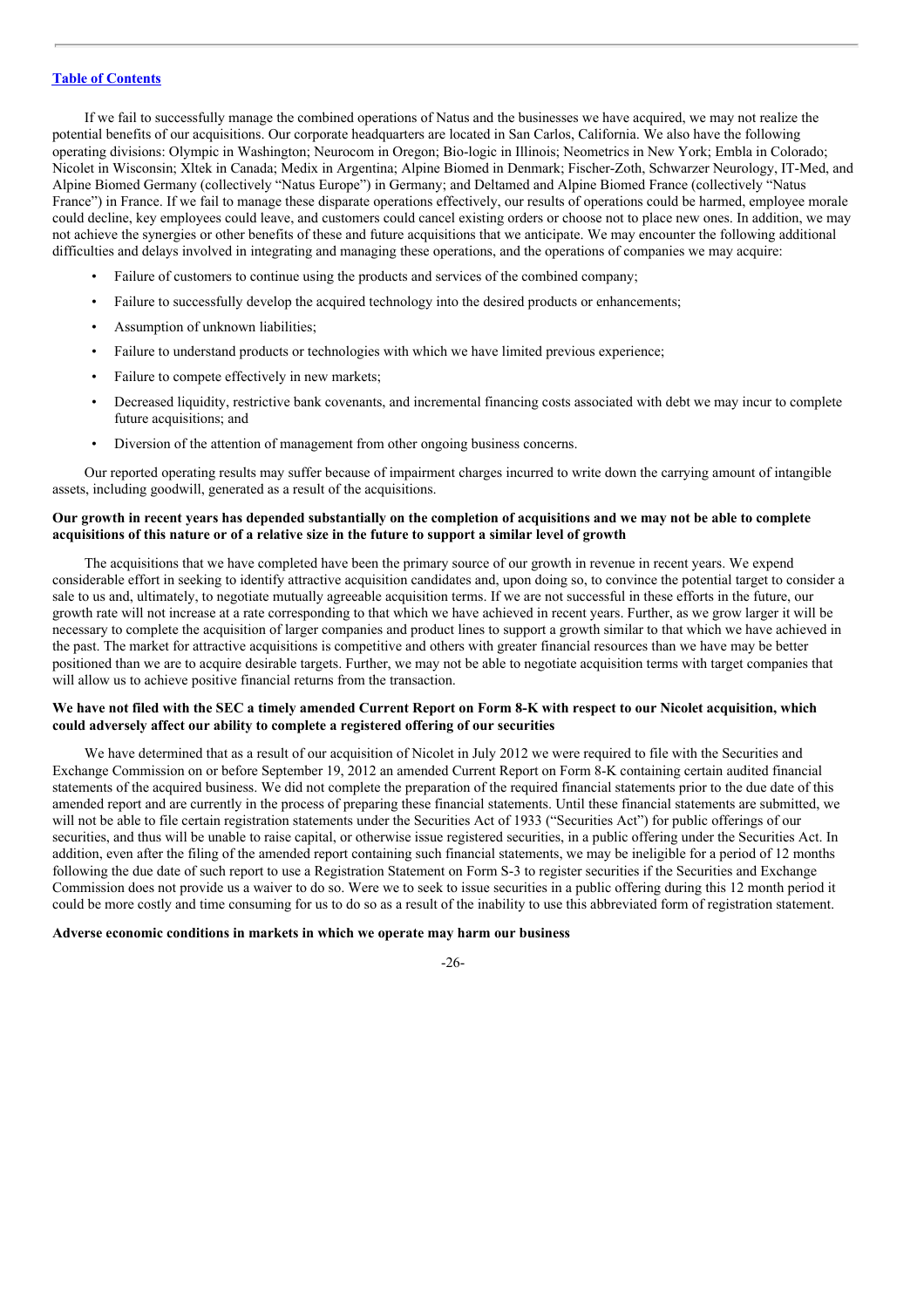Unfavorable changes in U.S. and international economic environments may adversely affect our business and financial results. Economic conditions in the countries in which we operate and sell products worsened and global financial markets subsequently experienced significant volatility and declines throughout much of 2009. Although these conditions improved somewhat in 2010, unfavorable conditions continue to impact the U.S. and European economies. We are unable to foresee when, or if, these factors might return to historical levels. During challenging economic times, and in tight credit markets, our customers may delay or reduce capital expenditures. This could result in reductions in sales of our products, longer sales cycles, difficulties in collection of accounts receivable, slower adoption of new technologies, and increased price competition, all of which could impact our results of operations and financial condition. In addition, we expect these factors will cause us to be more cautious in evaluating potential acquisition opportunities, which could hinder our ability to grow through acquisition while these conditions persist.

#### We have initiated changes to our information systems that could disrupt our business and our financial results.

We plan to continuously improve our information systems to support the form, functionality, and scale of our business. These types of transitions frequently prove disruptive to the underlying business of an enterprise and may cause us to incur higher costs than we anticipate. Failure to manage a smooth transition to the new systems and the ongoing operations and support of the new systems could materially harm our business operations.

For example, we are currently in the process of implementing the rollout of a world-wide, single-platform enterprise resource planning ("ERP") solution including customer relationship management, product lifecycle management, demand management, and business intelligence. Until we have completed this world-wide implementation, we will be dependent on multiple platforms. We may experience difficulties in implementing the ERP and we may fail to gain the efficiencies the implementation is designed to produce within the anticipated timeframe. The implementation could also be disruptive to our operations, including the ability to timely ship and track product orders to customers, project inventory requirements, manage our supply chain and otherwise adequately service our customers**.**

### Future changes in technology or market conditions could result in adjustments to our recorded asset balance for intangible assets, **including goodwill, resulting in additional charges that could significantly impact our operating results**

Our balance sheet includes significant intangible assets, including goodwill and other acquired intangible assets. The determination of related estimated useful lives and whether these assets are impaired involves significant judgment. Our ability to accurately predict future cash flows related to these intangible assets might be hindered by events over which we have no control. Due to the highly competitive nature of the medical device industry, new technologies could impair the value of our intangible assets if they create market conditions that adversely affect the competitiveness of our products. Further, declines in our market capitalization may be an indicator that our intangible assets or goodwill carrying values exceed their fair values which could lead to potential impairment charges that could impact our operating results. For example, in 2011 we recorded a \$20 million goodwill impairment charge related to our European reporting unit.

### We may not be able to preserve the value of our intellectual property because we may not be able to protect access to it or we may **lose our intellectual property rights due to expiration of our licenses or patents**

If we fail to protect our intellectual property rights or if our intellectual property rights do not adequately cover the technology we employ, other medical device companies could sell products with features similar to ours, and this could reduce demand for our products. We protect our intellectual property through a combination of patent, copyright, trade secret and trademark laws. Despite our efforts to protect our proprietary rights, others may attempt to copy or otherwise improperly obtain and use our products or technology. Policing unauthorized use of our technology is difficult and expensive, and we cannot be certain that the steps we have taken will prevent misappropriation. Our means of protecting our proprietary rights may be inadequate. Enforcing our intellectual property rights could be costly and time consuming and may divert our management's attention and resources. Failing to enforce our intellectual property rights could also result in the loss of those rights.

### If health care providers are not adequately reimbursed for procedures conducted with our devices or supplies, or if reimbursement **policies change adversely, we may not be successful marketing and selling our products or technologies**

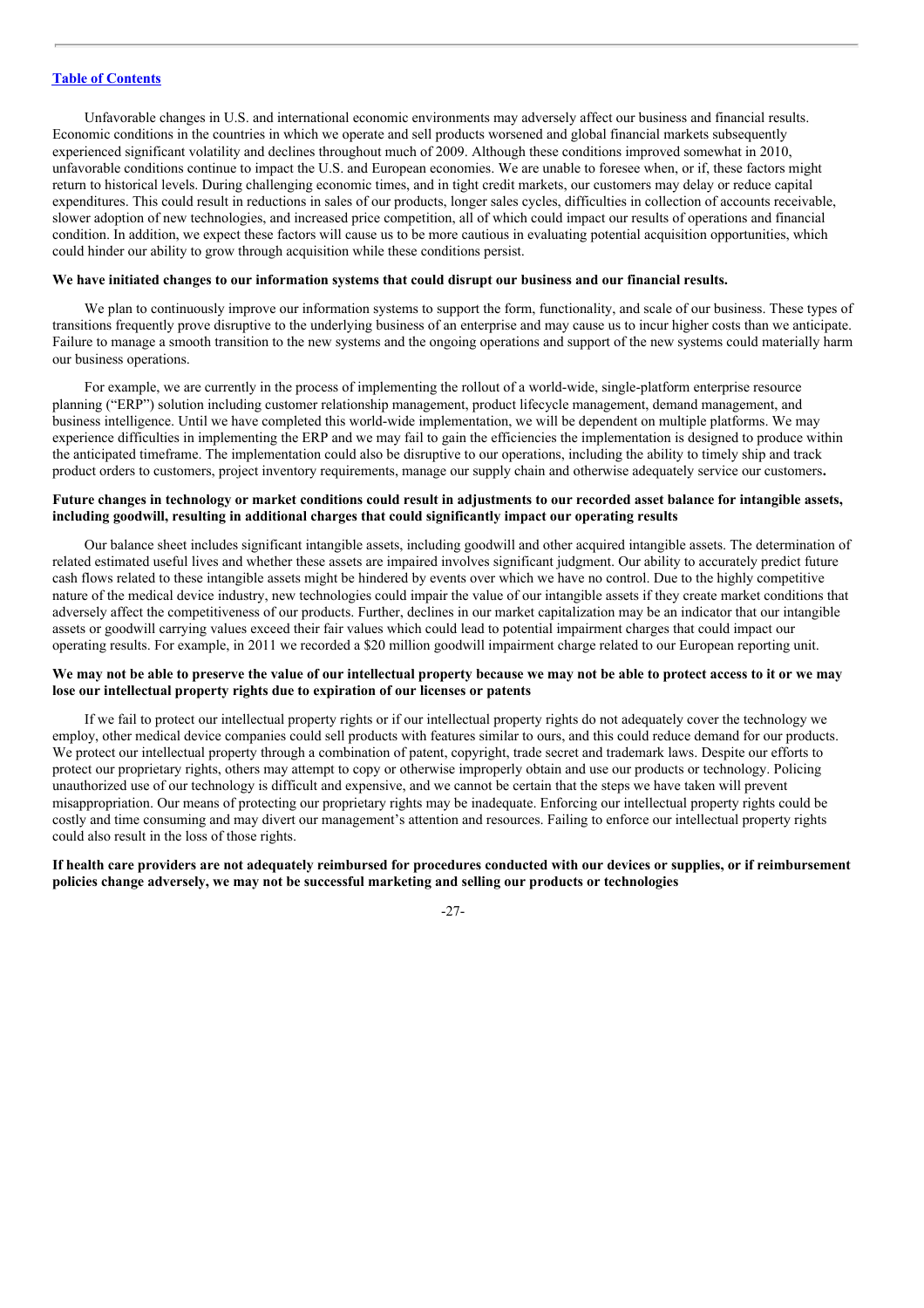Clinicians, hospitals, and government agencies are unlikely to purchase our products if they are not adequately reimbursed for the procedures conducted with our devices or supplies. Unless a sufficient amount of conclusive, peer-reviewed clinical data about our products has been published, third-party payors, including insurance companies and government agencies, may refuse to provide reimbursement. Furthermore, even if reimbursement is provided, it may not be adequate to fully compensate the clinicians or hospitals. Some third-party payors may impose restrictions on the procedures for which they will provide reimbursement. If health care providers cannot obtain sufficient reimbursement from third-party payors for our products or the screenings conducted with our products, we may not achieve significant market acceptance of our products. Acceptance of our products in international markets will depend upon the availability of adequate reimbursement or funding within prevailing healthcare payment systems. Reimbursement, funding, and healthcare payment systems vary significantly by country. We may not obtain approvals for reimbursement in a timely manner or at all.

Adverse changes in reimbursement policies in general could harm our business. We are unable to predict changes in the reimbursement methods used by third-party health care payors, particularly those in countries and regions outside the U.S. For example, some payors are moving toward a managed care system in which providers contract to provide comprehensive health care for a fixed cost per person. In a managed care system, the cost of our products may not be incorporated into the overall payment for patient care or there may not be adequate reimbursement for our products separate from reimbursement for other procedures.

### Healthcare reforms, changes in healthcare policies, and changes to third-party reimbursements for our products may affect **demand for our products**

In March 2010 the U. S. government signed into law the *Patient Protection and Affordable Care Act* and the *Health Care & Education Reconciliation Act*. These laws are intended to, among other things, curb rising healthcare costs, including those that could significantly affect reimbursement for our products. The policies supporting these laws include: basing reimbursement policies and rates on clinical outcomes; the comparative effectiveness and costs of different treatment technologies and modalities; imposing price controls; and other measures. Future significant changes in the healthcare systems in the United States or elsewhere could also have a negative impact on the demand for our current and future products. These include changes that may reduce reimbursement rates for our products and changes that may be proposed or implemented by the U.S. Presidential administration or Congress.

There are numerous steps required to implement these laws. Because of the unsettled nature of these reforms, we cannot predict what additional healthcare reforms will be implemented at the federal or state level, or the effect that any future legislation or regulation will have on our business. There is also considerable uncertainty of the impact of these reforms on the medical device market as a whole. If we fail to effectively react to the implementation of health care reform, our business may be adversely affected. In addition, if the excise tax on the sale of medical devices is imposed as enacted, this could increase our costs and have an adverse effect on our results of operations, financial position, and cash flows.

### If we fail in our efforts to educate clinicians, government agency personnel, and third-party payors on the effectiveness of our **products, we may not achieve future sales growth**

It is critical to the success of our sales efforts that we educate a sufficient number of clinicians, hospital administrators, and government agencies about our products and the costs and benefits of their use. The commercial success of our products depends upon clinician, government agency, and other third-party payer confidence in the economic and clinical benefits of our products as well as their comfort with the efficacy, reliability, sensitivity and specificity of our products. We believe that clinicians will not use our products unless they determine, based on published peer-reviewed journal articles and experience, that our products provide an accurate and cost-effective alternative to other means of testing or treatment. Our customers may choose to use competitive products, which may be less expensive or may provide faster results than our devices. Clinicians are traditionally slow to adopt new products, testing practices and clinical treatments, partly because of perceived liability risks and the uncertainty of third-party reimbursement. If clinicians, government agencies and hospital administrators do not adopt our products, we may not maintain profitability. Factors that may adversely affect the medical community's acceptance of our products include:

- Publication of clinical study results that demonstrate a lack of efficacy or cost-effectiveness of our products;
- Changing governmental and physician group guidelines;
- Actual or perceived performance, quality, price, and total cost of ownership deficiencies of our products relative to other competitive products;
- Our ability to maintain and enhance our existing relationships and to form new relationships with leading physicians, physician organizations, hospitals, state laboratory personnel, and third-party payers;
- Changes in state and third-party payer reimbursement policies for our products; and
- Repeal of laws requiring universal newborn hearing screening and metabolic screening.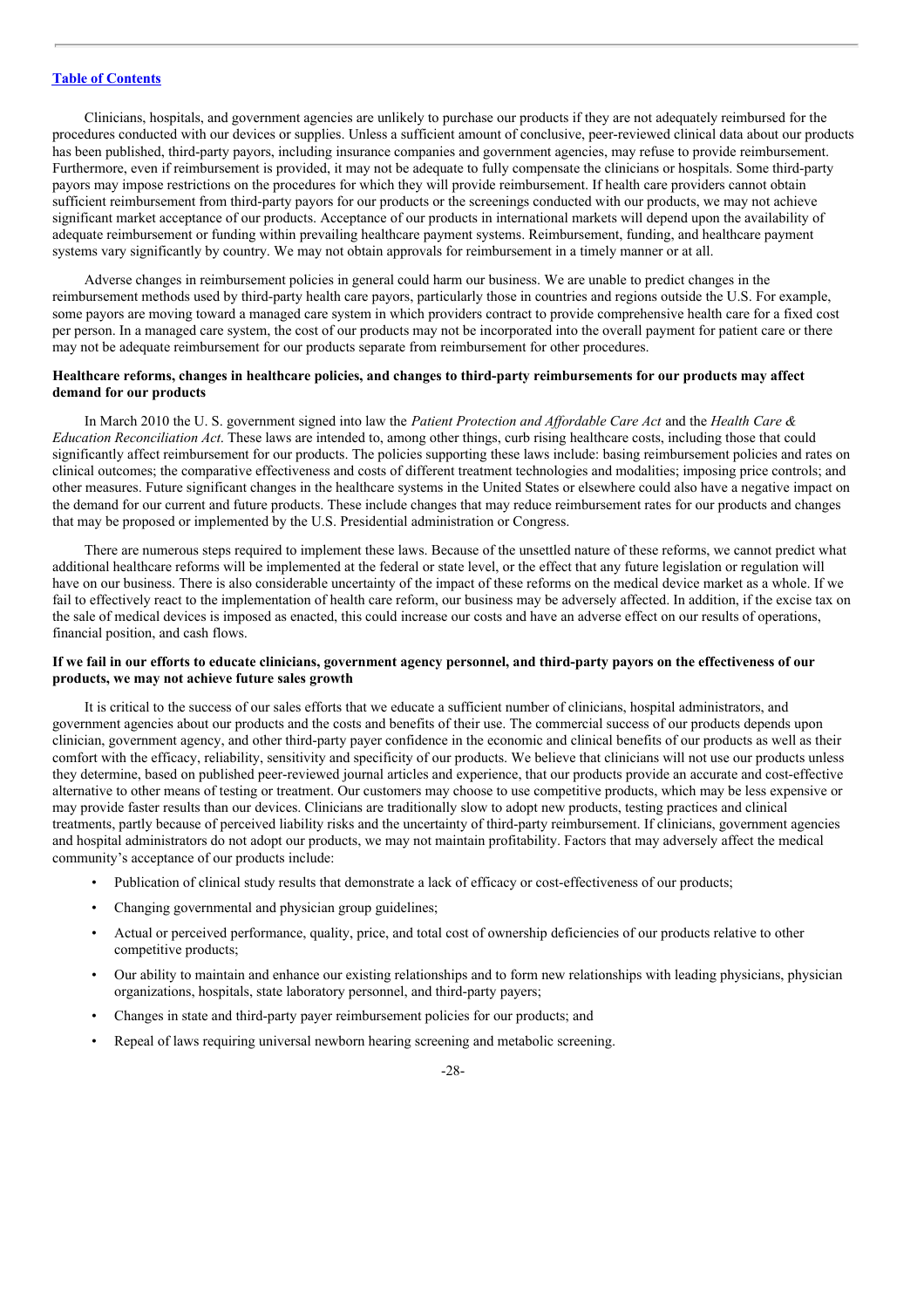### Sales through group purchasing organizations and sales to high volume purchasers may reduce our average selling prices, which **could reduce our operating margins**

We have entered, and expect in the future to enter into agreements with customers who purchase high volumes of our products. Our agreements with these customers may contain discounts from our normal selling prices and other special pricing considerations, which could cause our operating margins to decline. In addition, we have entered into agreements to sell our products to members of GPOs, which negotiate volume purchase prices for medical devices and supplies for member hospitals, group practices and other clinics. While we make sales directly to GPO members, the GPO members receive volume discounts from our normal selling price and may receive other special pricing considerations from us. Sales to members of all GPOs accounted for approximately 12%, 18% and 24% of our total revenue during 2011, 2010 and 2009, respectively, and sales to members of one GPO, Novation, accounted for approximately 2%, 6% and 8% of our total revenue in 2011, 2010 and 2009, respectively. Other of our existing customers may be members of GPOs with which we do not have agreements. Our sales efforts through GPOs may conflict with our direct sales efforts to our existing customers. If we enter into agreements with new GPOs and some of our existing customers begin purchasing our products through those GPOs, our operating margins could decline.

### Demand for some of our products depends on the capital spending policies of our customers, and changes in these policies could **harm our business**

A majority of customers for our products are hospitals, physician offices, and clinics. Many factors, including public policy spending provisions, available resources, and economic cycles have a significant effect on the capital spending policies of these entities and therefore the amount that they can spend on our equipment products. If budget resources limit the capital spending of our customers, they will be unlikely to either purchase any new equipment from us or upgrade to any of our newer equipment products. Lack of liquidity in credit markets and uncertainty about future economic conditions can have an adverse effect on the spending patterns of our customers. These factors can have a significant adverse effect on the demand for our products.

## Our markets are very competitive and in the United States we sell certain of our products in a mature market

We face competition from other companies in all of our product lines. Our competitors range from small privately held companies to multinational corporations and their product offerings vary in scope and breadth. We do not believe that any single competitor is dominant in any of our product lines.

The markets for certain of our products in the U.S., including the newborn hearing screening and EEG monitoring markets, are mature and we are unlikely to see significant growth for such products in the U.S. In the U.S. we derive a significant portion of our revenue from the sale of disposable supplies that are used with our hearing screening devices. Because these disposable supply products can generate high margins, we expect that our products, particularly our hearing screening disposable supply products, could face increasing competition, including competitors offering lower prices, which could have an adverse effect on our revenue and margins.

Our competitors may have certain competitive advantages, which include the ability to devote greater resources to the development, promotion, and sale of their products. Consequently, we may need to increase our efforts, and related expenses for research and development, marketing, and selling to maintain or improve our position.

We expect recurring sales to our existing customers to generate a majority of our revenue in the future, and if our existing customers do not continue to purchase products from us, our revenue may decline.

### Our operating results may decline if we do not succeed in developing, acquiring, and marketing additional products or improving **our existing products**

We intend to develop additional products and technologies, including enhancements of existing products, for the screening, detection, treatment, monitoring and tracking of common medical ailments. Developing new products and improving our existing products to meet the needs of current and future customers requires significant investments in research and development. If we fail to successfully sell new products, update our existing products, or timely react to changes in technology, our operating results may decline as our existing products reach the end of their commercial life cycles.

#### -29-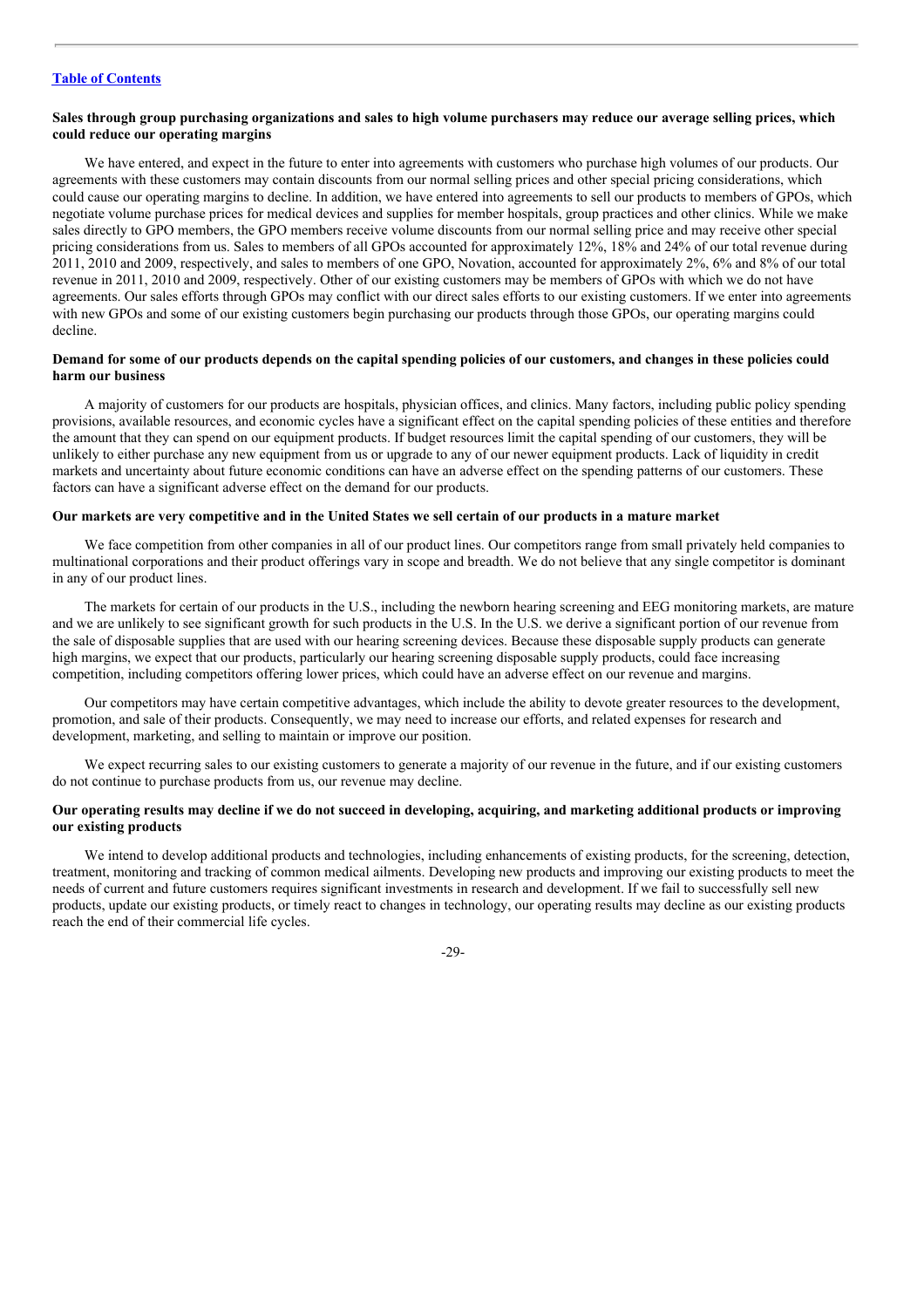### Our plan to expand our international operations will result in increased costs and is subject to numerous risks; if our efforts are **not successful, this could harm our business**

We have expanded our international operations through acquisitions and plan to expand our international sales and marketing efforts to increase sales of our products in foreign countries. We may not realize corresponding growth in revenue from growth in international unit sales, due to the lower average selling prices we receive on sales outside of the U.S. Even if we are able to successfully expand our international selling efforts, we cannot be certain that we will be able to create or increase demand for our products outside of the U.S. Our international operations are subject to other risks, which include:

- Impact of possible recessions in economies outside the U.S.;
- Political and economic instability, including instability related to war and terrorist attacks;
- Contractual provisions governed by foreign law, such as local law rights to sales commissions by terminated distributors;
- Decreased healthcare spending by foreign governments that would reduce international demand for our products;
- Continued strengthening of the U.S. dollar relative to foreign currencies that could make our products less competitive because approximately half of our international sales are denominated in U.S. dollars;
- Greater difficulty in accounts receivable collection and longer collection periods;
- Difficulties of staffing and managing foreign operations;
- Reduced protection for intellectual property rights in some countries and potentially conflicting intellectual property rights of third parties under the laws of various foreign jurisdictions;
- Difficulty in obtaining and maintaining foreign regulatory approval;
- Attitudes by clinicians, and cost reimbursement policies, towards use of disposable supplies that are potentially unfavorable to our business.
- Complying with U.S. regulations that apply to international operations, including trade laws, the U.S. Foreign Corrupt Practices Act, and anti-boycott laws, as well as international laws such as the U.K. Bribery Act;
- Loss of business through government tenders that are held annually in many cases; and
- Potentially negative consequences from changes in tax laws, including legislative changes concerning taxation of income earned outside of the U.S.

In particular, our international sales could be adversely affected by a strengthening of the U.S. dollar relative to other foreign currencies, which makes our products more costly to international customers for sales denominated in U.S. dollars.

#### **Our operating results may suffer because of our exposure to foreign currency exchange rate fluctuations**

Substantially all of our sales contracts with our U.S. based customers provide for payment in U.S. dollars. With the exception of our Canadian operations, substantially all of the revenue and expenses of our foreign subsidiaries are denominated in the applicable foreign currency. To date we have executed only limited foreign currency contracts to hedge these currency risks. Our future revenue and expenses may be subject to volatility due to exchange rate fluctuations that could result in foreign exchange gains and losses associated with foreign currency transactions and the translation of assets and liabilities denominated in foreign currencies.

Substantially all our sales from our U.S. operations to our international distributors provide for payment in U.S. dollars. A strengthening of the U.S. dollar relative to other foreign currencies could increase the effective cost of our products to our international distributors as their functional currency is typically not the U.S. dollar. This could have a potential adverse effect on our ability to increase or maintain average selling prices of our products to our foreign-based customers.

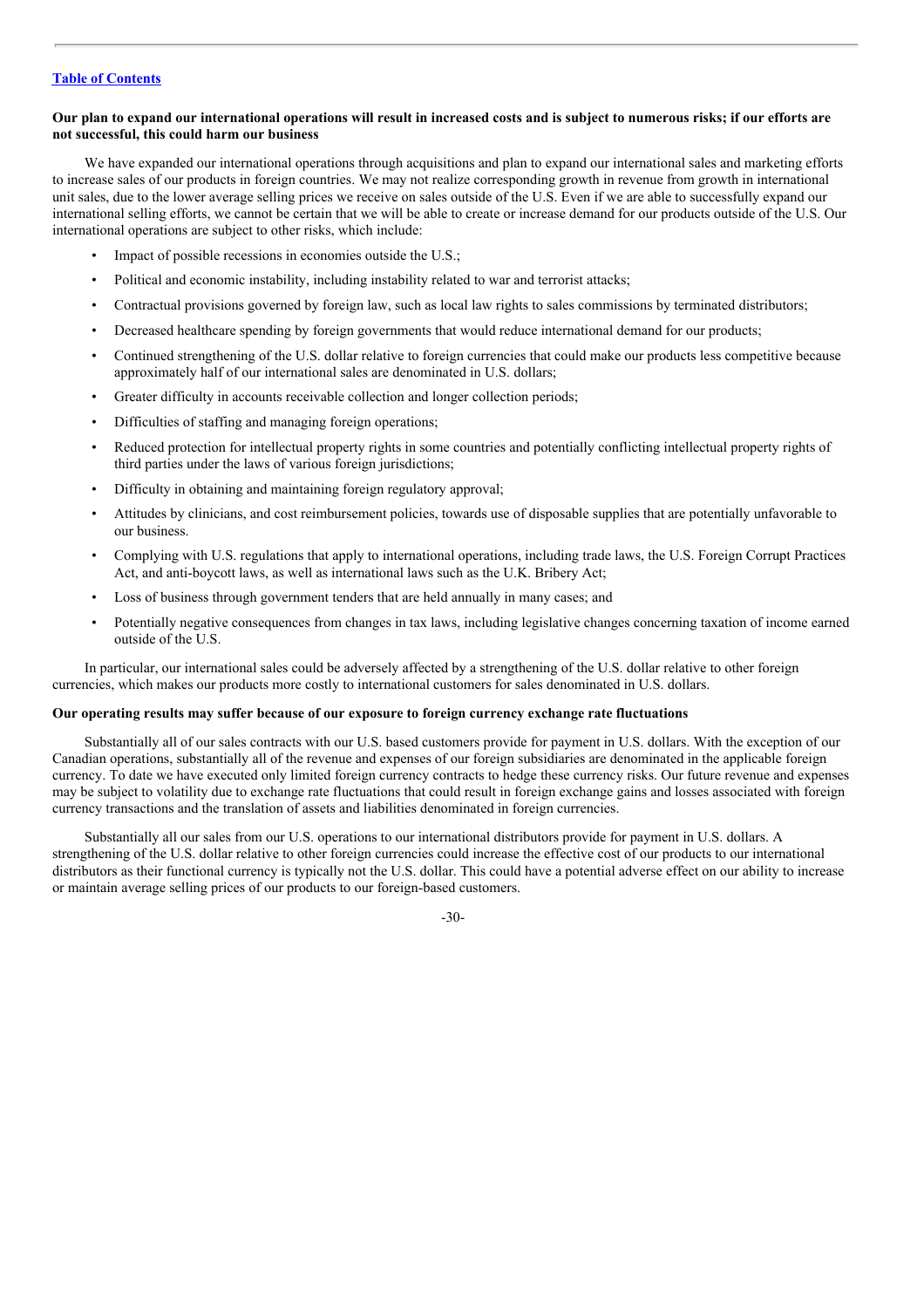### If guidelines mandating universal newborn hearing screening do not continue to develop in foreign countries and governments do not mandate testing of all newborns as we anticipate, or if those guidelines have a long phase-in period, our sales of newborn **hearing screening products may not achieve the revenue growth we have achieved in the past**

We estimate that approximately 95% of the children born in the U.S. are currently being tested for hearing impairment prior to discharge from the hospital. To date, there has been only limited adoption of newborn hearing screening prior to hospital discharge by foreign governments, and when newborn hearing screening programs are enacted by foreign governments there can be a phase-in period spanning several years. The widespread adoption of guidelines depends, in part, on our ability to educate foreign government agencies, neonatologists, pediatricians, third-party payors, and hospital administrators about the benefits of universal newborn hearing screening as well as the use of our products to perform the screening and monitoring. Our revenue from our newborn hearing screening product lines may not grow if foreign governments do not require universal newborn hearing screening prior to hospital discharge, if physicians or hospitals are slow to comply with those guidelines, or if governments provide for a lengthy phase-in period for compliance.

### Because we rely on distributors or sub-distributors to sell our products in most of our markets outside of the U.S., our revenue could decline if our existing distributors reduce the volume of purchases from us, or if our relationship with any of these **distributors is terminated**

We currently rely on our distributors or sub-distributors for a majority of our sales outside the U.S. Some distributors also assist us with regulatory approvals and education of clinicians and government agencies. We intend to continue our efforts to increase our sales in Europe, Japan, and other developed countries. If we fail to sell our products through our international distributors, we would experience a decline in revenues unless we begin to sell our products directly in those markets. We cannot be certain that we will be able to attract new international distributors to market our products effectively or provide timely and cost-effective customer support and service. Even if we are successful in selling our products through new distributors, the rate of growth of our revenue could be harmed if our existing distributors do not continue to sell a large dollar volume of our products. None of our existing distributors are obligated to continue selling our products.

We may be subject to foreign laws governing our relationships with our international distributors. These laws may require us to make payments to our distributors if we terminate our relationship for any reason, including for cause. Some countries require termination payments under local law or legislation that may supersede our contractual relationship with the distributor. Any required payments would adversely affect our operating results.

### If we lose our relationship with any supplier of key product components or our relationship with a supplier deteriorates or key components are not available in sufficient quantities, our manufacturing could be delayed and our business could suffer

We contract with third parties for the supply of some of the components used in our products and the production of our disposable products. Some of our suppliers are not obligated to continue to supply us. We have relatively few sources of supply for some of the components used in our products and in some cases we rely entirely on sole-source suppliers. In addition, the lead-time involved in the manufacturing of some of these components can be lengthy and unpredictable. If our suppliers become unwilling or unable to supply us with components meeting our requirements, it might be difficult to establish additional or replacement suppliers in a timely manner, or at all. This would cause our product sales to be disrupted and our revenue and operating results to suffer.

Replacement or alternative sources might not be readily obtainable due to regulatory requirements and other factors applicable to our manufacturing operations. Incorporation of components from a new supplier into our products may require a new or supplemental filing with applicable regulatory authorities and clearance or approval of the filing before we could resume product sales. This process may take a substantial period of time, and we may not be able to obtain the necessary regulatory clearance or approval. This could create supply disruptions that would harm our product sales and operating results.

### We depend upon key employees in a competitive market for skilled personnel, and, without additional employees, we cannot grow **or maintain profitability**

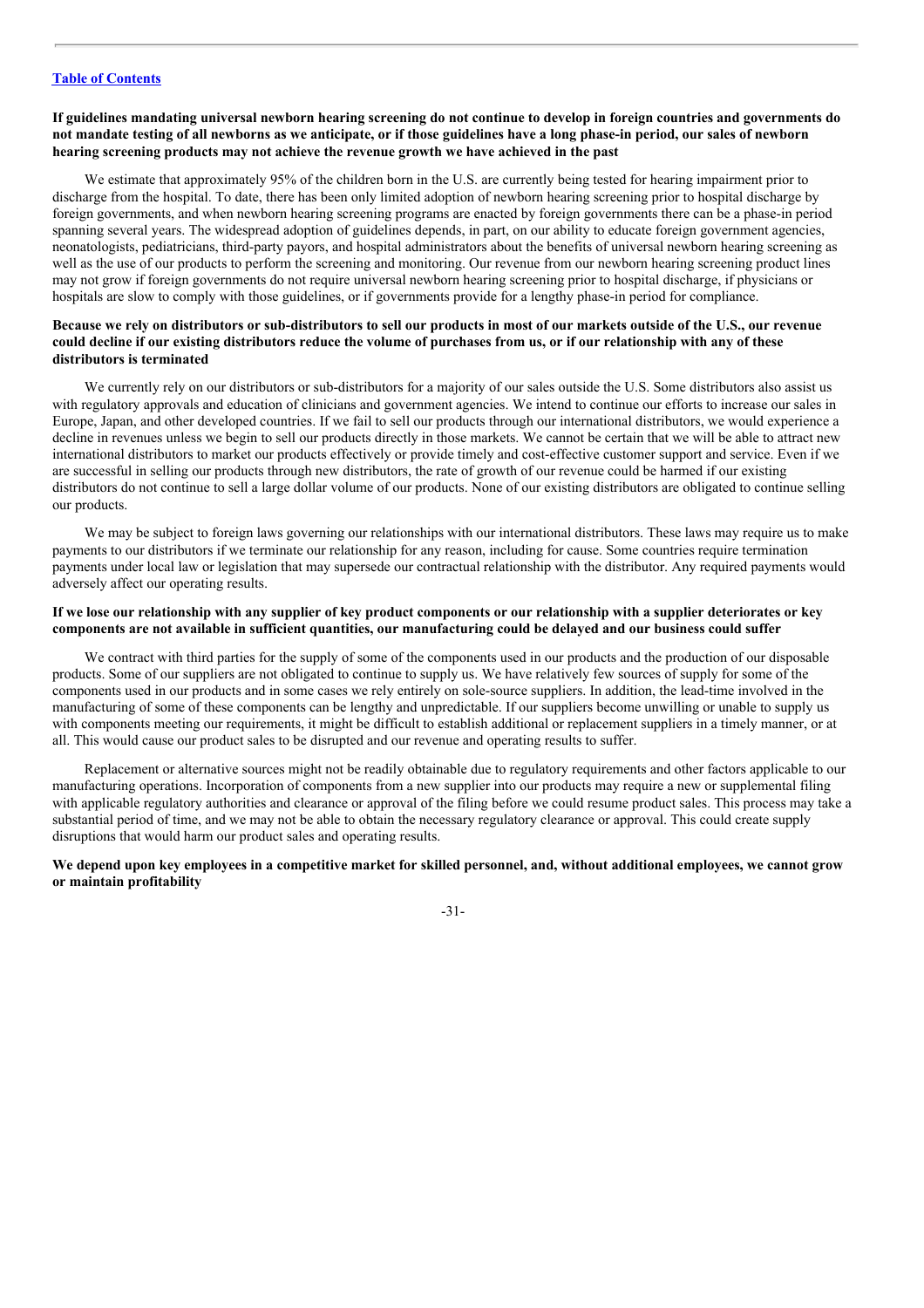Our products and technologies are complex, and we depend substantially on the continued service of our senior management team. The loss of any of our key employees could adversely affect our business and slow our product development process. Our future success also will depend, in part, on the continued service of our key management personnel, software engineers, and other research and development employees, and our ability to identify, hire, and retain additional personnel, including customer service, marketing, and sales staff. Demand for these skilled employees in our industry is very competitive due to the limited number of people available with the necessary technical skills and understanding of our product technologies. We may be unable to attract and retain personnel necessary for the development of our business.

### Our ability to market and sell products depends upon receipt of domestic and foreign regulatory approval of our products and manufacturing operations. Our failure to obtain or maintain regulatory approvals and compliance could negatively affect our **business**

Our products and manufacturing operations are subject to extensive regulation in the United States by the FDA and by similar regulatory agencies in other countries. Our products are classified as medical devices. Medical devices are subject to extensive regulation by the FDA pursuant to regulations that are wide ranging and govern, among other things: design and development; manufacturing and testing; labeling; storage and record keeping; advertising, promotion, marketing, sales distribution and export; and surveillance and reporting of deaths or serious injuries.

Unless an exemption applies, each medical device that we propose to market in the U.S. must first receive one of the following types of FDA premarket review authorizations:

- Clearance via Section 510(k) of the Food, Drug, and Cosmetics Act of 1938, as amended; or
- Premarket approval via Section 515 of the Food, Drug, and Cosmetics Act if the FDA has determined that the medical device in question poses a greater risk of injury.

The FDA will clear marketing of a medical device through the  $510(k)$  process if it is demonstrated that the new product is substantially equivalent to other 510(k)-cleared products. The premarket approval application process is much more costly, lengthy and uncertain than the 510(k) process, and must be supported by extensive data from preclinical studies and human clinical trials. The FDA may not grant either 510(k) clearance or premarket approval for any product we propose to market. Further, any modification to a 510(k) cleared device that could significantly affect its safety or effectiveness, or that would constitute a major change in its intended use, design or manufacture, requires a new 510(k) clearance or, possibly, approval of a premarket approval application. The FDA requires every manufacturer to make this determination in the first instance, but the FDA may review any manufacturer's decision. If the FDA requires us to seek 510(k) clearance or premarket approval for modification of a previously cleared product for which we have concluded that new clearances or approvals are unnecessary, we may be required to cease marketing or to recall the modified product until we obtain clearance or approval, and we may be subject to significant regulatory fines or penalties. Further, our products could be subject to recall if the FDA determines, for any reason, that our products are not safe or effective.

Delays in receipt of, or failure to receive, clearances or approvals, the loss of previously received clearances or approvals, or the failure to comply with existing or future regulatory requirements could adversely impact our operating results. If the FDA finds that we have failed to comply with these requirements, the Agency can institute a wide variety of enforcement actions, ranging from a public warning letter to more severe sanctions such as:

- Fines, injunctions and civil penalties;
- Recall or seizure of our products;
- Issuance of public notices or warnings;
- Imposition of operating restrictions, partial suspension, or total shutdown of production;
- Refusal of our requests for Section  $510(k)$  clearance or premarket approval of new products;
- Withdrawal of Section 510(k) clearance or premarket approvals already granted; or
- Criminal prosecution.

Domestic regulation of our products and manufacturing operations, other than that which is administered by the FDA, includes the Environmental Protection Act, the Occupational Safety and Health Act, and state and local counterparts to these Acts.

# Our business would be harmed if the FDA determines that we have failed to comply with applicable regulations governing the **manufacture of our products and/or we do not pass an inspection**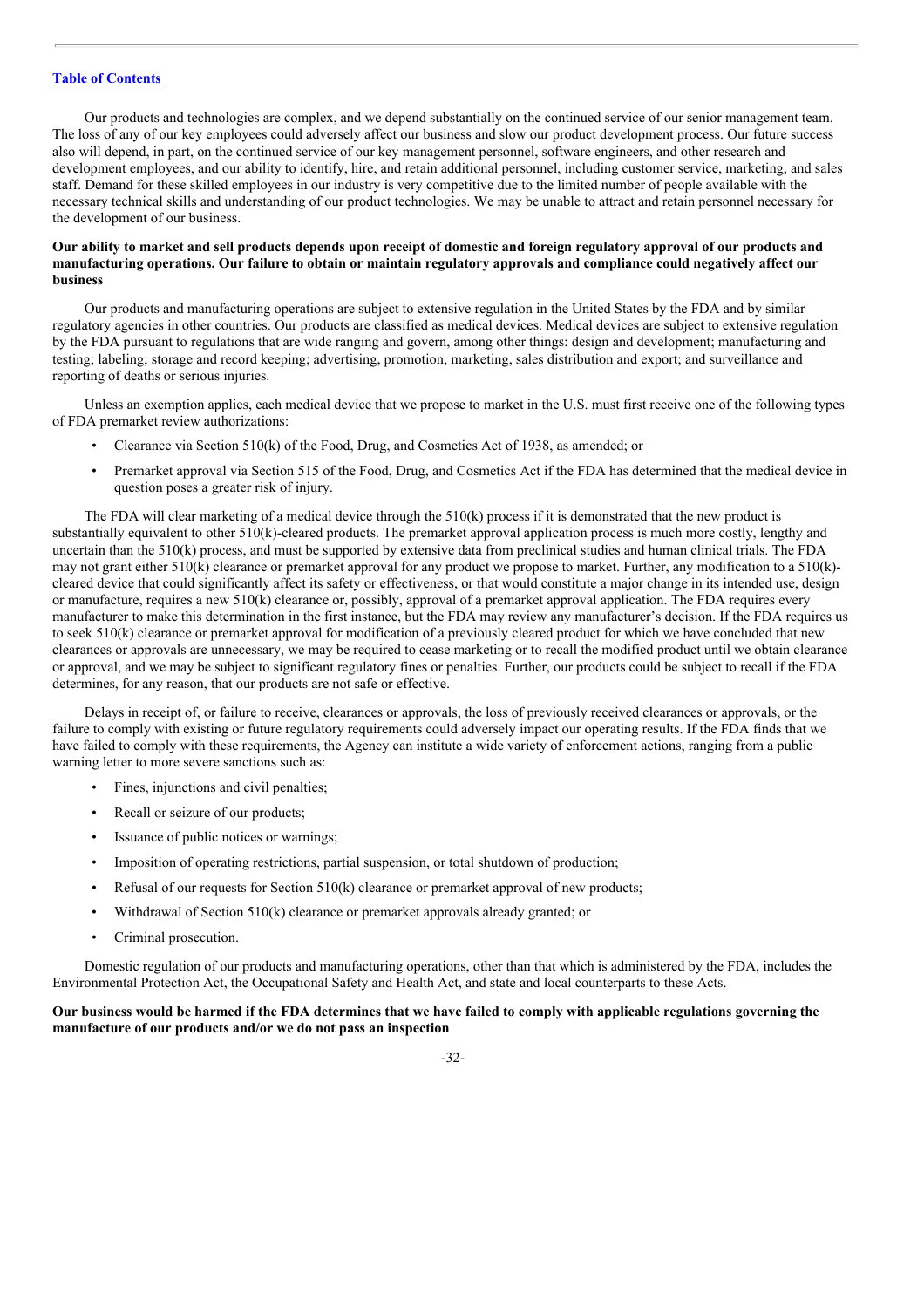We and our suppliers are required to demonstrate and maintain compliance with the FDA's Quality System Regulation. The Quality System Regulation sets forth the FDA's requirements for good manufacturing practices of medical devices and includes requirements for, among other things, the design, testing, production processes, controls, quality assurance, labeling, packaging, storage and shipping of such products. In addition, we and our suppliers must engage in extensive recordkeeping and reporting and must make available our manufacturing facility and records for periodic unscheduled inspections by federal, state and foreign agencies, including the FDA. We cannot assure you that we and our suppliers are or will continue to be in full compliance with the Quality System Regulation, and that we will not encounter any manufacturing difficulties.

Failure of our third party suppliers and manufacturers or us to comply with applicable regulations could result in sanctions being imposed on us, including, among other things, fines, injunctions, civil penalties, failure of regulatory authorities to grant marketing approval of our products, delays, suspension or withdrawal of approvals, seizures or recalls of products and manufacturing restrictions, any of which could harm our business.

#### **Our Olympic Cool-Cap product is subject to greater products liability exposure and FDA regulation**

The FDA classifies medical devices into one of three classes depending on the degree of risk associated with each medical device and the extent of controls that are needed to ensure safety and effectiveness. Devices deemed to pose lower risk are placed in either Class I or Class II. Devices deemed by the FDA to pose the greatest risk, such as life-sustaining, life supporting or implantable devices, or a device deemed to not be substantially equivalent to a previously cleared 510(k) device are placed in class III, and generally require premarket approval from the FDA before they may be marketed.

Our Olympic Cool-Cap is a Class III minimally invasive medical device, and as such we may be subject to an increased product liability risk relative to our other Class I and Class II non-invasive products. In addition, this type of product is subject to greater FDA oversight than our other products and there is greater risk that sales of the product could be interrupted due to the premarket approval processes of the FDA and other regulatory bodies.

### Our business may suffer if we are required to revise our labeling or promotional materials, or if the FDA takes an enforcement **action against us for off-label uses**

We are prohibited by the FDA from promoting or advertising our medical device products for uses not within the scope of our clearances or approvals, or from making unsupported promotional claims about the benefits of our products. If the FDA determines that our claims are outside the scope of our clearances, or are unsupported, it could require us to revise our promotional claims or take enforcement action against us. If we were subject to such an action by the FDA, our sales could be delayed, our revenue could decline, and our reputation among clinicians could be harmed. Likewise, if we acquire new products, either through the purchase of products, technology assets, or businesses, that are subsequently deemed to have inadequate supporting data, we may be required to (i) obtain adequate data, which could be costly and impede our ability to market these products, or (ii) modify the labeling on these products, which could impair their marketability, as described above.

### If we deliver products with defects, we may incur costs to repair and, possibly, recall that product and market acceptance of our **products may decrease.**

The manufacturing and marketing of our products involve an inherent risk of our delivering a defective product or products that do not otherwise perform as we expect. We may incur substantial expense to repair any such products and may determine to recall such a product, even if not required to do so under applicable regulations. Any such recall would be time consuming and expensive. Product defects or recalls may adversely affect our customers' acceptance of the recalled and other of our products. As an example, in the second quarter of 2010 we discontinued selling the Sonamed Clarity newborn hearing screening product line and incurred costs associated with sales concessions awarded customers who traded in a Clarity device for one of our existing newborn hearing screening devices and the write-down of inventory. We also recorded an impairment charge to write-off the carrying value of the Sonamed and Clarity tradenames.

### If we fail to comply with healthcare regulations, we could face substantial penalties and our business, operations and financial **condition could be adversely affected.**

We do not provide healthcare services, control the referral of patients for healthcare services, nor bill Medicare, Medicaid or other third-party payors; however, due to the breadth of many healthcare laws and regulations, we could be subject to healthcare fraud regulation and enforcement by both the federal government and the states in which we conduct our business. The laws that may affect our ability to operate include: (i) the federal healthcare programs Anti-Kickback Law, which prohibits, among other things, persons from knowingly and willfully soliciting, receiving, offering or paying remuneration, directly or indirectly, in exchange for or to induce either the referral of an individual for, or the purchase, order or recommendation of, any good or service for which payment may be made under federal healthcare programs such as Medicare or Medicaid, (ii) federal false claims laws which prohibit, among other things, individuals or entities from knowingly presenting, or causing to be presented, claims for payment from Medicare, Medicaid, or other third-party payors that are false or fraudulent, and which may apply to entities like us which provide coding and billing advice to customers, and/or (iii) state law equivalents of each of the above federal laws, such as anti-kickback and false claims laws which may apply to items or services reimbursed by any third-party payor, including commercial insurers, many of which differ from their federal counterparts in significant ways, thus complicating compliance efforts.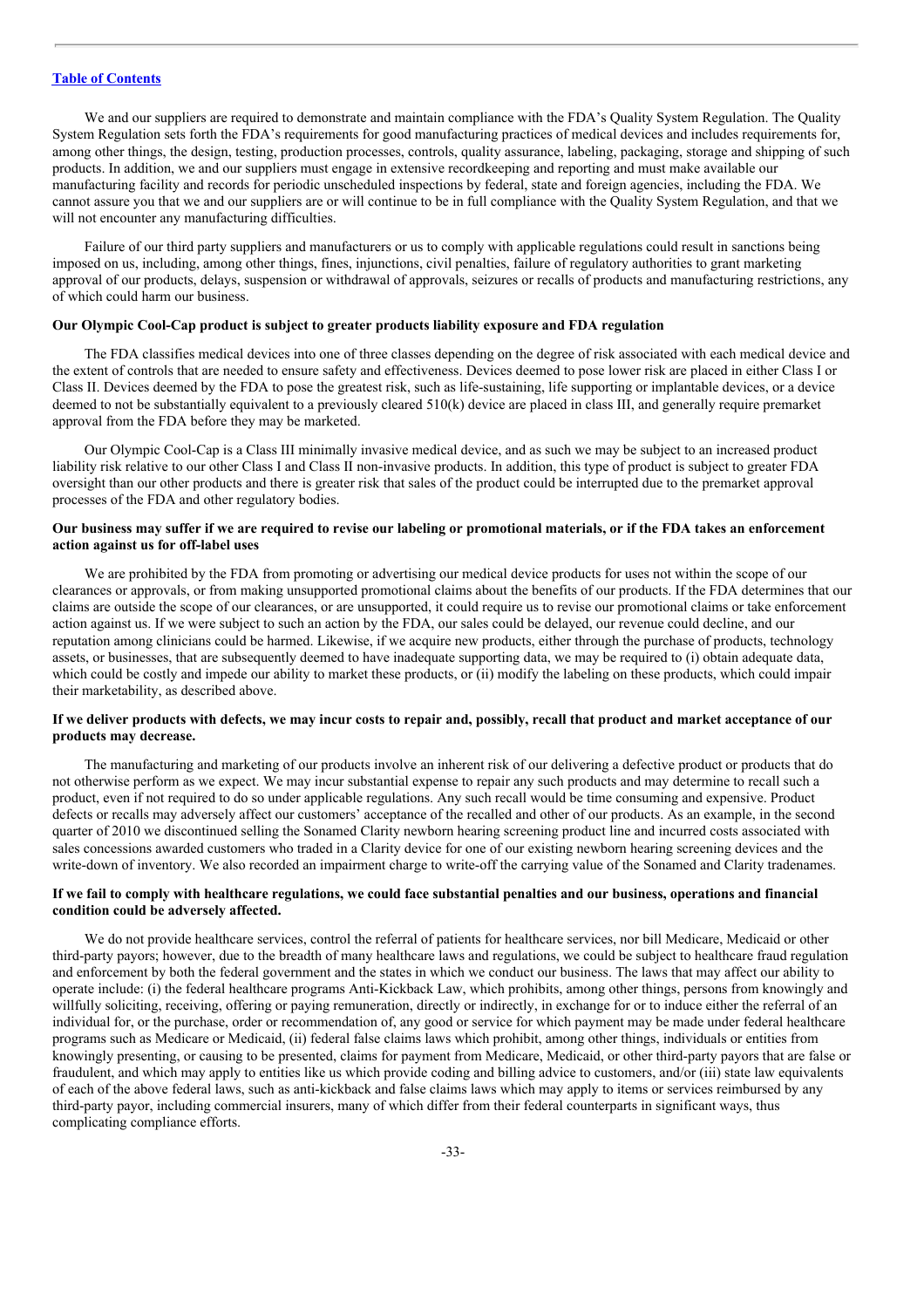If our operations are found to be in violation of any of the laws described above or any other governmental regulations that apply to us, we may be subject to penalties, including civil and criminal penalties, damages, fines and the curtailment or restructuring of our operations. Any penalties, damages, fines, curtailment or restructuring of our operations could adversely affect our ability to operate our business and our financial results. The risk of our being found in violation of these laws is increased by the fact that their provisions are open to a variety of interpretations. Any action against us for violation of these laws, even if we successfully defend against it, could cause us to incur significant legal expenses and divert our management's attention from the operation of our business.

#### **Our operating results would suffer if we were subject to a protracted infringement claim**

The medical technology industry is characterized by a substantial amount of litigation and related administrative proceedings regarding patents and intellectual property rights. We expect that medical screening and diagnostic products may become increasingly subject to third-party infringement claims as the number of competitors in our industry grows and the functionality of products overlap. Third parties such as individuals, educational institutions, or other medical device companies may claim that we infringe their intellectual property rights. Any claims, with or without merit, could have any of the following negative consequences:

- Result in costly litigation and damage awards;
- Divert our management's attention and resources;
- Cause product shipment delays or suspensions; or
- Require us to seek to enter into royalty or licensing agreements.

A successful claim of infringement against us could result in a substantial damage award and materially harm our financial condition. Our failure or inability to license the infringed or similar technology, or design and build non-infringing products, could prevent us from selling our products and adversely affect our business and financial results.

We may also find it necessary to bring infringement actions against third parties to seek to protect our intellectual property rights. Litigation of this nature, even if successful, is often expensive and disruptive of our management's attention, and in any event may not lead to a successful result relative to the resources dedicated to any such litigation.

### We license intellectual property rights from third parties and would be adversely affected if our licensors do not appropriately defend their proprietary rights or if we breach any of the agreements under which we license commercialization rights to products **or technology from others**

We license rights from third parties for products and technology that are important to our business. If our licensors are unsuccessful in asserting and defending their proprietary rights, including patent rights and trade secrets, we may lose the competitive advantages we have through selling products that we license from third parties. Additionally, if it is found that our licensors infringe on the proprietary rights of others, we may be prohibited from marketing our existing products that incorporate those proprietary rights. Under our licenses, we are subject to commercialization and development, sublicensing, royalty, insurance and other obligations. If we fail to comply with any of these requirements, or otherwise breach a license agreement, the licensor may have the right to terminate the license in whole or to terminate the exclusive nature of the license.

### Product liability suits against us could result in expensive and time consuming litigation, payment of substantial damages, and an **increase in our insurance rates**

The sale and use of our products could lead to the filing of a product liability claim by someone claiming to have been injured using one of our products or claiming that one of our products failed to perform properly. A product liability claim could result in substantial damages and be costly and time consuming to defend, either of which could materially harm our business reputation or financial condition. Our product liability insurance may not protect our assets from the financial impact of defending a product liability claim. Any product liability claim brought against us, with or without merit, could increase our product liability insurance rates or prevent us from securing any coverage in the future.

### **We have experienced seasonality in the sale of our products**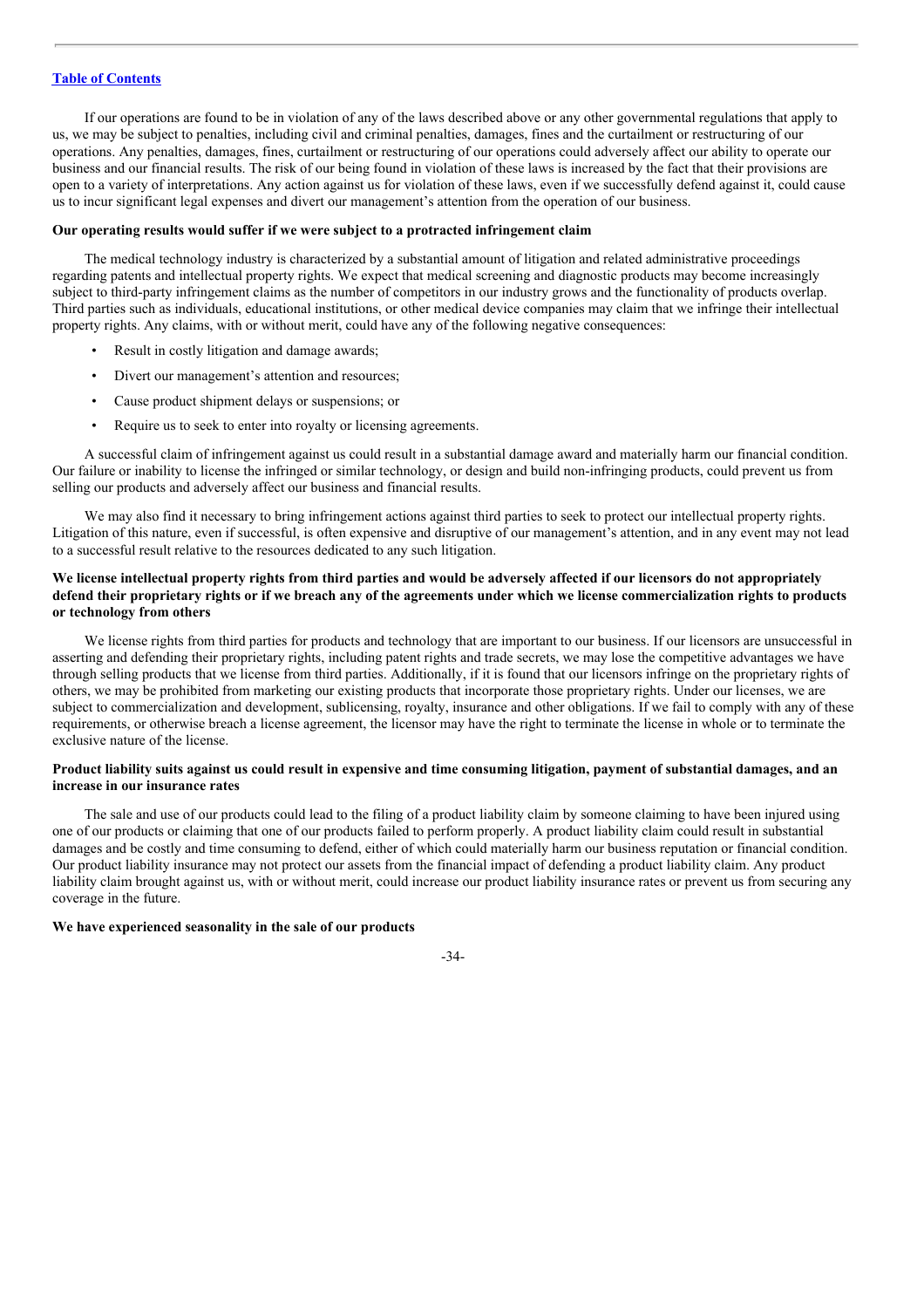We experience seasonality in our revenue. For example, our sales typically decline from our fourth fiscal quarter to our first fiscal quarter, due to patterns in the capital budgeting and purchasing cycles of our customers, many of which are government agencies, and the compensation arrangements of our direct sales employees, as those arrangements are tied to calendar-year sales plans. We may also experience declining sales in the third fiscal quarter due to summer holiday and vacation schedules. We anticipate that we will continue to experience these seasonal fluctuations, which may lead to fluctuations in our quarterly operating results. We believe that you should not rely on our results of operations for interim periods as an indication of our expected results in any future period.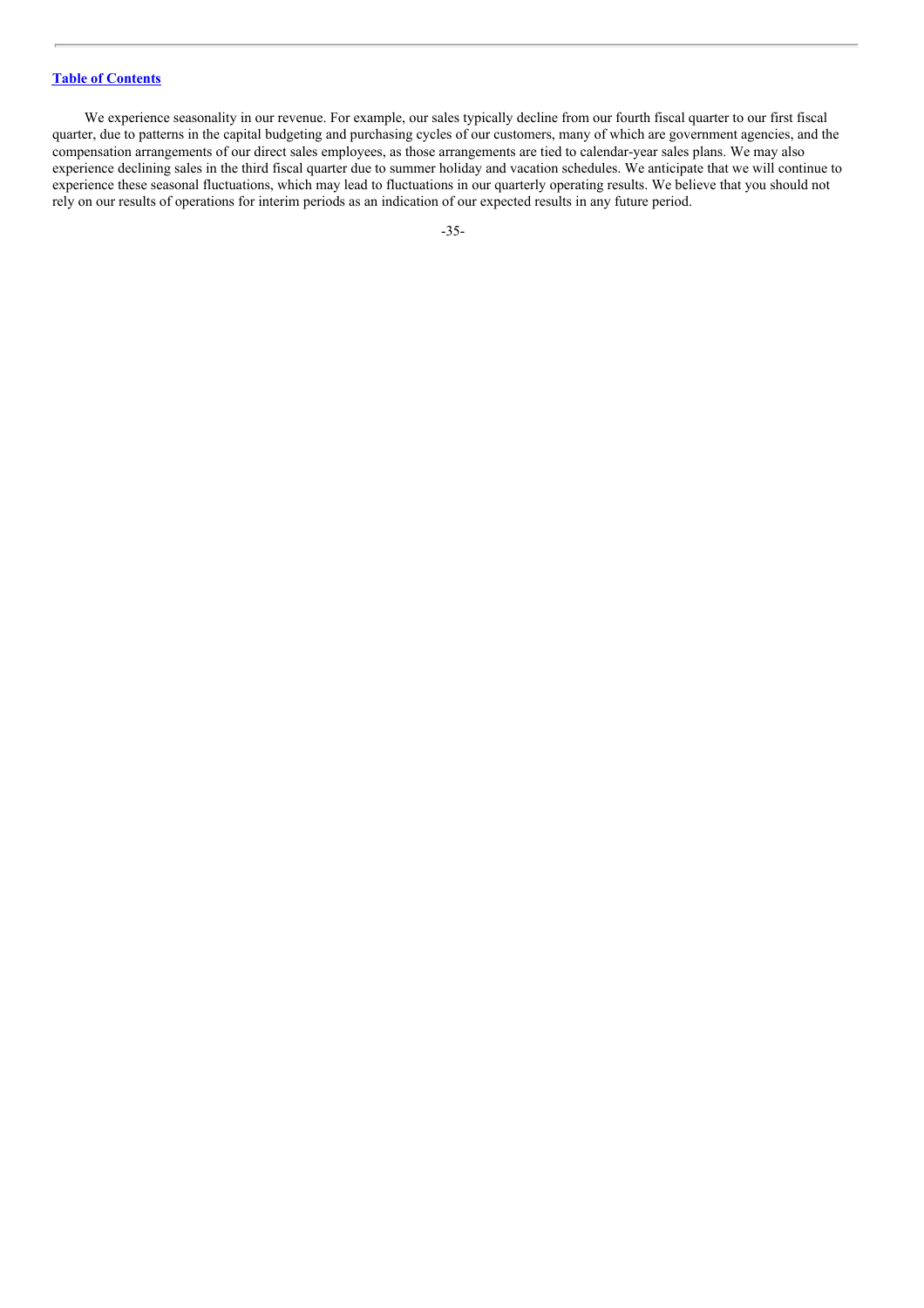# **ITEM 6. Exhibits**

(a) Exhibits

| Exhibit<br><u>No.</u> |                                                                                                                                                                                                                                                                                                                                                                                                                                                                                                                                                     |               | <b>Incorporated By Reference</b> |           |                  |  |
|-----------------------|-----------------------------------------------------------------------------------------------------------------------------------------------------------------------------------------------------------------------------------------------------------------------------------------------------------------------------------------------------------------------------------------------------------------------------------------------------------------------------------------------------------------------------------------------------|---------------|----------------------------------|-----------|------------------|--|
|                       | <b>Exhibit</b>                                                                                                                                                                                                                                                                                                                                                                                                                                                                                                                                      | <b>Filing</b> | <b>Exhibit</b><br>No.            | File No.  | <b>File Date</b> |  |
| 3.1                   | Certificate of Amendment of the Amended & Restated Certificate of<br>Incorporation                                                                                                                                                                                                                                                                                                                                                                                                                                                                  | $8-K$         | 3.1                              | 000-33001 | 09/13/2012       |  |
| 31.1                  | Certification of Principal Executive Officer pursuant to Section 302 of the<br>Sarbanes-Oxley Act of 2002                                                                                                                                                                                                                                                                                                                                                                                                                                           |               |                                  |           |                  |  |
| 31.2                  | Certification of Principal Financial Officer pursuant to Section 302 of the<br>Sarbanes-Oxley Act of 2002                                                                                                                                                                                                                                                                                                                                                                                                                                           |               |                                  |           |                  |  |
| 32.1                  | Certification of Principal Executive Officer and Principal Financial Officer<br>pursuant to 18 U.S.C. Section 1350 as adopted pursuant to Section 906 of the<br>Sarbanes-Oxley Act of 2002                                                                                                                                                                                                                                                                                                                                                          |               |                                  |           |                  |  |
| $101.***$             | The following materials from the Company's Form 10-Q for the period ended<br>September 30, 2012, formatted in Extensible Business Reporting Language<br>(XBRL) pursuant to Rule 405 of Regulation S-T: (i) Condensed Consolidated<br>Balance Sheets (unaudited), (ii) Condensed Consolidated Statements of<br>Operations and Comprehensive Income (Loss) (unaudited), (iii) Condensed<br>Consolidated Statements of Cash Flows (unaudited), and (iv) Notes to Condensed<br>Consolidated Financial Statements (unaudited), tagged as blocks of text. |               |                                  |           |                  |  |

-36-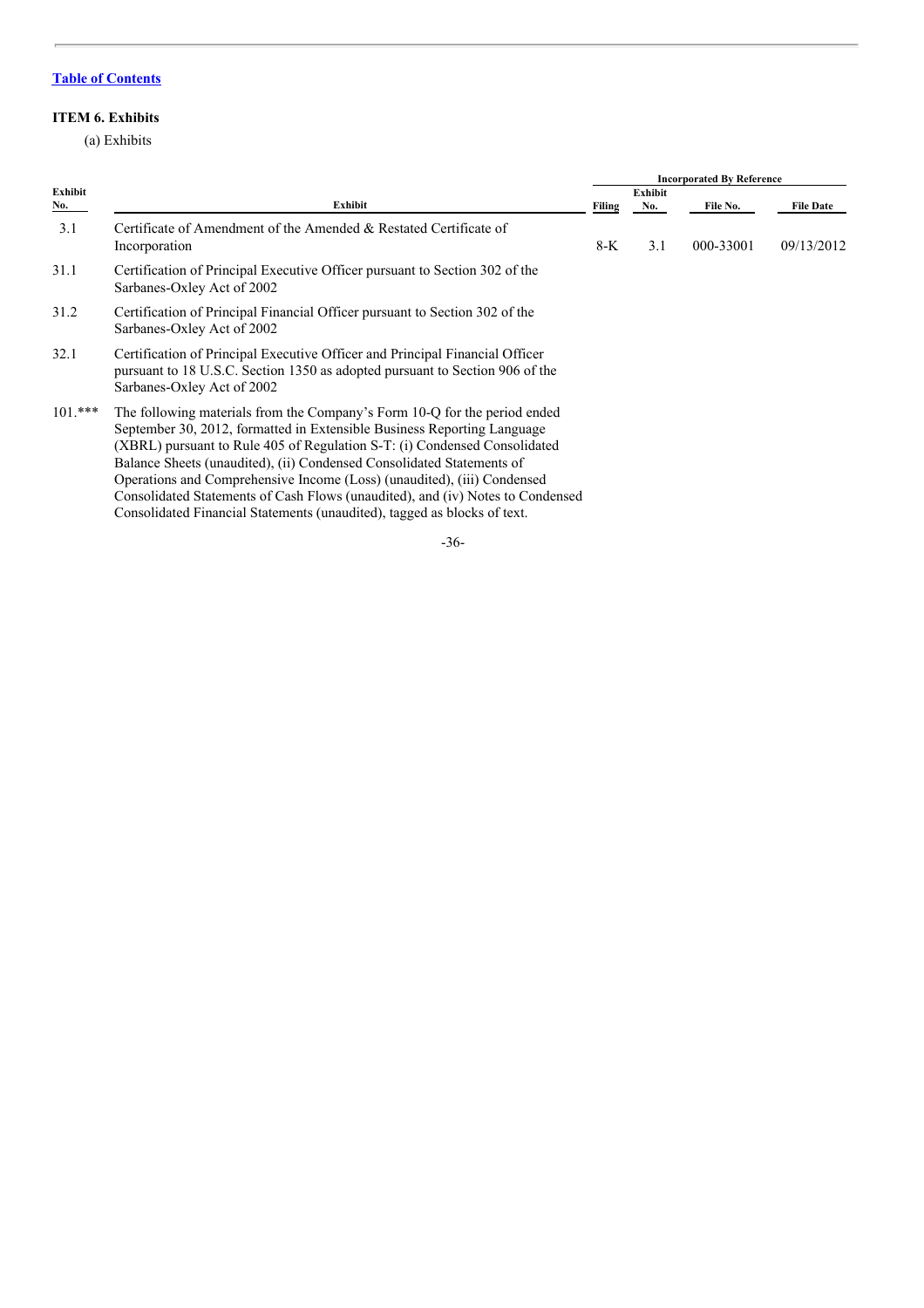# **SIGNATURES**

Pursuant to the requirements of the Securities Exchange Act of 1934, the registrant has duly caused this report to be signed on its behalf by the undersigned thereunto duly authorized.

NATUS MEDICAL INCORPORATED

Dated: November 9, 2012 By: /s/ James B. Hawkins

**James B. Hawkins Chief Executive Officer (Principal Executive Officer)**

Dated: November 9, 2012 By: /s/ Steven J. Murphy

**Steven J. Murphy Vice President Finance and Chief Financial Officer (Principal Financial and Accounting Officer)**

-37-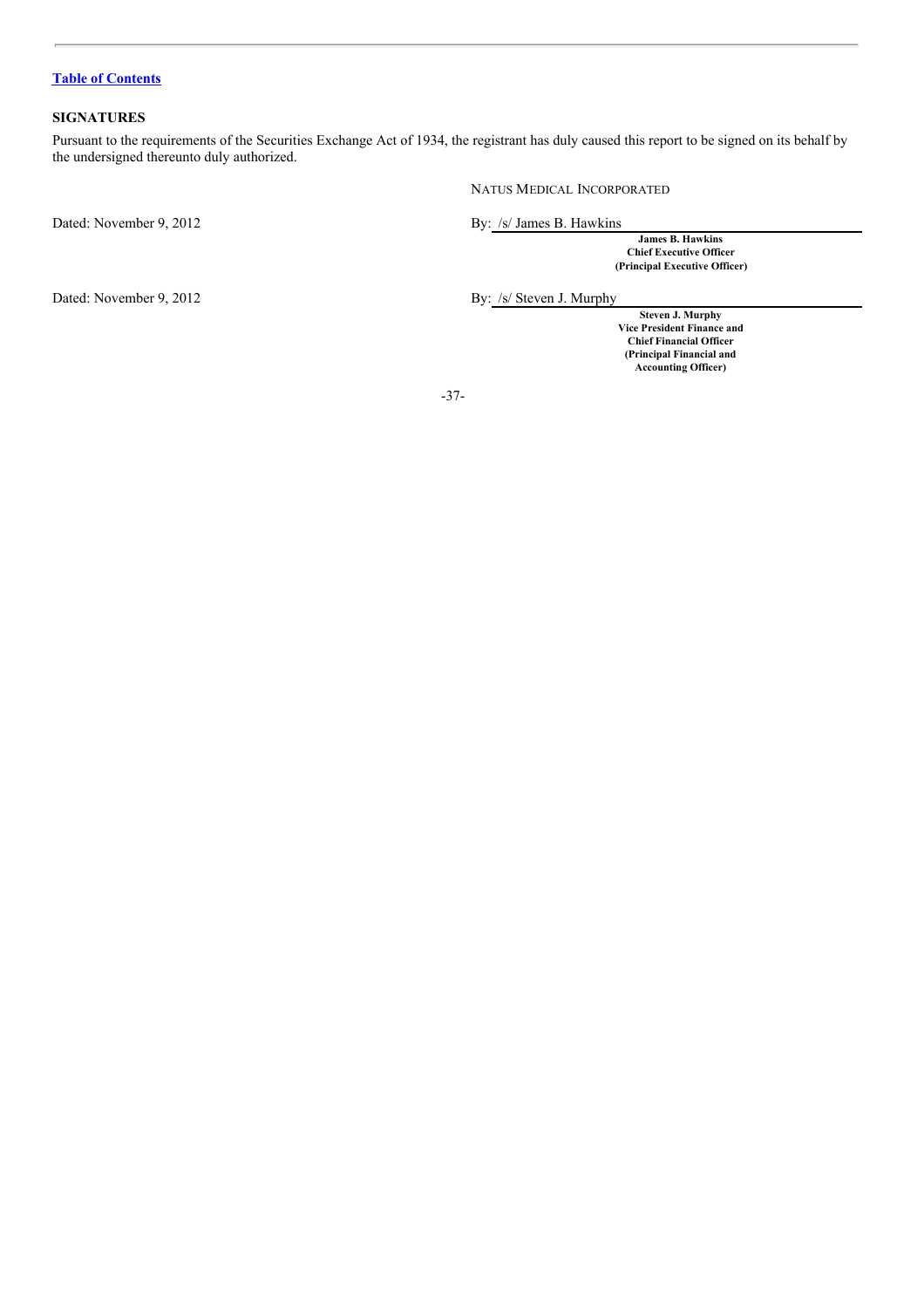# **NATUS MEDICAL INCORPORATED INDEX TO EXHIBITS**

|                |                                                                                                                                                                                                                                                                                                                                                                                                                                                                                                                                                     |        | <b>Incorporated By Reference</b> |           |                  |  |
|----------------|-----------------------------------------------------------------------------------------------------------------------------------------------------------------------------------------------------------------------------------------------------------------------------------------------------------------------------------------------------------------------------------------------------------------------------------------------------------------------------------------------------------------------------------------------------|--------|----------------------------------|-----------|------------------|--|
| Exhibit<br>No. | <b>Exhibit</b>                                                                                                                                                                                                                                                                                                                                                                                                                                                                                                                                      | Filing | <b>Exhibit</b><br>No.            | File No.  | <b>File Date</b> |  |
| 3.1            | Certificate of Amendment of the Amended & Restated Certificate of Incorporation                                                                                                                                                                                                                                                                                                                                                                                                                                                                     | $8-K$  | 3.1                              | 000-33001 | 09/13/2012       |  |
| 31.1           | Certification of Principal Executive Officer pursuant to Section 302 of the Sarbanes-<br>Oxley Act of 2002                                                                                                                                                                                                                                                                                                                                                                                                                                          |        |                                  |           |                  |  |
| 31.2           | Certification of Principal Financial Officer pursuant to Section 302 of the Sarbanes-<br>Oxley Act of 2002                                                                                                                                                                                                                                                                                                                                                                                                                                          |        |                                  |           |                  |  |
| 32.1           | Certification of Principal Executive Officer and Principal Financial Officer pursuant to<br>18 U.S.C. Section 1350 as adopted pursuant to Section 906 of the Sarbanes-Oxley Act<br>of 2002                                                                                                                                                                                                                                                                                                                                                          |        |                                  |           |                  |  |
| $101.***$      | The following materials from the Company's Form 10-Q for the period ended<br>September 30, 2012, formatted in Extensible Business Reporting Language (XBRL)<br>pursuant to Rule 405 of Regulation S-T: (i) Condensed Consolidated Balance Sheets<br>(unaudited), (ii) Condensed Consolidated Statements of Operations and<br>Comprehensive Income (Loss) (unaudited), (iii) Condensed Consolidated Statements<br>of Cash Flows (unaudited), and (iv) Notes to Condensed Consolidated Financial<br>Statements (unaudited), tagged as blocks of text. |        |                                  |           |                  |  |

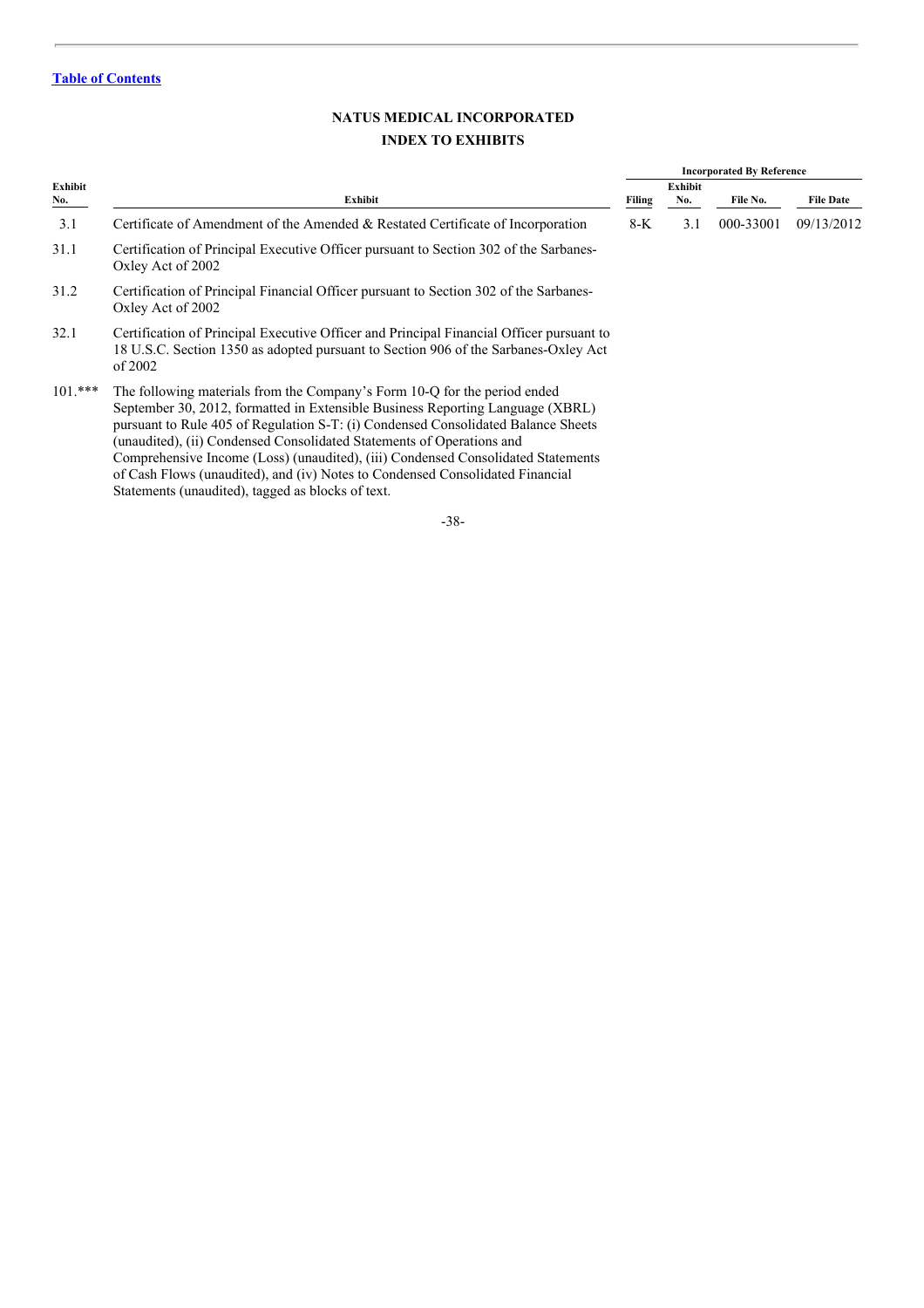### **CERTIFICATION**

#### I, James B. Hawkins, certify that:

1. I have reviewed this quarterly report on Form 10-Q of Natus Medical Incorporated;

2. Based on my knowledge, this report does not contain any untrue statement of a material fact or omit to state a material fact necessary to make the statements made, in light of the circumstances under which such statements were made, not misleading with respect to the period covered by this report;

3. Based on my knowledge, the financial statements, and other financial information included in this report, fairly present in all material respects the financial condition, results of operations and cash flows of the registrant as of, and for, the periods presented in this report;

4. The registrant's other certifying officer(s) and I are responsible for establishing and maintaining disclosure controls and procedures (as defined in Exchange Act Rules 13a-15(e) and 15d-15(e)) and internal control over financial reporting (as defined in Exchange Act Rules 13a-15(f) and 15d-15(f)) for the registrant and have:

(a) Designed such disclosure controls and procedures, or caused such disclosure controls and procedures to be designed under our supervision, to ensure that material information relating to the registrant, including its consolidated subsidiaries, is made known to us by others within those entities, particularly during the period in which this report is being prepared;

(b) Designed such internal control over financial reporting, or caused such internal control over financial reporting to be designed under our supervision, to provide reasonable assurance regarding the reliability of financial reporting and the preparation of financial statements for external purposes in accordance with generally accepted accounting principles;

(c) Evaluated the effectiveness of the registrant's disclosure controls and procedures and presented in this report our conclusions about the effectiveness of the disclosure controls and procedures, as of the end of the period covered by this report based on such evaluation; and

(d) Disclosed in this report any change in the registrant's internal control over financial reporting that occurred during the registrant's most recent fiscal quarter (the registrant's fourth fiscal quarter in the case of an annual report) that has materially affected, or is reasonably likely to materially affect, the registrant's internal control over financial reporting; and

5. The registrant's other certifying officer(s) and I have disclosed, based on our most recent evaluation of internal control over financial reporting, to the registrant's auditors and the audit committee of the registrant's board of directors (or persons performing the equivalent functions):

(a) All significant deficiencies and material weaknesses in the design or operation of internal control over financial reporting which are reasonably likely to adversely affect the registrant's ability to record, process, summarize and report financial information; and

(b) Any fraud, whether or not material, that involves management or other employees who have a significant role in the registrant's internal control over financial reporting.

Date: November 9, 2012

/s/ James B. Hawkins James B. Hawkins Chief Executive Officer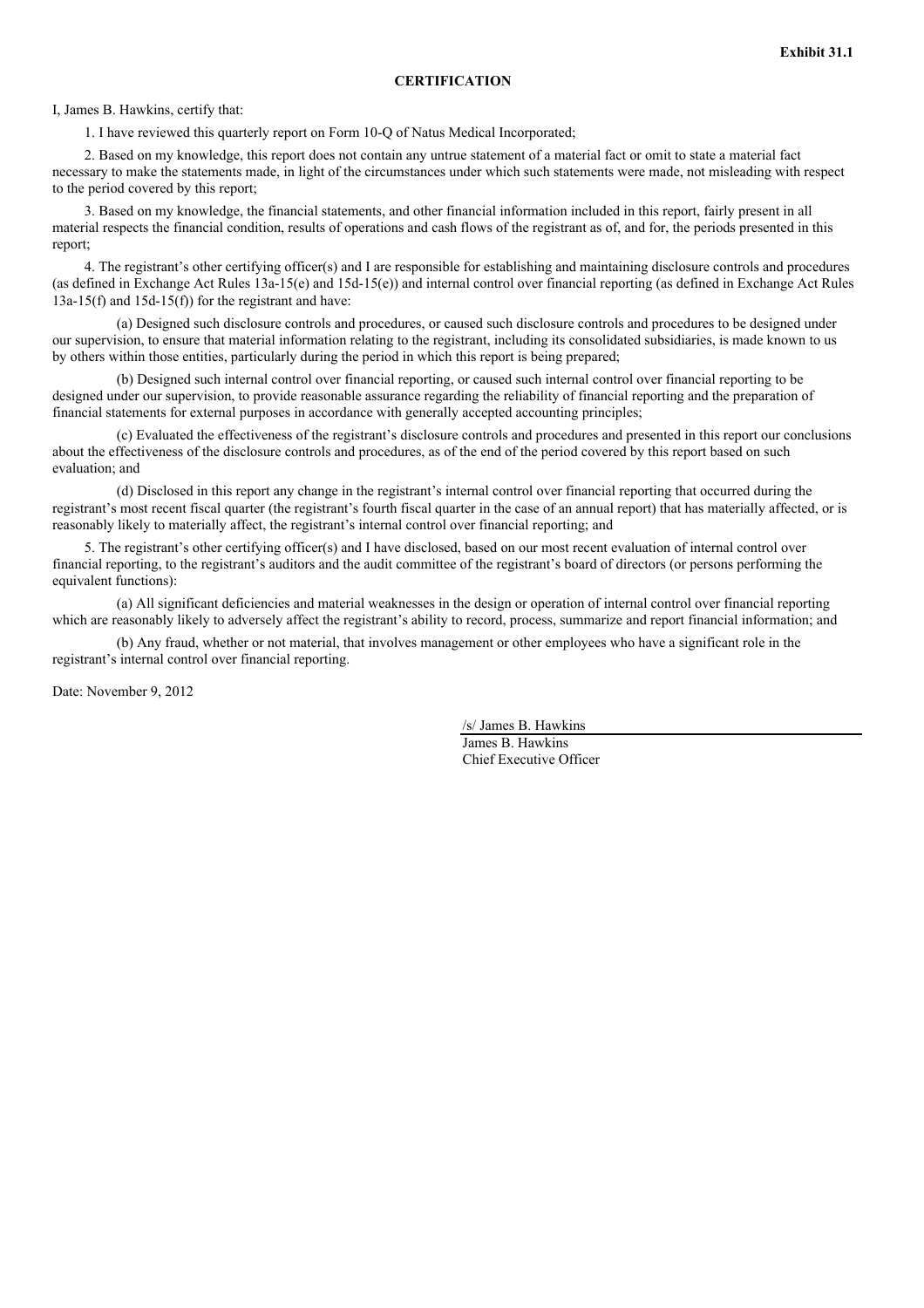### **CERTIFICATION**

### I, Steven J. Murphy, certify that:

1. I have reviewed this quarterly report on Form 10-Q of Natus Medical Incorporated;

2. Based on my knowledge, this report does not contain any untrue statement of a material fact or omit to state a material fact necessary to make the statements made, in light of the circumstances under which such statements were made, not misleading with respect to the period covered by this report;

3. Based on my knowledge, the financial statements, and other financial information included in this report, fairly present in all material respects the financial condition, results of operations and cash flows of the registrant as of, and for, the periods presented in this report;

4. The registrant's other certifying officer(s) and I are responsible for establishing and maintaining disclosure controls and procedures (as defined in Exchange Act Rules 13a-15(e) and 15d-15(e)) and internal control over financial reporting (as defined in Exchange Act Rules 13a-15(f) and 15d-15(f)) for the registrant and have:

(a) Designed such disclosure controls and procedures, or caused such disclosure controls and procedures to be designed under our supervision, to ensure that material information relating to the registrant, including its consolidated subsidiaries, is made known to us by others within those entities, particularly during the period in which this report is being prepared;

(b) Designed such internal control over financial reporting, or caused such internal control over financial reporting to be designed under our supervision, to provide reasonable assurance regarding the reliability of financial reporting and the preparation of financial statements for external purposes in accordance with generally accepted accounting principles;

(c) Evaluated the effectiveness of the registrant's disclosure controls and procedures and presented in this report our conclusions about the effectiveness of the disclosure controls and procedures, as of the end of the period covered by this report based on such evaluation; and

(d) Disclosed in this report any change in the registrant's internal control over financial reporting that occurred during the registrant's most recent fiscal quarter (the registrant's fourth fiscal quarter in the case of an annual report) that has materially affected, or is reasonably likely to materially affect, the registrant's internal control over financial reporting; and

5. The registrant's other certifying officer(s) and I have disclosed, based on our most recent evaluation of internal control over financial reporting, to the registrant's auditors and the audit committee of the registrant's board of directors (or persons performing the equivalent functions):

(a) All significant deficiencies and material weaknesses in the design or operation of internal control over financial reporting which are reasonably likely to adversely affect the registrant's ability to record, process, summarize and report financial information; and

(b) Any fraud, whether or not material, that involves management or other employees who have a significant role in the registrant's internal control over financial reporting.

Date: November 9, 2012

/s/ Steven J. Murphy

Steven J. Murphy Vice President Finance and Chief Financial Officer